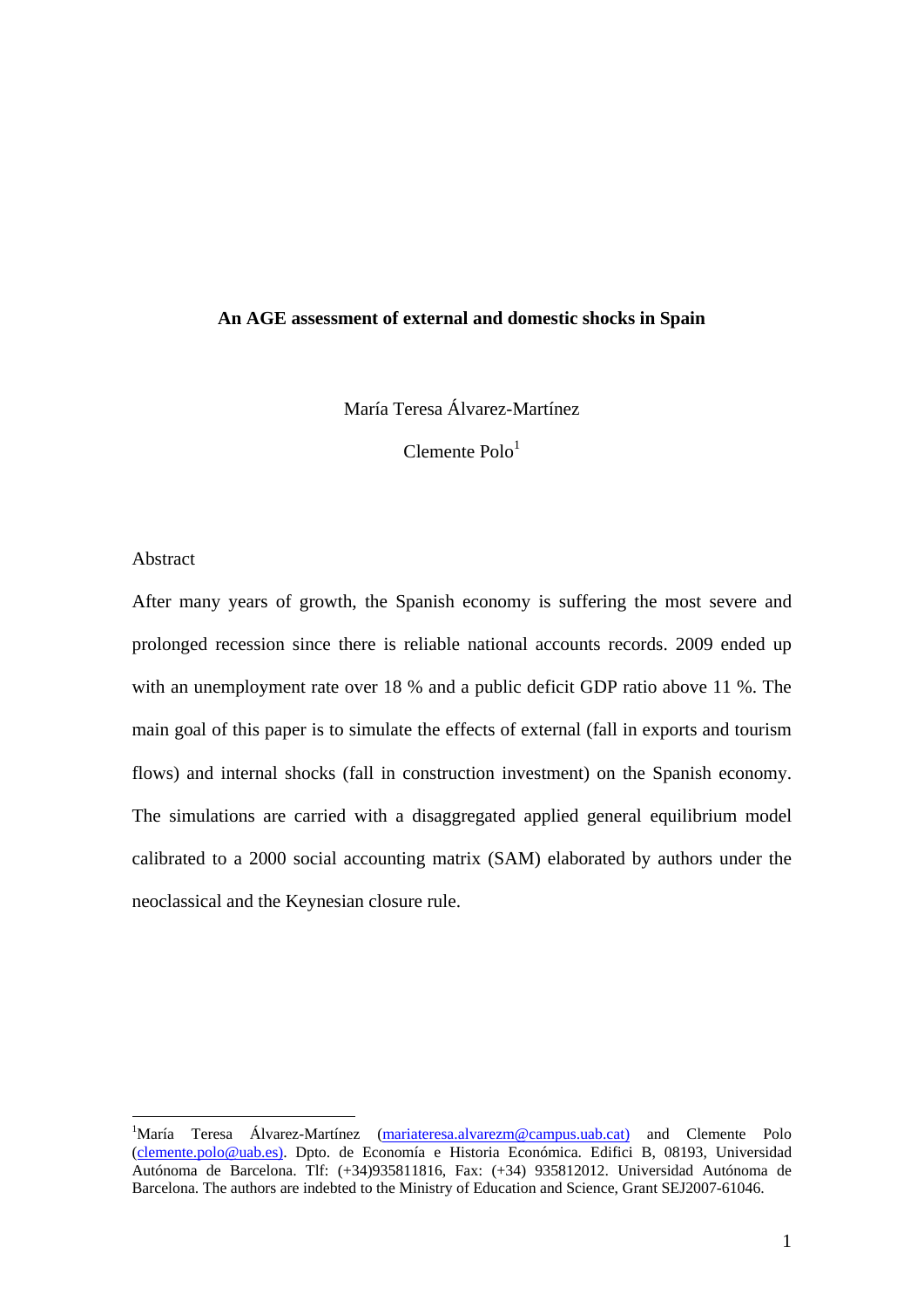#### **1. Introduction**

The main goal of this article is to present the results of some simulations performed with an applied general equilibrium (AGE) model to assess the impact of external and domestic shocks that struck the Spanish economy down in 2008-09 abruptly ending to twelve years of sustained economic growth.

AGE multisector models have been employed to assess the impact of changes in exogenous variables (endowments, exports, government expenditures, etc.) and parameters (tax rates, subsidies, etc.) on equilibrium prices and quantities. They provide valuable quantitative insights on changes in the allocation of resources among sectors, household welfare and major economic aggregates. However, the results drawn from the simulations are quite sensitive to the closure rule employed. In this article, some simulations are performed using the neoclassical or the Keynesian closure rules or both.

The neoclassical closure rule assumes that the value of private aggregate investment is determined by the value of household savings, the government deficit and the current account surplus of foreign sectors. In this setting, a negative external shock from the domestic viewpoint, such as a fall in exports, sets up an implausible investment boom in the economy. Under the Keynesian closure rule, aggregate investment is arbitrarily fixed and it is the sum of the value of private savings, the government deficit and the current account deficit that adjusts to equal the value of investment when there is a negative external shock adjusts. In this case, an investment boom is ruled out by hypothesis and the external shock increases the unemployment rate to reduce the value of private savings.

The Keynesian closure rule has been rightly criticized for decades. No economist can feel comforted accepting that investment is exogenously determined by the "animal spirits", as Keynes' put it. However, the neoclassical closure rule leads to

2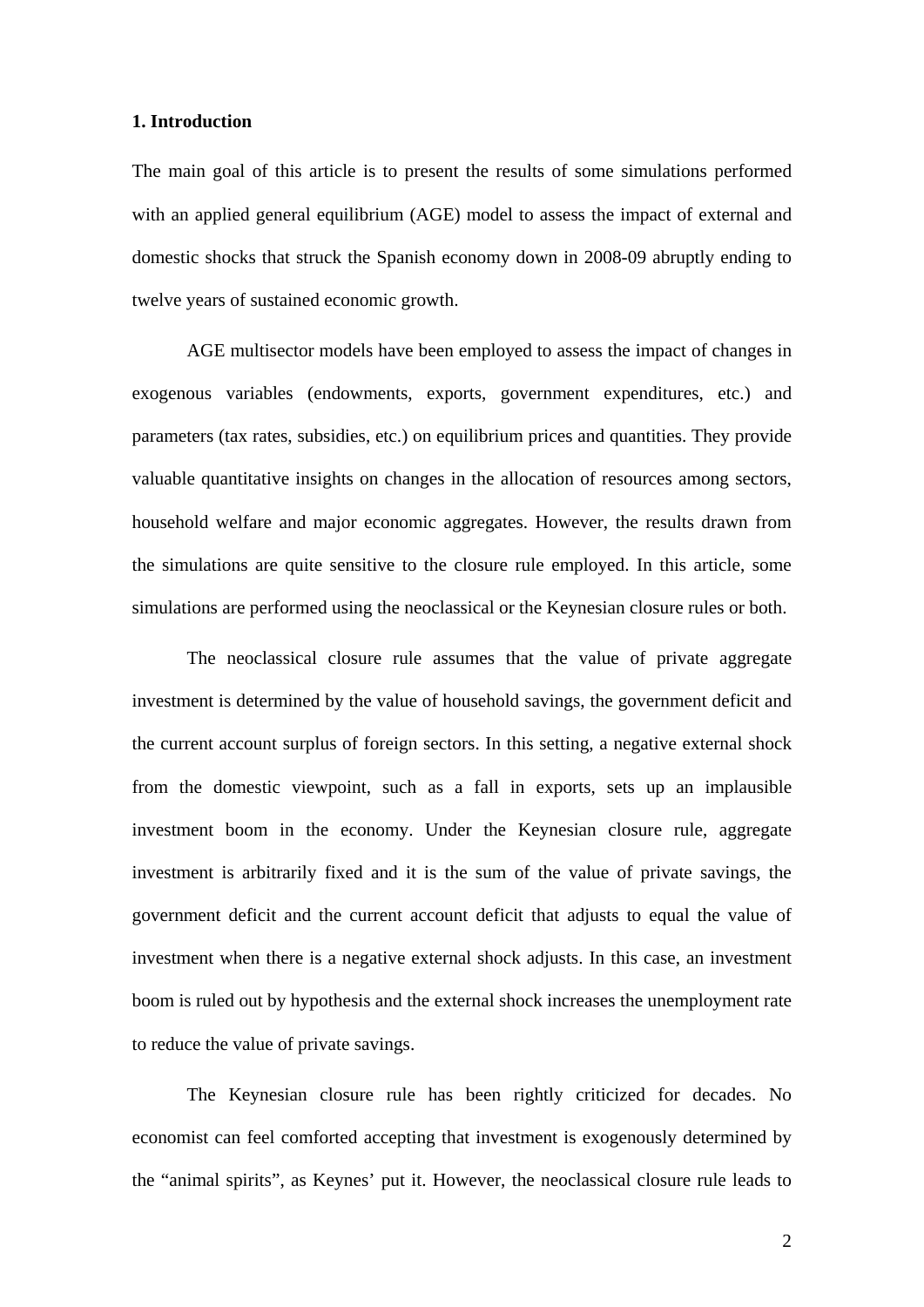results completely at odds with intuition and observations (see, Polo and Valle, 2008). Moreover, Polo and Viejo (2009) attempt to replicate economic observations with a multisector model of Spain suggests that the neoclassical closure rule can give acceptable results in the medium run but misses completely the effects of economic recessions.

The paper is organized as follows. The next section describes the current economic situation in Spain. Section 3 depicts the main features of the AGE model and section 4 presents the simulations scenarios and the results under the neoclassical closure. The results of the same simulations and two additional scenarios under the Keynesian closure are presented in section 5. Finally, section 6 gives some conclusions.

#### **2. A bit of background**

1

Spain was for more than a decade the economic wonder of European countries. GDP grew at an amazing 3.7 percent average rate from 1996 until 2007 and employment jumped from 12.5 millions in 1995 to an impressive 20.5 millions in the third quarter of  $2007<sup>2</sup>$ . In September, the President of the Government announced proudly that Spain "had entered in the Champions League of the world economy". A few months later, he proudly announced that having overtaken Italy in per capita income, France was the next target. All his optimistic plans and promises - included the one of reaching full employment in the current legislature- fell into oblivion a few months later. The growth rate fell to 0.9 percent in 2008 and to -3.6 percent in 2009, by far the largest negative value ever recorded since the National Statistic Institute started publishing national accounts figures in the 50's.

 $2$  Figures are not strictly comparable due to methodological changes introduced in the Active Population Survey (Encuesta Población Activa) since 1995.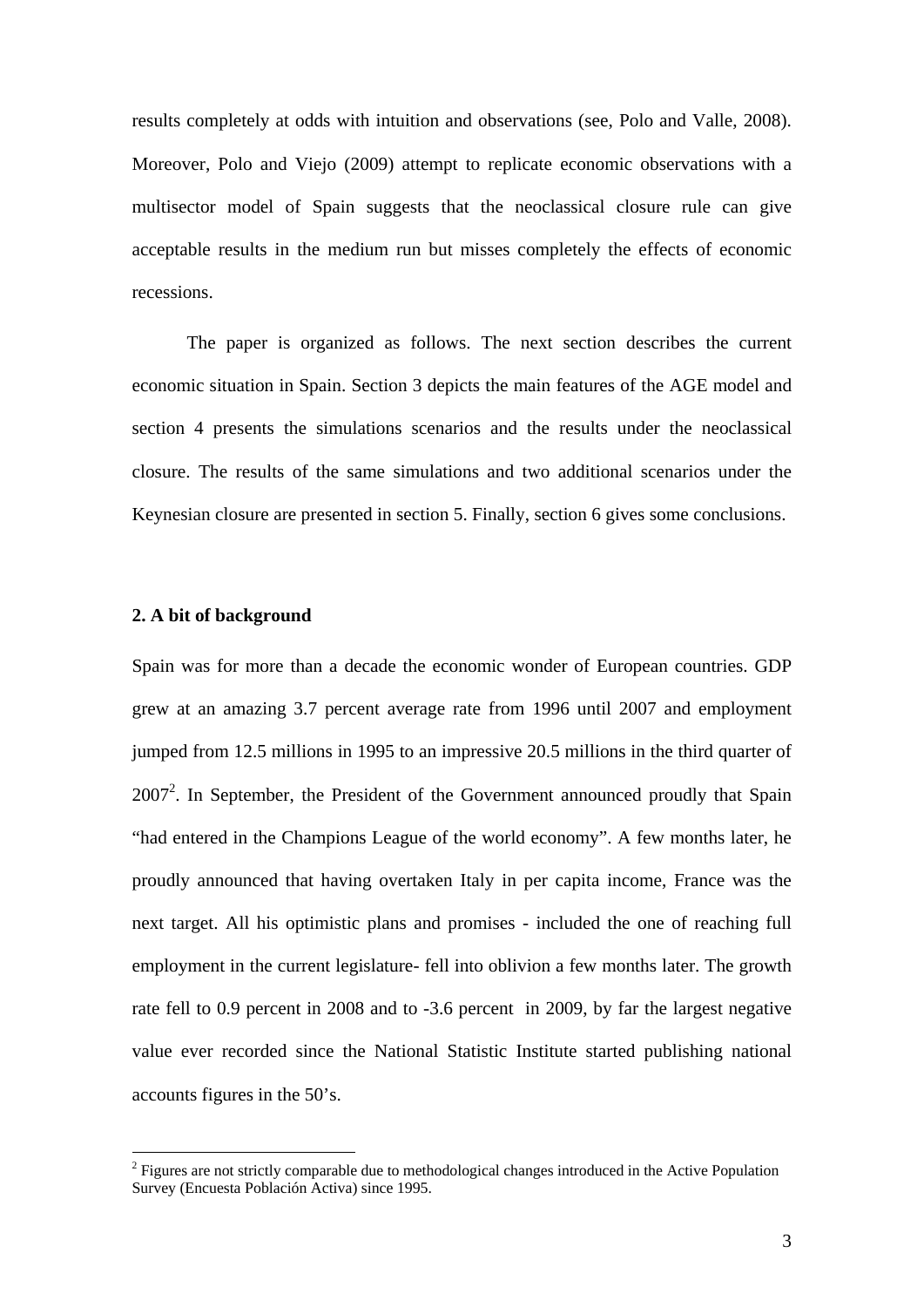During the second semester of 2008, most advanced economies plunged into recession as financial instability spread out throughout the world. The financial turmoil sparked by defaults of subprime mortgages in the US and other non orthodox financial practices in most developed countries left not only banks and other financial entities exposed to bankruptcy but it stopped the flow of credit from financial institutions to non financial businesses and families. The Federal Reserve, the European Central Bank and other central banks reduced interest rates to minimums and eased credit facilities while the Governments created emergency funds to rescue banks in distress, buying assets overvalued in their balance sheets and backing new debt issues. As many businesses closed down and unemployment started rising, public expenditures and transfers increased fast while tax revenues plummeted leaving the governments with huge deficits to finance.

Spain had lived above its means since at least 2000 but the situation became dramatic at the height of the boom when the current account deficit reached 10.02 percent of GDP in 2007. During those years, financial institutions, non financial firms and families became used to finance a growing share of domestic demand indebting themselves with non residents. Unfortunately, most of those external resources were dedicated to finance residential investment and other type of constructions. For years, more lodgings were constructed in Spain than in Germany, France and Italy together, despite the fact that Spain had one of the lowest population growth rates in the EU. In 2007, gross fixed capital formation reached 30.7 percent of GDP but residential and non residential construction absorbed 58 percent of that total. Any objective observer could foresee that non residents would not be indefinitely willing to finance construction investment in Spain and that any change in the climate of world financial markets might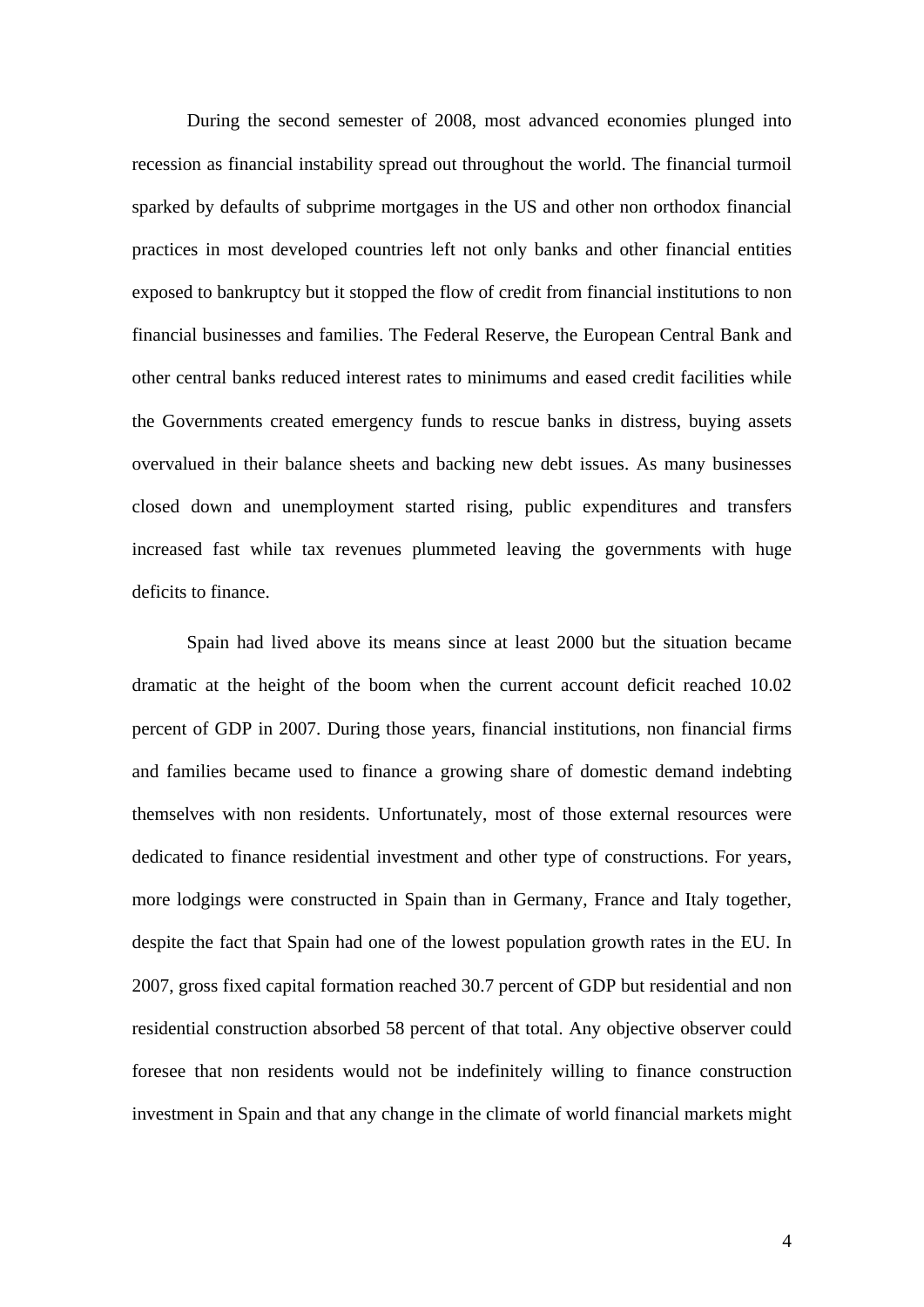bring to a stop the growth process. That is what happened in the second semester of 2008.

#### **3. The model**

The AGE model used in this study is a standard static model. These models can be defined as a set of equations that captures the optimization behavior of all agents within the economy taking into account the influence of relative prices in agents' decisions. In what follows we present the main features of the AGE model elaborated for the Spanish economy in 2000 and closure rules.

### *Agents and commodities*

In this model, there are thirty domestic producers and thirty consumption commodities, one representative resident household, the government, two non-residents consumers, from the EU and the ROW, and two foreign sectors, the EU and the ROW. There are two productive factors, labor and capital, and twelve private and public capital goods.

### *Production technology*

The total production of commodity i  $(Y_i)$  is a nested constant returns to scale production technology. At the first level total production is a Constant Elasticity of Substitution (CES) aggregate of domestic production,  $Y_{di}$ , imports from the EU,  $Y_{eui}$ , and imports from the ROW, *Yrowi* .

$$
Y_i = \phi_i \Big( \delta_{di} Y_{di}^{\rho_i} + \delta_{eui} Y_{eui}^{\rho_i} + \delta_{rowi} Y_{rowi}^{\rho_i} \Big)^{1/\rho_i}, \quad -\infty < \rho_i < 1
$$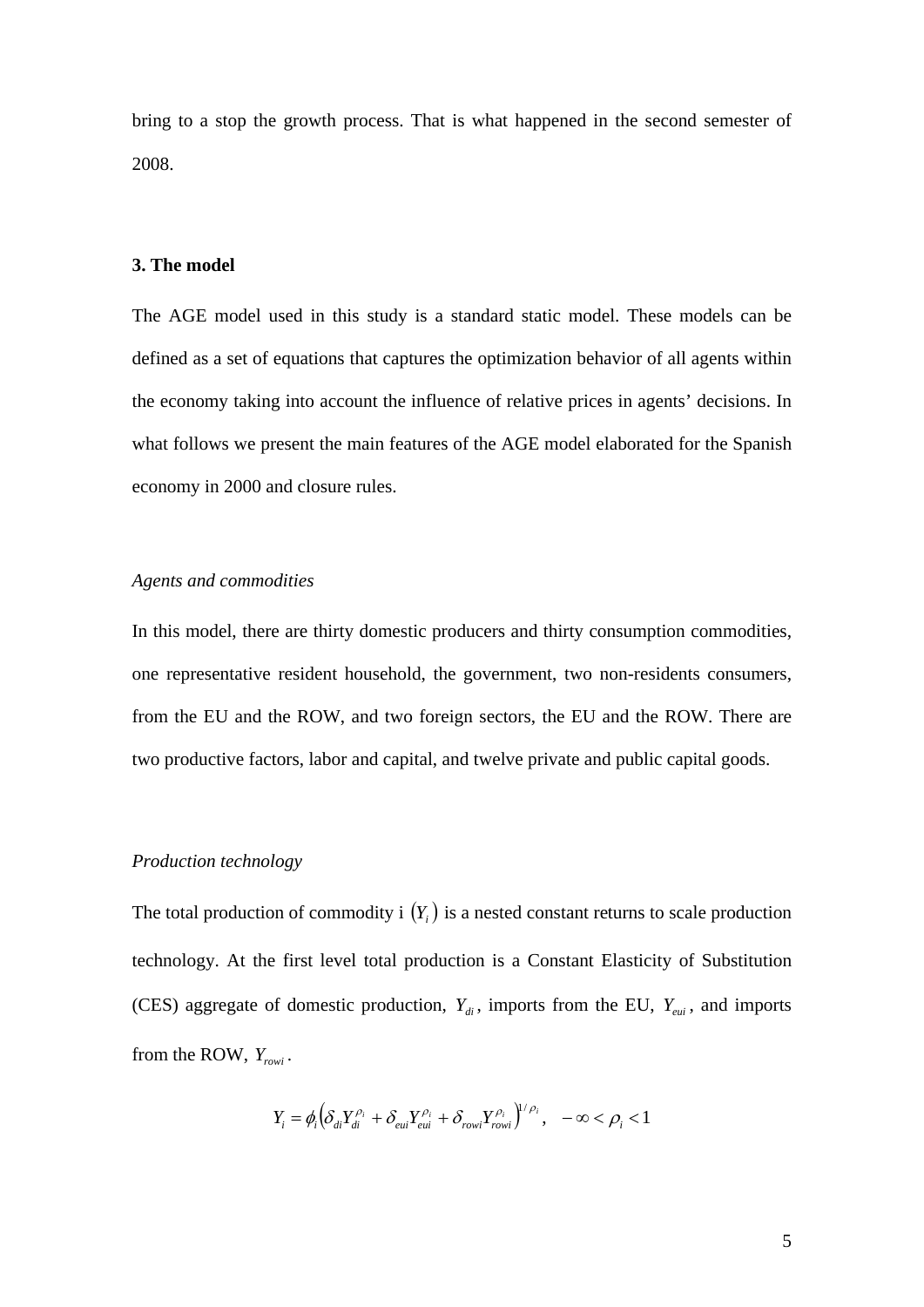Where  $\delta_{di}$ ,  $\delta_{eui}$  and  $\delta_{rowi}$  are, respectively, the domestic and foreign distributive parameters and  $\rho_i$  is the parameter that determines the degree of substitution between domestic products and imports (Armington, 1969).

In the second level, domestic production combines intermediate inputs and value added in fixed proportions.

$$
Y_{di} = \min\left(\frac{X_{1i}}{a_{1i}}, \frac{X_{2i}}{a_{2i}}, ..., \frac{X_{30i}}{a_{30i}}, \frac{V_i}{V_i}\right)
$$

Where  $X_{ii}$   $(V_i)$  is the quantity of the input *j* (value added) used in the production of *i* and  $a_{ji}$   $(v_i)$  is the corresponding technical coefficient (unitary requirement of value added). Finally, valued added is obtained as a Cobb-Douglas combination of labor  $(L<sub>i</sub>)$ and capital $(K_i)$ .

$$
V_i = \gamma_i L_i^{\beta_{li}} K_i^{(1-\beta_{li})}
$$

where  $\gamma_i$ ,  $\beta_i$  and  $(1 - \beta_i)$  are, respectively, the scale parameter and the labor and capital elasticity.

Firms minimize production costs subject to their value added constraint at the lowest level in the nesting.

$$
\min w \big(1 + \tau_i^{\textit{ssce}} + \tau_i^{\textit{ssch}}\big) L_i + rK_i \hspace{1cm} s.t. \hspace{0.3cm} V_i = \gamma_i L_i^{\beta_{ii}} K_i^{(1-\beta_{ii})}
$$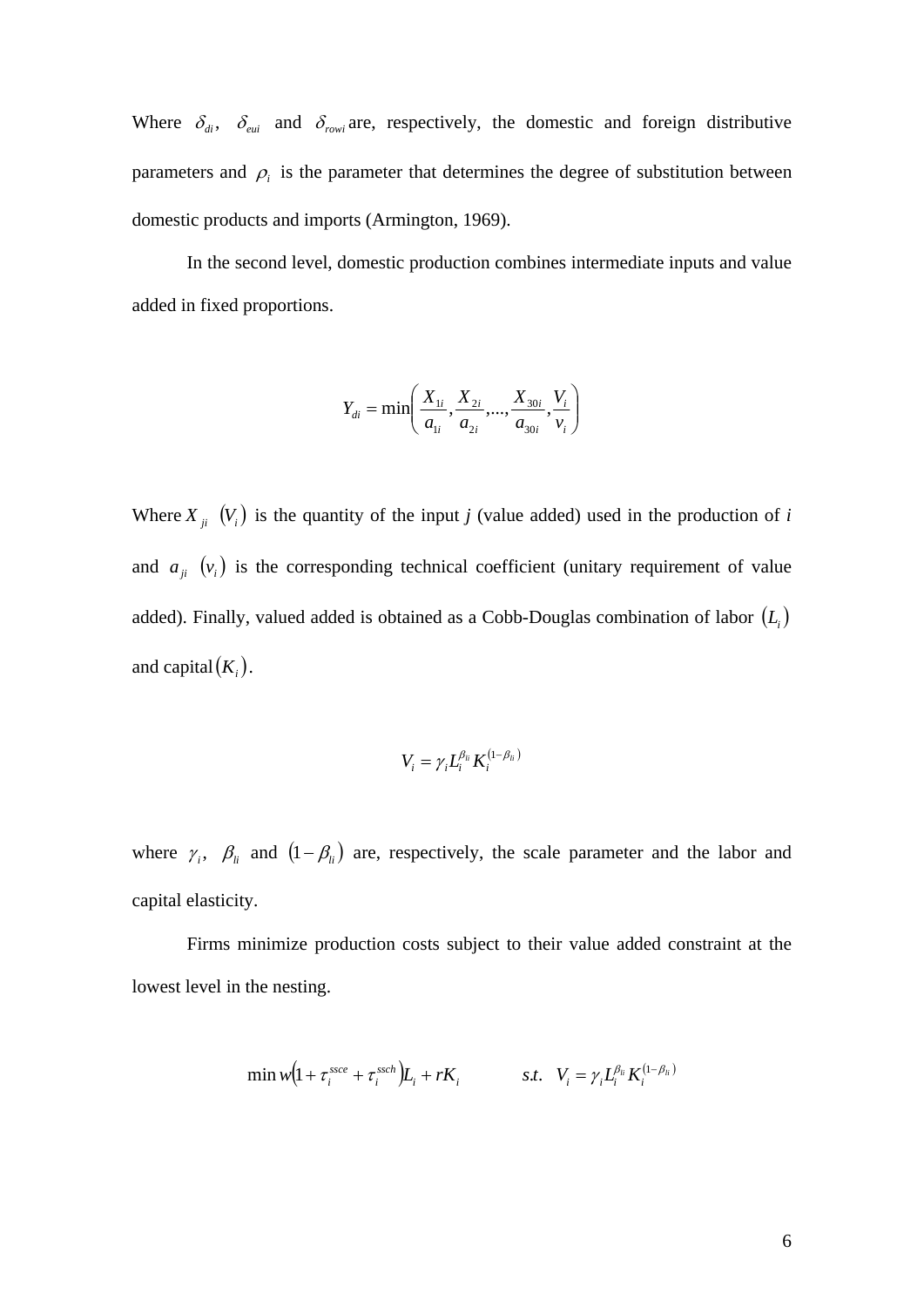Where *w* and *r* are the prices of labor and capital services and  $\tau_i^{s}$  and  $\tau_i^{ssch}$  are the social security contribution rates of employers (SSCE) and employees (SSCH). The price of value added that minimizes costs is:

$$
p_{vi}^* = w \left( 1 + \tau_i^{ssce} + \tau_i^{ssch} \right) \frac{L_i^*}{Y_i} + r \frac{K_i^*}{Y_i}
$$

Where  $L_i^*$  and  $K_i^*$  are the solution of the minimization problem of firms. Additionally, the intermediate demand and value added that minimize production costs are given by:

$$
X_{ji}^* = a_{ji} Y_{di}, \ V_i^* = v_i Y_{di}
$$

And the price of domestic commodities is:

$$
p_{di}^* = \left(\sum_{j}^{30} p_j^* a_{ji} + p_{vi}^* v_i\right) \left(1 + \tau_i^p + \tau_i^{pr} - S_i^p - S_i^{pr}\right)
$$

Where  $\tau_i^p$  and  $\tau_i^{pr}$  are, respectively, the taxes rates on production and products and  $S_i^p$ and  $S_i^{pr}$  their corresponding subsidies. Firms minimize the cost of producing  $i$ 

$$
p_{di}^* Y_{di} + p_{eui}^* Y_{eui} + p_{rowi}^* \left(1 + \tau_i^{row}\right) Y_{rowi} \quad \text{s.t.} \quad Y_i = \phi_i \left(\delta_{di} Y_{di}^{\rho_i} + \delta_{eui} Y_{eui}^{\rho_i} + \delta_{rowi} Y_{rowi}^{\rho_i}\right)^{1/\rho_i}
$$

Where  $p_{\text{eui}}^*$  and  $p_{\text{rowi}}^*$  are composite prices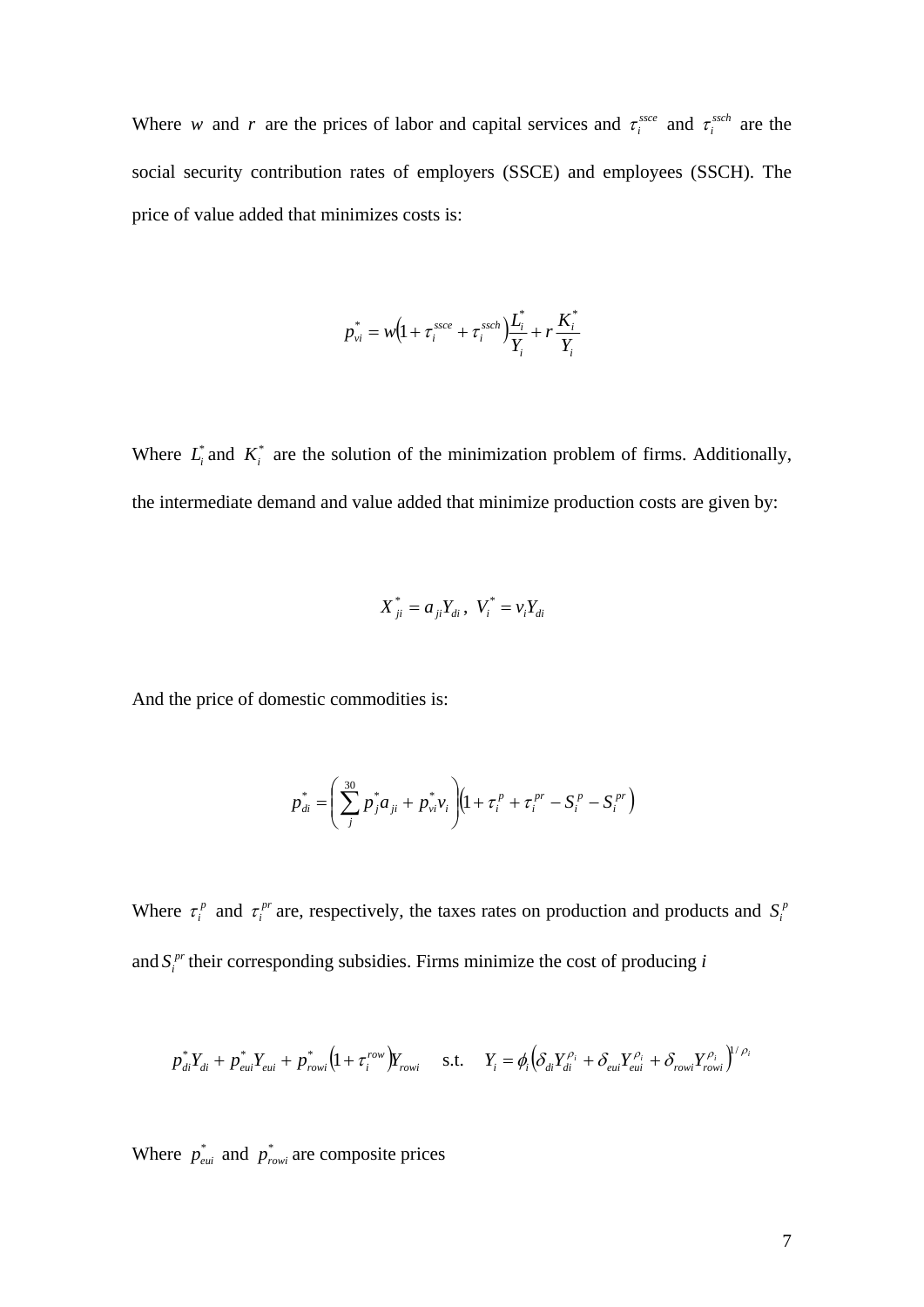$$
p_{fi}^* = \sum_{i=1}^{30} p_i^* \xi_i \quad f = eu, row
$$

And  $\xi$  is the commodity *i* export share on total exports. Then, the price that maximizes profits is:

$$
p_i^* = p_{di}^* \frac{Y_{di}^*}{Y_i^*} + p_{eui}^* \frac{Y_{eui}^*}{Y_i^*} + p_{rowi}^* \left(1 + \tau_i^{row}\right) \frac{Y_{rowi}^*}{Y_i^*}
$$

Where  $Y_{di}^*$ ,  $Y_{eui}^*$  and  $Y_{rowi}^*$  are determined in the cost minimization program of firms.

The thirty consumption commodities are produced with fixed proportions of total production. The production function can be defined as:

$$
C_c = \min\left(\frac{Z_{1c}}{z_{1c}}, \frac{Z_{2c}}{z_{2c}}, ..., \frac{Z_{30c}}{z_{30c}}\right)
$$

Where  $Z_{ic}$  is the quantity of commodity *i* used to produce the consumption commodity *c*, and  $z_c$  is the unitary requirement. Consumption is taxed with value added tax  $(z_c^{VAT})$ so the price is

$$
p_c^* = \left(\sum_{i=1}^{30} p_i^* z_{ic}\right) (1 + \tau_c^{VAT})
$$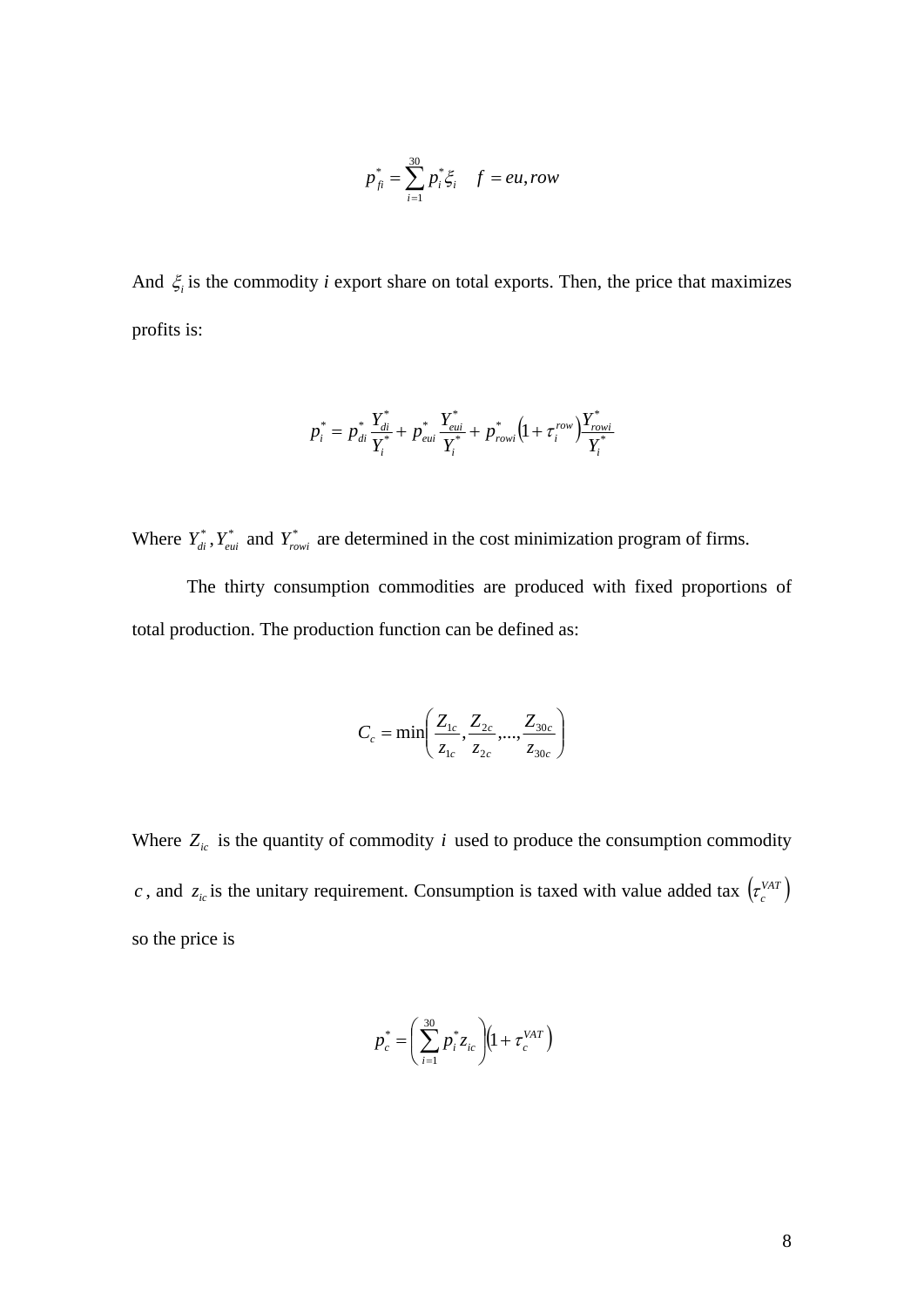#### *Households*

The representative household maximizes the utility derived from consumption and savings by means of a Cobb-Douglas function:

$$
U(C, S) = \prod_{c=1}^{30} C_c^{\alpha_c} S^{1-\sum_{c=1}^{30} \alpha_c}
$$

Where  $C_c^{\alpha_c}$  is the consumption of consumer commodity *c* and  $S^{\alpha_s}$  is saving.  $\alpha$  's are the share parameters of consumption and savings that add up to one. Households' gross income stem from the sale of labor services in the domestic economy,  $(\overline{L}_h^m)$ , in the EU,  $(\overline{L}_{h}^{eu})$  and in the Rest of the World  $(\overline{L}_{h}^{row})$ ; the sale of capital services in the domestic economy,  $(\overline{K}_h)$ ; unemployment benefits; the share in SSCE revenues; transfers from the corporate sector; other current transfers; property incomes; welfare benefits; and unemployment benefits;

$$
GI_h = w(1 - u_1)\overline{L}_h^m + w^{eu}\overline{L}_h^{eu} + w^{row}\overline{L}_h^{row} + r\overline{K}_h + PSCEC_h \cdot SCEC
$$
  
+  $p_c(ADJ + TRR_h + PIR_h + BFR_h) + \mu \cdot w \cdot u_1 \cdot \overline{L}_h^m$ 

Where  $u_i$  is the unemployment rate,  $PSCEC<sub>h</sub>$  is the share of households in social security contributions of employers revenues, which is *SCEC* , *ADJ* are the transfers due to the adjustments for the change in net equity of households in pension funds reserves, *TRR* current transfers, *PIR* property income revenues and *BFR*are the welfare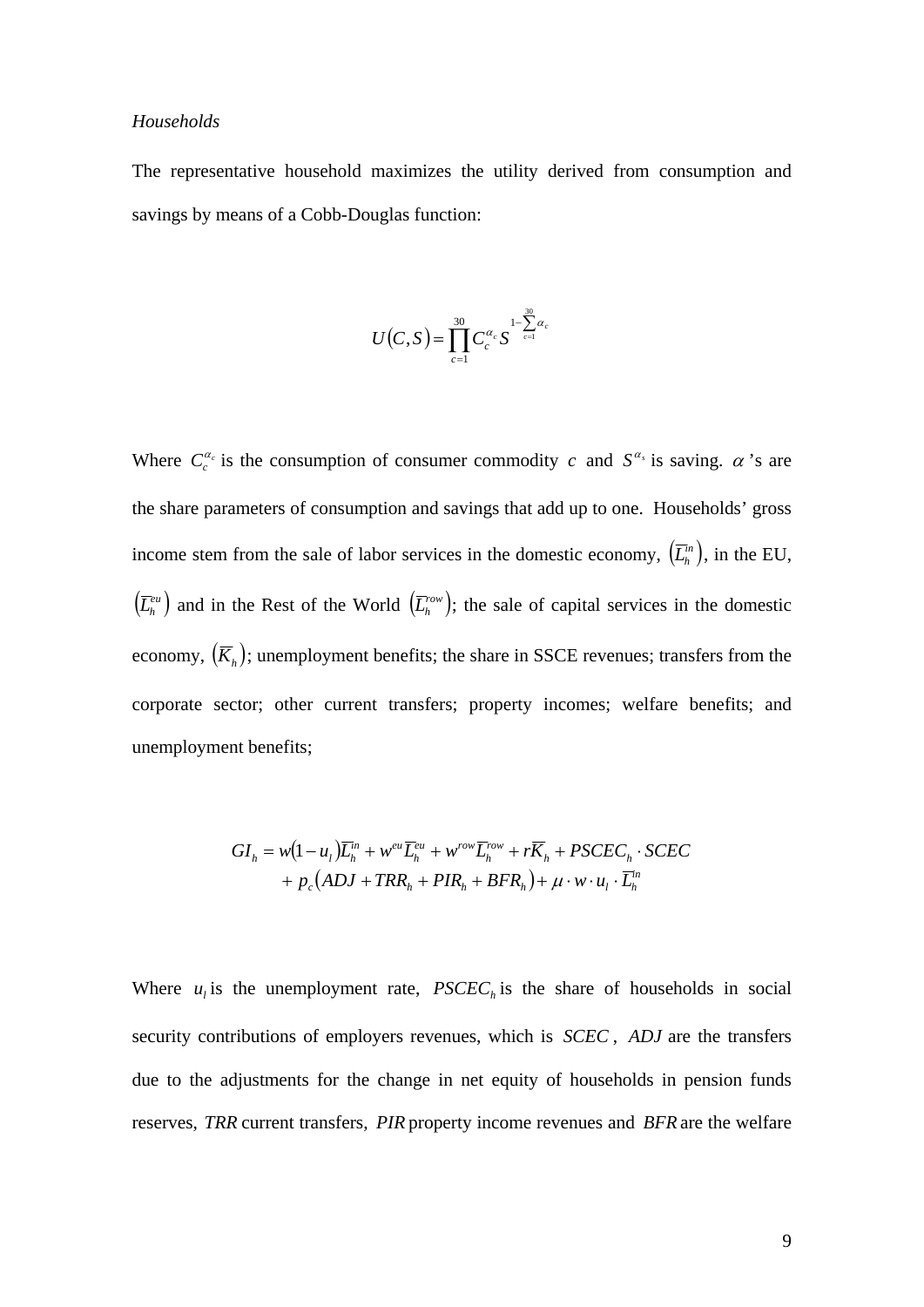benefits other than social transfers in kind, valued all them with a consumer price index. Finally,  $\mu$  is the proportion of the wage rate paid to unemployed.

Disposable income,  $DI_h$ , equals  $GI_h$  minus personal income tax,  $\tau^{iph}$ , social contributions paid by self-employees,  $\tau^{sscs}$ , which depend on households labor incomes and several transfers paid by households, as current transfers *TRP* , property income *PIP*, welfare benefits  $BFP$ , and residential consumption in the EU,  $RC_{eu}$ , and the ROW,  $RC_{row}$ , valued with a consumer price index.

$$
DI_h = GI_h(1 - \tau^{itph}) - \left[ \left( w_t \left( \overline{L}_h^{in}(1 - u_t) \right) + w_t \overline{L}_h^{eu} + w_t \overline{L}_h^{row} \right) \tau^{sscs} \right] - p_c \left( TRP_h + PIP_h + BFP_h + RC_{eu} + \cdot RC_{row} \right)
$$

Consumption and savings demands are the solution to the maximization problem of households:

$$
Max \prod_{c=1}^{30} C_c^{\alpha_c} S^{1-\sum_{c=1}^{30} \alpha_c} \qquad \text{s.t.} \qquad DI = \sum_{c=1}^{30} p_c C_c + p_s S
$$

Where  $p_s$  is a price index of investment goods

$$
p_{s}=\sum_{i=1}^{30}\theta_{i}p_{i}
$$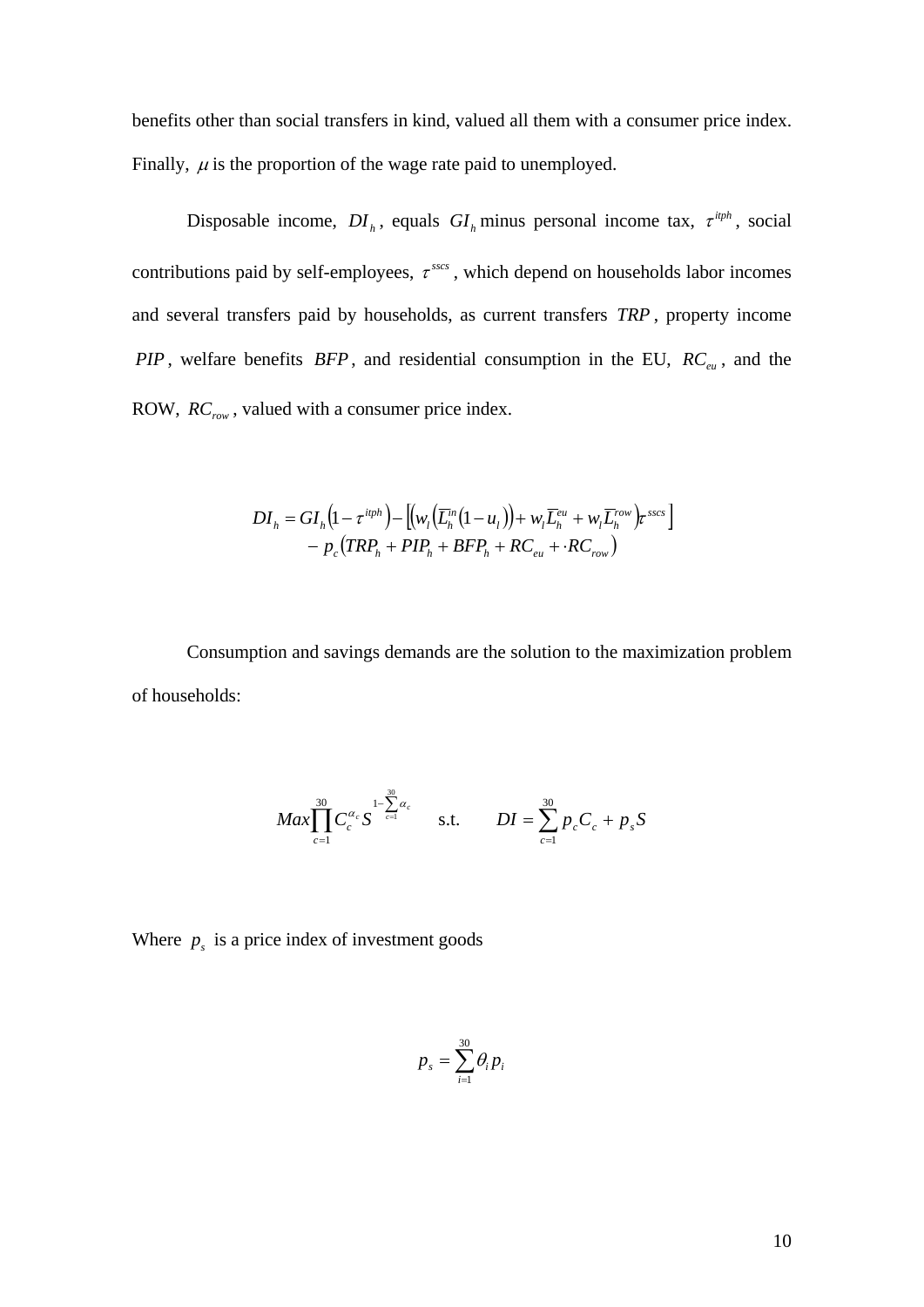Moreover, there are six private capital goods and one of them is the residential investment. In this model households' invest in residential capital in a fix proportion of their savings,  $S_{\text{hri}}$ , such as:

$$
p_{ri}RI_h = p_s S_{hri} S
$$

And the price of private residential investment  $p_{ri}$  can be defined as the price of construction,  $p_{co}$ , plus the VAT rate:

$$
p_{ri} = p_{co} \left( 1 + \tau^{vat} \right)
$$

#### *Government*

The Government collects taxes from labor, income, production and consumption, which together with capital income and transfers finance public expenditure. Government revenues are used to pay unemployment benefits and other transfers, public consumption and investment in six capital goods: Agricultural products, Machinery and mechanical products, Transport equipment, Residential investment, Other constructions and Other products. Consumption and public investment are held constant, and because prices, revenues and some expenditure are endogenous, also is the budget surplus.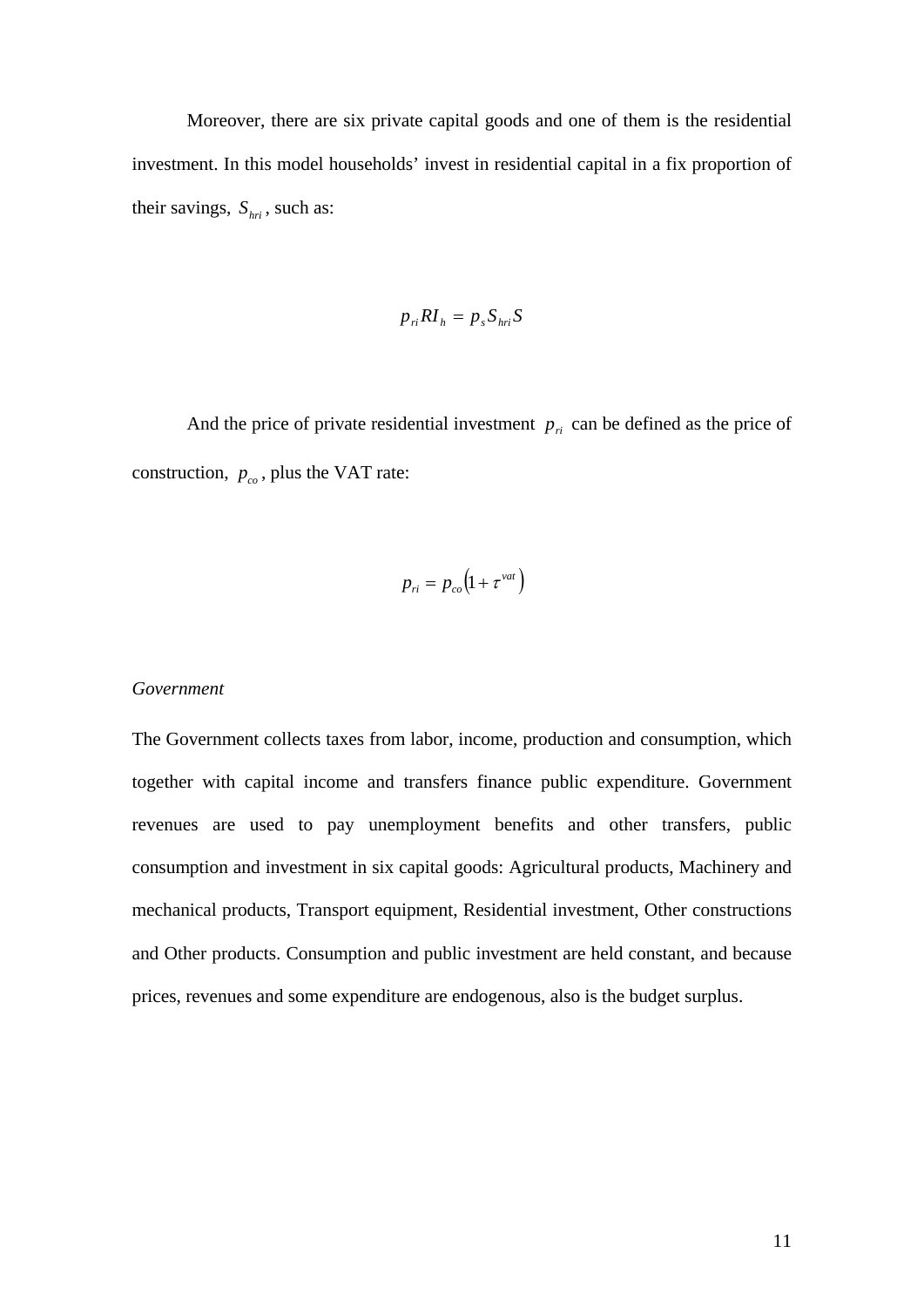### *Foreign sector*

There are two foreign sectors, the EU and the ROW, which revenues stem from imports, labor income and transfers from residential sectors. The EU also obtains incomes from their share in tax revenues. These incomes are used to pay exports, income payments to residents and transfers, including in the case of the EU the payment of subsidies on products and production. Since imports and prices are endogenous, the current account balance is endogenous while the level of exports and transfers are exogenously fixed.

#### *Productive factors market*

Labor and capital demanded by producers must be equal to supply in absence of price restrictions. However, in this model there is a reaction equation of real wage to unemployment rate, which can be interpreted as a restriction on prices.

$$
\frac{w(1-\tau^{i\eta h})}{p_c} = k_l(1-u)^{\frac{1}{\eta_l}}, \quad \eta_l > 0
$$

Where *pc w* is the real wage,  $\tau^{iph}$  is the income tax rate paid by households,  $k_i$  is a scale parameter, *u* is the unemployment rate and  $\eta$  is the elasticity parameter of the real wage to unemployment. This equation is included in the model only when private investment is endogenous.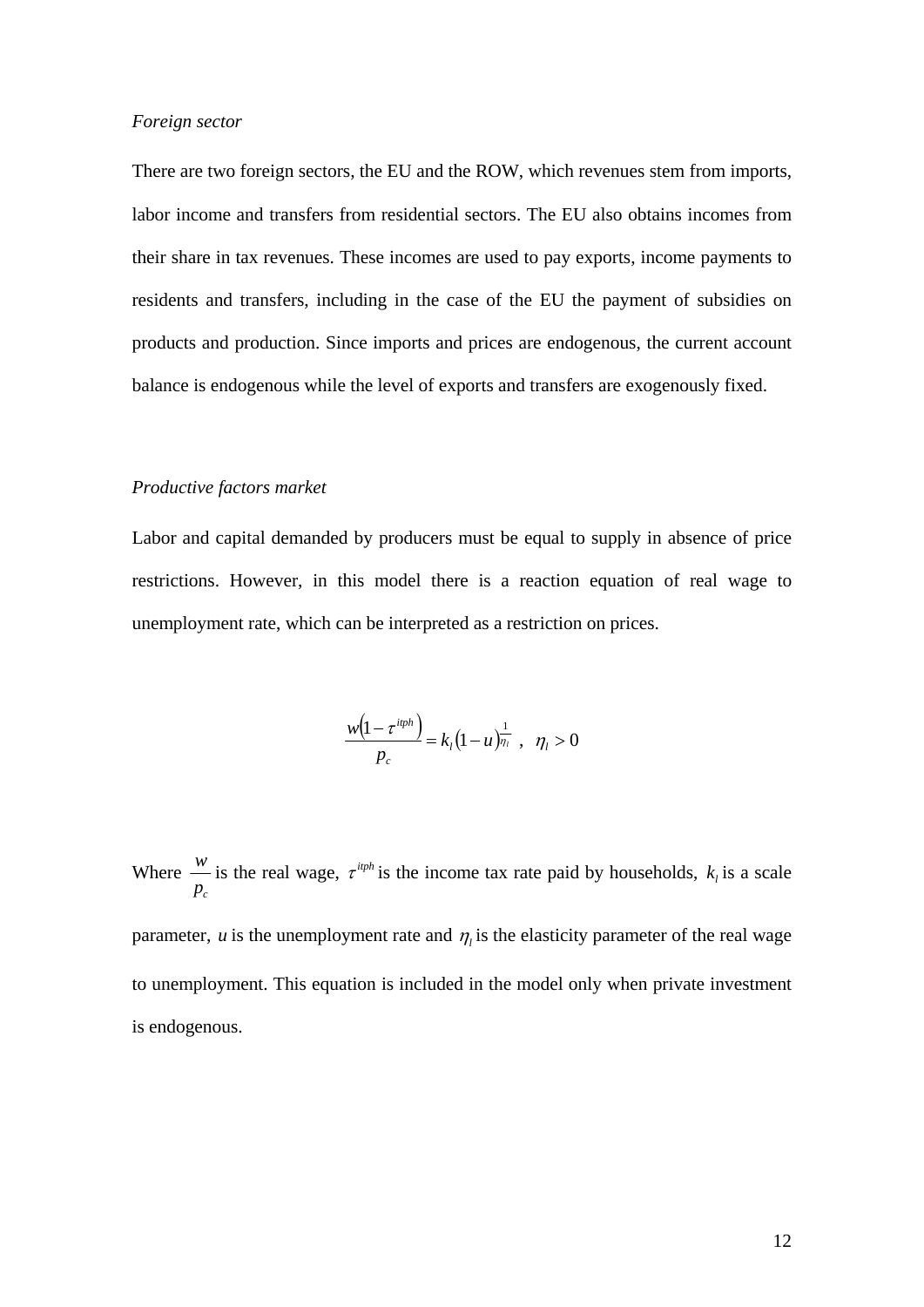### *The neoclassical closure*

The closure rule used in each model is a key question that determines the results. The neoclassical closure assumes that private investment is endogenously determined by changes in domestic and foreign savings and the current account deficit that are endogenous. Public investment and exports are fixed. This is the closure rule commonly used to analyze fiscal policies issues (Polo and Sancho, 1993a, 1993b, Kehoe, Polo and Sancho, 1995, Cardenete and Sancho, 2003, Fernández and Polo, 2004, and Sancho, 2004). Under this closure, Walras' Law is satisfied and one market clearing equation is implied by the others. In this case, equilibrium prices are determined up to a scalar but since behavioral relations depend only upon relative prices they can be calculated once a commodity is chosen as the *numeraire*. The version of the neoclassical model used here includes a real wage-unemployment relation that captures frictions in the labor market whereby labor endowment may not fully employed and the unemployment rate may change in response to a shock. In this setting, a negative external shock from the domestic viewpoint, such as a fall in exports, sets up an implausible investment boom in the economy. Of course, since private investment is endogenous it makes no sense to simulate a fall in investment demand.

#### *The Keynesian closure*

The Keynesian closure assumes that private investment is exogenous and the value of private savings, public deficit and the current account adjusts to match the value of private investment. In this case, the real wage- unemployment equation present in the neoclassical closure is removed from the model and the unemployment rate adjusts the value of the sum of private savings, public deficit and current account balances to that of private investment. The wage rate is exogenously fixed to solve the model.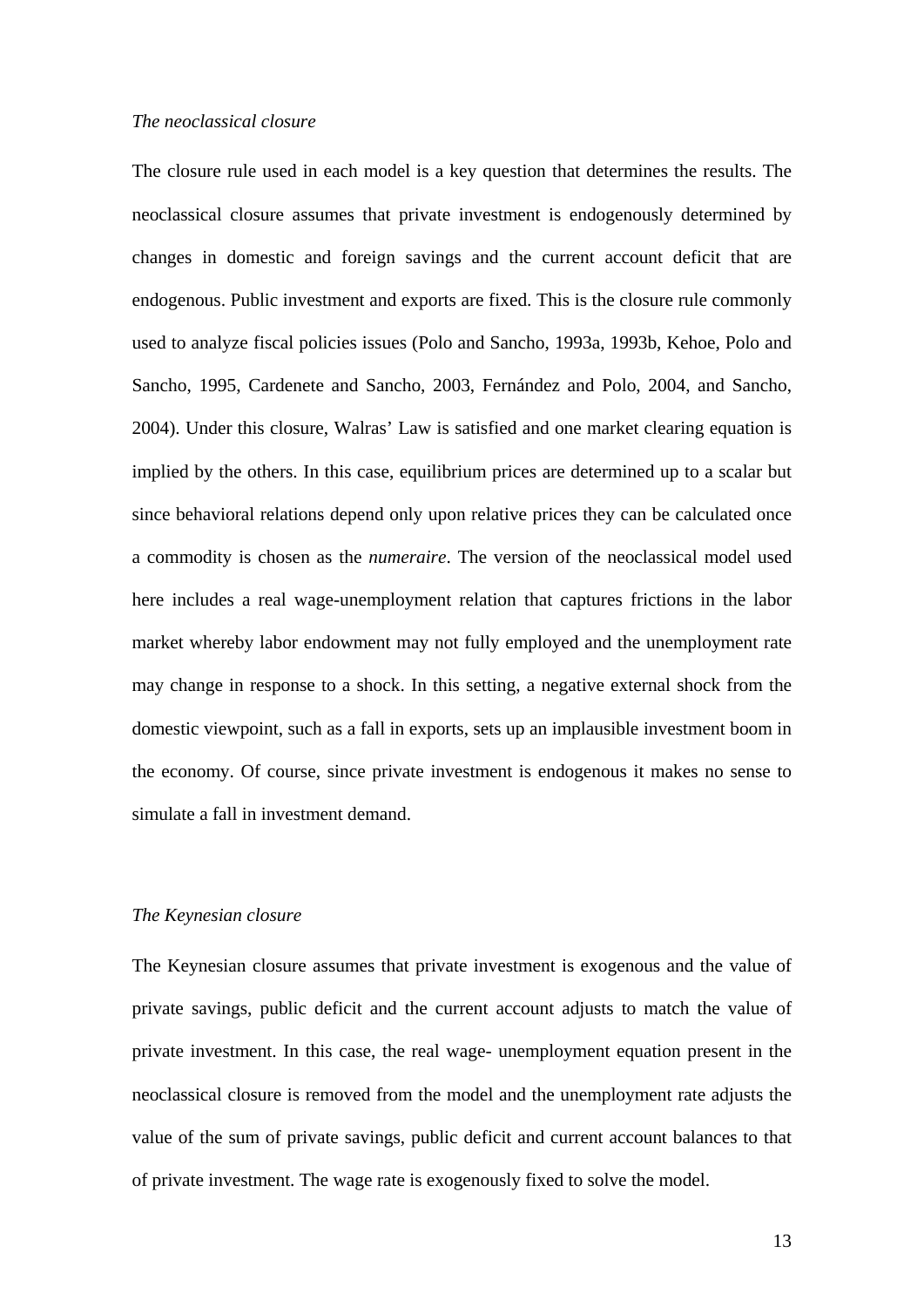### *Equilibrium*

The equilibrium conditions depend on the closure rule chosen. Under the neoclassical closure, where private investment is endogenous, we assume that all transfers, public consumption and investment and exports are exogenous. Then, the equilibrium of this economy can be defined as a set of prices  $(\overline{p}_i, \overline{p}_i, \overline{p}_i, \overline{w}, \overline{r})$ , production plan for producers  $(\overline{Y}_i, \overline{Y}_{di}, \overline{Y}_{eui}, \overline{Y}_{rowi}, \overline{C}_i, \overline{X}_{ji}, \overline{V}_i, \overline{L}_i, \overline{K}_i)$ , consumption-savings plan for the representative household  $(\overline{C}, \overline{S})$ , an unemployment rate  $\overline{u}$ , a public deficit and a current account deficit such as:

- Production maximizes profits
- Consumption and savings maximize households welfare
- All commodity markets clear
- The capital markets clear
- Labor and capital demands equal effective supply
- Public deficit equals the difference between revenues and expenditures
- The current account deficit satisfies the foreign sector equation
- And under the neoclassical closure, private investment is determined by domestic and foreign savings.

### *Calibration of the model*

The 2000 SAM for the Spanish economy elaborated by the authors is the database used to specify the parameters and fixed variables of the model. This is a 128x128 square matrix whit one representative household, two non-residents consumers, from the EU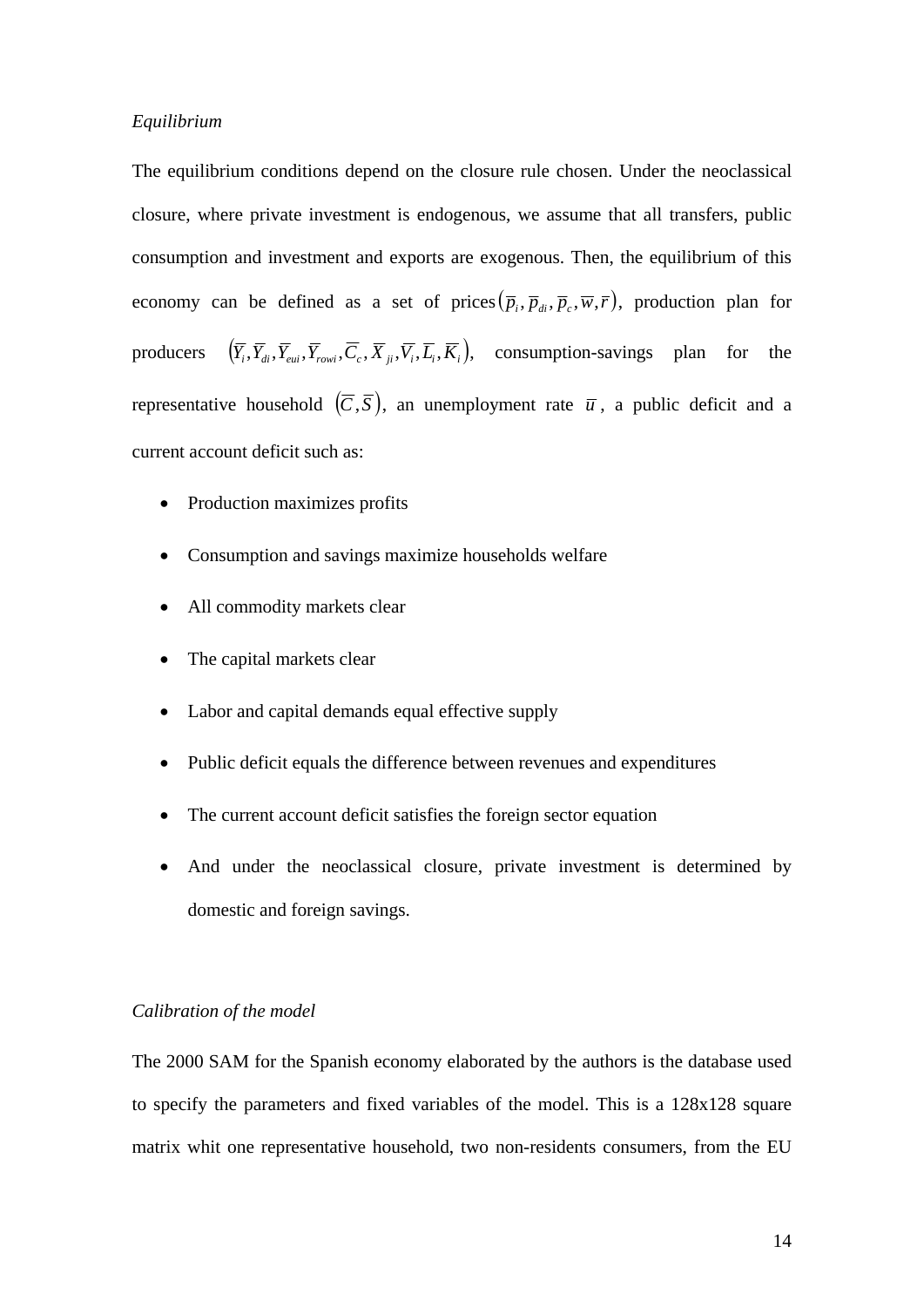and the RoW, Government, Corporations, two foreign sectors, thirty productive sectors and twelve public and private capital goods. In this model, all prices are equal to one in the base year and all the flows in the SAMSP-00 satisfy the equilibrium conditions. The elasticities of substitution between domestic production and imports have been taken from Blake (2000). Finally, the elasticity of real wage to unemployment is 1.2, derived from the Phillips curve estimated by Andrés et al. (1988) for Spain.

### **4. An evaluation of external shocks: neoclassical closure rule**

The international recession caused a substantial fall in international tourism arrivals and expenditure as well as a reduction in exports of goods and non touristic services. In this section we explain how to calculate the percentage variation used to update the exogenous variables. Then, we simulate individual and jointly the effects of reducing non-residents consumption and exports.

### **4.1 Simulation scenarios.**

1

The first simulation is motivated by the sharp drop of tourism in 2009, around 11% according to FRONTUR<sup>3</sup>, and consequently in tourism expenditure, around  $8.9\%$ according to  $EGATUR<sup>4</sup>$ . The global economic recession reduces inbound tourism receipts but also domestic tourism. This fall basically affects tourism-dependent sectors, for example hotels, restaurants or travel agencies, but also other sectors such as Transport and communications, Wholesale trade and retail trade, due to direct and indirect linkages, and above all labor.

 $3$  FRONTUR is the acronym of Spanish border Survey of inbound tourism

<sup>&</sup>lt;sup>4</sup> EGATUR is the acronym of Spanish tourism expenditure Surrey for residents and non-residents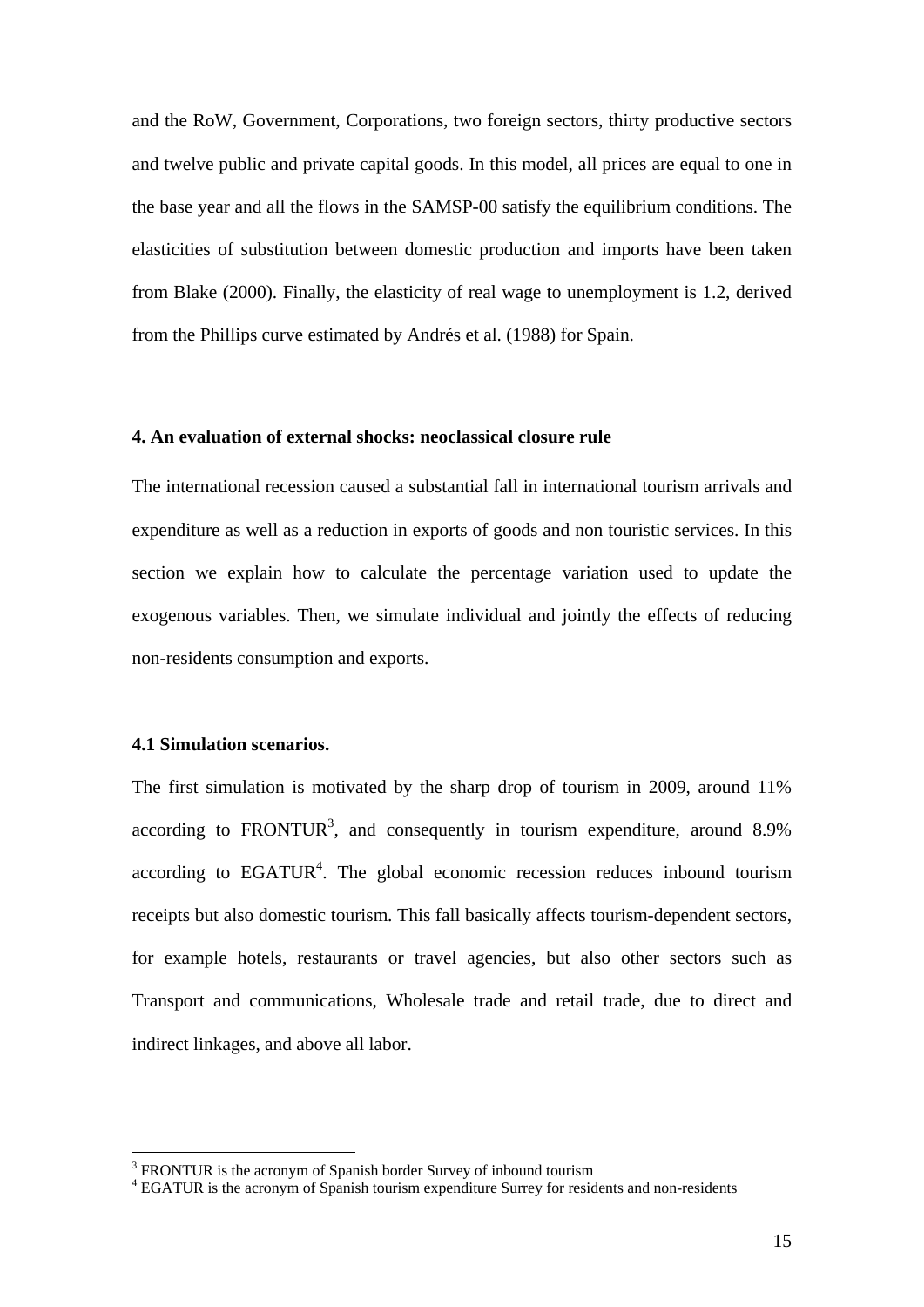Table 1 shows the chain-volume index of non-residents consumption provided by National Accounts from the third quarter of 2007 to the second quarter of 2009. The change in the four quarter average index is 8.75 percent, a value in line with the other estimates. In these simulations, we reduce non-residents consumption by 9%.

| Table 1. Non-residents consumption expenditure |         |  |
|------------------------------------------------|---------|--|
| (Chained-linked volume index)                  |         |  |
|                                                |         |  |
| Quarter                                        |         |  |
| Second 2009                                    | 88.74   |  |
| <b>First 2009</b>                              | 53.27   |  |
| Fourth 2008                                    | 70.37   |  |
| <b>Third 2008</b>                              | 140.29  |  |
| <b>Average index 2009-08</b>                   | 88.17   |  |
|                                                |         |  |
| Second 2008                                    | 97.59   |  |
| <b>First 2008</b>                              | 63.47   |  |
| Fourth 2007                                    | 78.94   |  |
| <b>Third 2007</b>                              | 146.48  |  |
| <b>Average index 2008-07</b>                   | 96.62   |  |
|                                                |         |  |
| Variation average index 2009-08 over 2008-07   | $-8.75$ |  |
| Source: Quarterly National Accounts (INE)      |         |  |

The international recession has also caused an important fall in exports of goods and non-tourists services. Table 2 presents the values of the volume-chain index for exports of goods and services provided by the Quarterly National Accounts. The variations of the average index from 2009-08 over 2008-07 for both exports and services have been aggregated using the weights reported in the table to obtain the 9.4 aggregate falls. In the simulations we use 9.5 percent.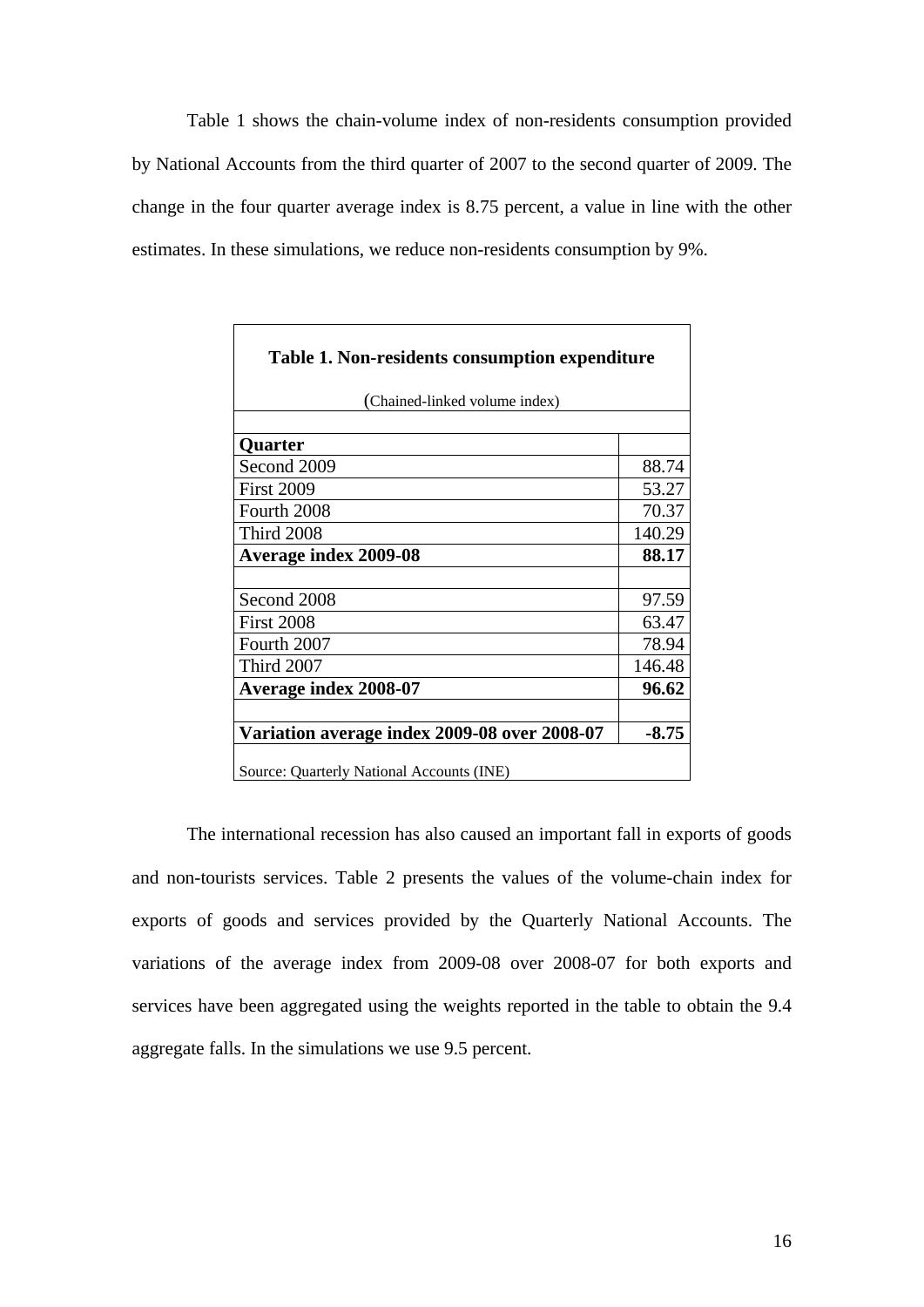| Table 2. Exports of goods and non-touristic services |                         |                        |
|------------------------------------------------------|-------------------------|------------------------|
| (chained-linked volume index)                        |                         |                        |
|                                                      |                         |                        |
|                                                      | <b>Exports of goods</b> | <b>Exports of non-</b> |
|                                                      |                         | touristic              |
|                                                      |                         | services               |
| <b>Quarter</b>                                       |                         |                        |
| Second 2009                                          | 120.26                  | 147.78                 |
| <b>First 2009</b>                                    | 113.68                  | 155.06                 |
| Fourth 2008                                          | 121.18                  | 171.90                 |
| <b>Third 2008</b>                                    | 136.51                  | 179.66                 |
| Average index 2009-08                                | 122.91                  | 163.60                 |
|                                                      |                         |                        |
| Second 2008                                          | 144.17                  | 174.62                 |
| <b>First 2008</b>                                    | 140.53                  | 166.61                 |
| Fourth 2007                                          | 133.37                  | 162.28                 |
| <b>Third 2007</b>                                    | 131.88                  | 184.24                 |
| Average index 2008-07                                |                         |                        |
|                                                      |                         |                        |
| Variation average index 2009-08 over 2008-07         | $-10.60$                | $-4.85$                |
| Weights                                              | 0.77                    | 0.23                   |
| <b>Aggregate weighted variation</b>                  | $-9.40$                 |                        |
| Source: Quarterly National Accounts (INE)            |                         |                        |

### **4.2 The results**

A fall in tourism expenditures has direct effect on the sectors that produce goods and services for tourists, hotels, apartments, car rentals, restaurants, travel agencies, etc., and indirect effects on other sectors that produce goods and services for touristic sectors. Moreover, the fall in income in all these sectors affects to all sectors through expenditure and saving decisions. Similar effects result from a fall in exports of goods and non-touristic services.

 The results of the simulations appear in Tables 3-9. Tables 3-5 show the variation in domestic and total production prices and consumption prices; Tables 6-7 report the changes in domestic and total production; and Tables 8-9 information on public revenues and expenditures and aggregate variables. All tables include three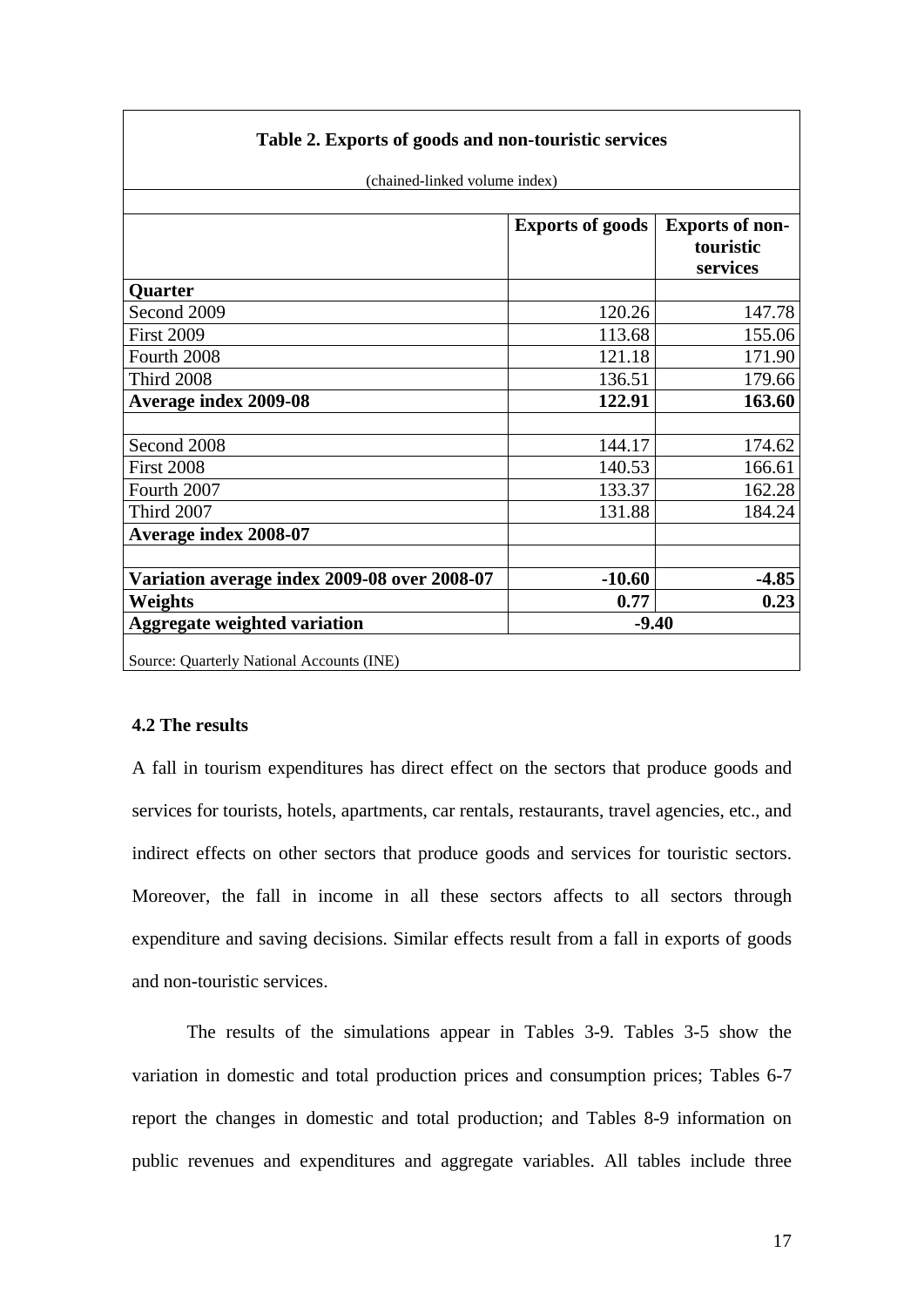columns. Columns S1 and S2 report the results of the fall in non-residents consumption and exports, respectively; and column S3 the joint effect of both changes. Tables 8 and 9 include a *Base year* column with the values of the variables before the simulation.

 The fall in non-residents consumption and exports has a negative impact on sectors that produce touristic services and private goods and services for export, respectively. In the case of a 9.0 percent fall in non-residents demand (see, column S1 in Table 6), Transport and Communications, Accommodation and catering, Leather products and Other activities and associative market services are the sectors most affected by the contraction of non-residents demand. There are, however, other sectors (Construction, Manufacture of electrical machinery, Mechanical machinery and equipment, etc.) where output does not fall or even increases.

 The reallocation of resources among sectors is due to the neoclassical closure rule that boosts private investment when there is an improvement in the current account of the external sectors, other things equal. After a fall in non-residents consumption, for instance, the current account surplus of the EU and the ROW show a joint improvement of 0.57 percentage points (pp) over GDP that almost matches the 0.55 increase in the share of private investment over GDP. The difference between the two figures is explained by the slight worsening of the public surplus, -0.14 in the base year and -0.16 in the simulation.

The 9.5 percent fall in exports of goods and non-touristic services has even more pronounced effects on the reallocation of resources among sectors. Export oriented sectors (Leather products, Chemical products, Textile and dressing, Manufacture of vehicles, Agriculture, Transport and communications, etc.) are those whose production decreases most, while investment oriented sectors are again the winners. The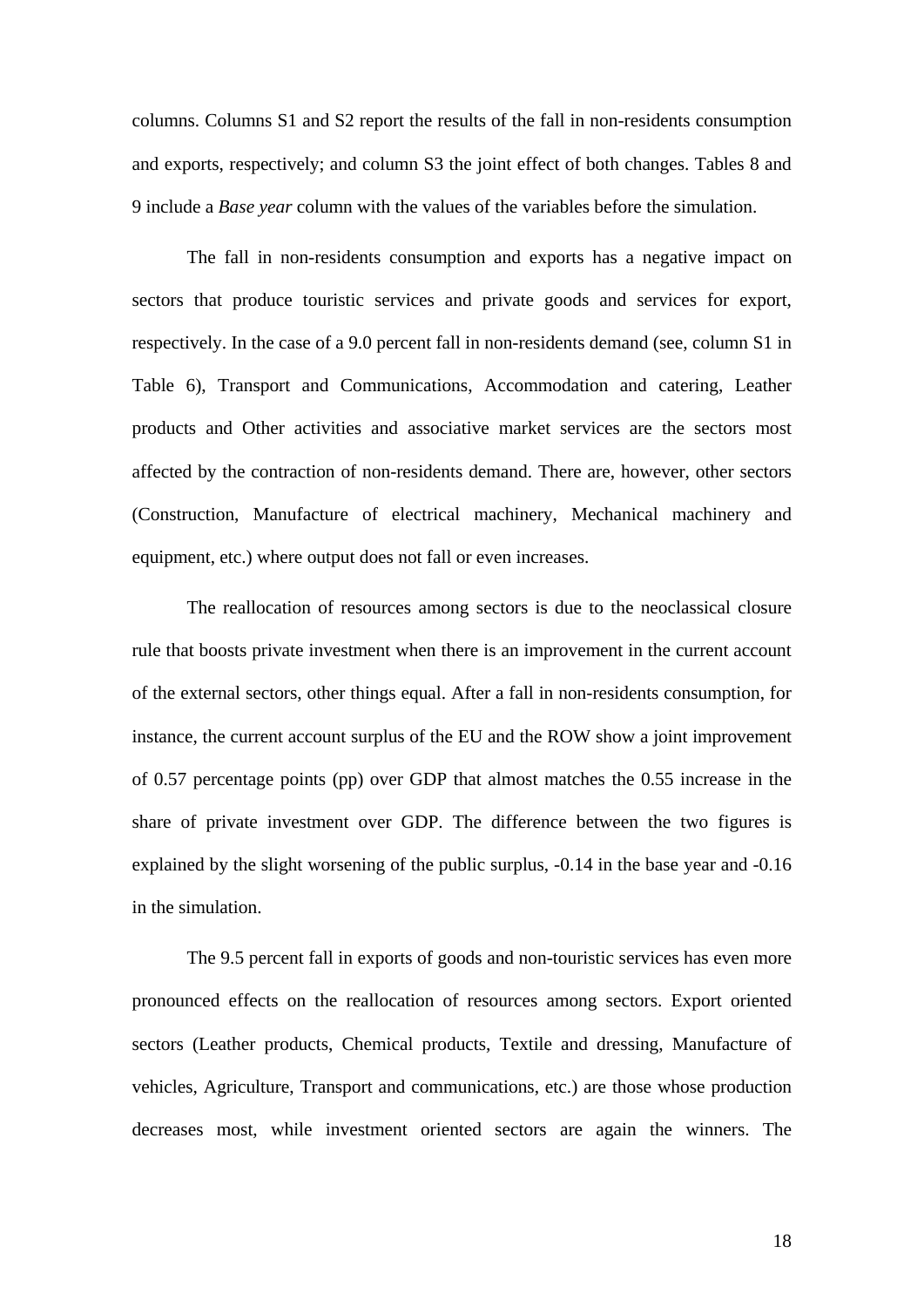reallocation of resources follows the same general pattern, although sectors producing tourists' services are unaffected in this case.

The effects on prices (Tables 3-5), government receipts and expenditures (Table 8) and most aggregate variables (see, Table 9) are negligible. This is not surprising since the equilibrium prices of labor and capital do not change either. The only sensible change in the aggregate variables is private investment that increases, as indicated above, almost the same percentage point that increases the current account surplus of the EU and ROW.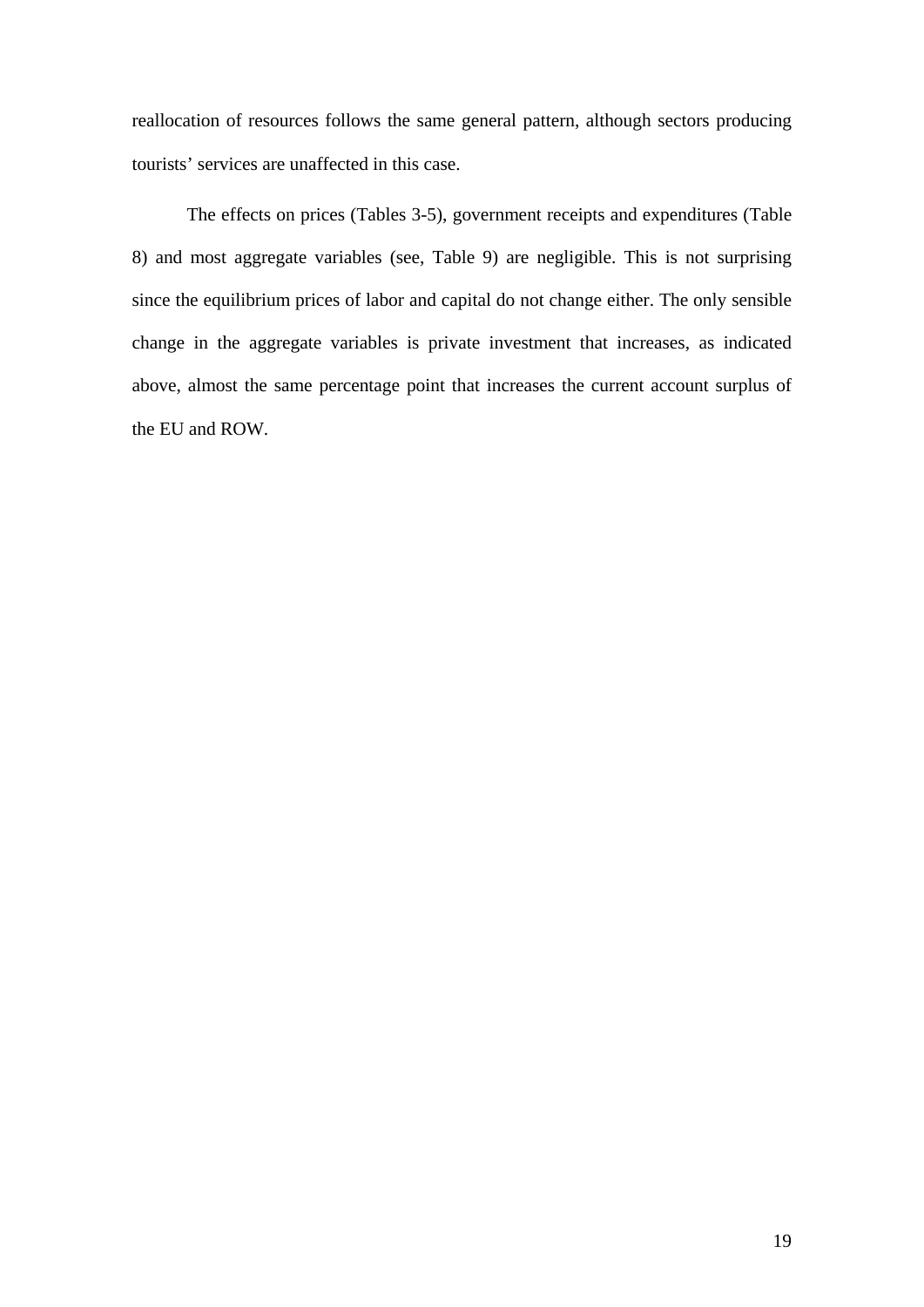|             | (In percentage)                                               |                |                |                |
|-------------|---------------------------------------------------------------|----------------|----------------|----------------|
|             | <b>Sector</b>                                                 | S <sub>1</sub> | S <sub>2</sub> | S <sub>3</sub> |
| II1         | Agriculture, fishing and aquaculture                          | $-0.04$        | $-0.10$        | $-0.14$        |
| II2         | Extraction of other mining and quarrying                      | $-0.03$        | $-0.08$        | $-0.11$        |
| II3         | Extraction of energetic products, coke and refined petroleum  | $-0.03$        | $-0.08$        | $-0.11$        |
| II4         | Electricity, gas and water                                    | $-0.03$        | $-0.09$        | $-0.13$        |
| II5         | Food, beverages and tobacco                                   | $-0.03$        | $-0.08$        | $-0.11$        |
| <b>II6</b>  | Textile and dressing                                          | $-0.03$        | $-0.07$        | $-0.10$        |
| II7         | Leather products                                              | $-0.03$        | $-0.07$        | $-0.10$        |
| $II8$       | Wood                                                          | $-0.03$        | $-0.07$        | $-0.10$        |
| <b>II9</b>  | Paper, publishing and printing                                | $-0.03$        | $-0.07$        | $-0.10$        |
| II10        | Chemical industry, rubber and plastic products                | $-0.03$        | $-0.07$        | $-0.10$        |
| II11        | Non-metallic mineral products                                 | $-0.03$        | $-0.07$        | $-0.10$        |
| II12        | Metallurgy and metal products                                 | $-0.03$        | $-0.07$        | $-0.10$        |
| II13        | Mechanical machinery and equipment                            | $-0.03$        | $-0.07$        | $-0.09$        |
| II14        | Manufacture of electrical machinery and precision instruments | $-0.03$        | $-0.07$        | $-0.09$        |
| II15        | Manufacture of vehicles and other transport material          | $-0.03$        | $-0.07$        | $-0.09$        |
| II16        | Other manufacturing industries                                | $-0.03$        | $-0.07$        | $-0.09$        |
| II17        | Construction                                                  | $-0.02$        | $-0.06$        | $-0.09$        |
| II18        | Wholesale trade and retail trade                              | $-0.03$        | $-0.08$        | $-0.10$        |
| II19        | Accommodation and catering                                    | $-0.03$        | $-0.07$        | $-0.10$        |
| II20        | Transport and communications                                  | $-0.03$        | $-0.08$        | $-0.11$        |
| II21        | Financial intermediation                                      | $-0.02$        | $-0.07$        | $-0.09$        |
| II22        | Real estate activities                                        | $-0.03$        | $-0.09$        | $-0.12$        |
| II23        | <b>Market Education</b>                                       | $-0.02$        | $-0.05$        | $-0.07$        |
| II24        | Market Healthcare and Social services                         | $-0.03$        | $-0.07$        | $-0.09$        |
| II25        | Other activities and associative market services              | $-0.03$        | $-0.08$        | $-0.11$        |
| II26        | Households which employ household personnel                   | 0.00           | $0.00\,$       | $0.00\,$       |
| II27        | Public Administration                                         | $-0.02$        | $-0.04$        | $-0.06$        |
| II28        | Non market Education                                          | $-0.01$        | $-0.02$        | $-0.02$        |
| II29        | Non market healthcare and Social services                     | $-0.01$        | $-0.03$        | $-0.04$        |
| <b>II30</b> | Other activities and associative non market services          | $-0.02$        | $-0.06$        | $-0.08$        |
|             | S1: 9% fall in non-residents consumption demand               |                |                |                |
|             | S2: 9.5% fall in exports                                      |                |                |                |
|             | S3: S1+S2                                                     |                |                |                |

# **Table 3. Variation in domestic production prices**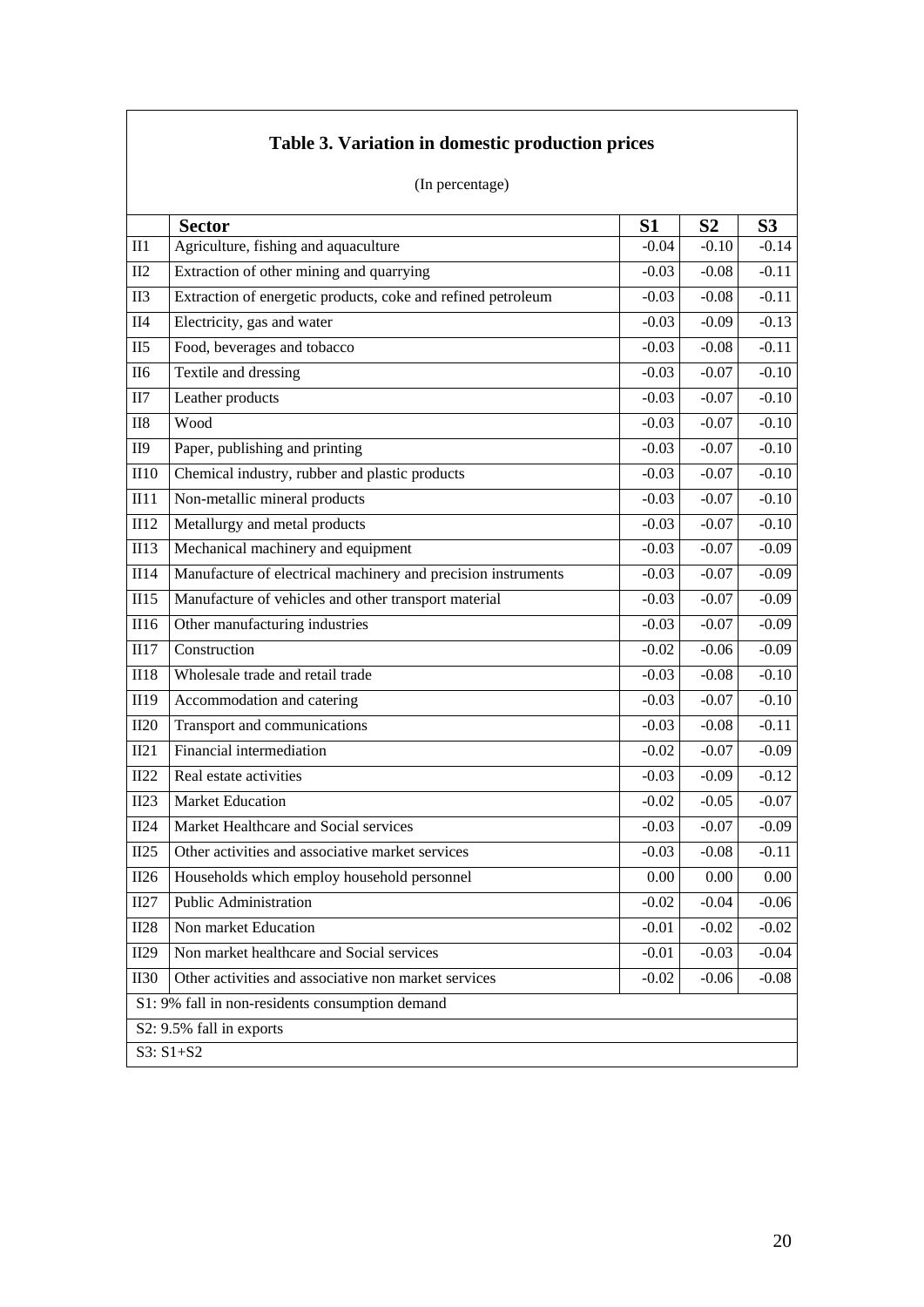|             | (In percentage)                                               |                |                |                    |
|-------------|---------------------------------------------------------------|----------------|----------------|--------------------|
|             | <b>Sector</b>                                                 | S <sub>1</sub> | S <sub>2</sub> | S <sub>3</sub>     |
| II1         | Agriculture, fishing and aquaculture                          | $-0.04$        | $-0.10$        | $-0.13$            |
| II2         | Extraction of other mining and quarrying                      | $-0.03$        | $-0.08$        | $-0.11$            |
| II3         | Extraction of energetic products, coke and refined petroleum  | $-0.03$        | $-0.08$        | $-0.11$            |
| II4         | Electricity, gas and water                                    | $-0.03$        | $-0.09$        | $-0.13$            |
| II5         | Food, beverages and tobacco                                   | $-0.03$        | $-0.08$        | $-0.11$            |
| <b>II6</b>  | Textile and dressing                                          | $-0.03$        | $-0.07$        | $-0.10$            |
| II7         | Leather products                                              | $-0.03$        | $-0.07$        | $-0.10$            |
| $II8$       | Wood                                                          | $-0.03$        | $-0.07$        | $-0.10$            |
| <b>II9</b>  | Paper, publishing and printing                                | $-0.03$        | $-0.07$        | $-0.10$            |
| II10        | Chemical industry, rubber and plastic products                | $-0.03$        | $-0.07$        | $-0.10$            |
| II11        | Non-metallic mineral products                                 | $-0.03$        | $-0.07$        | $-0.10$            |
| II12        | Metallurgy and metal products                                 | $-0.03$        | $-0.07$        | $-0.10$            |
| II13        | Mechanical machinery and equipment                            | $-0.03$        | $-0.07$        | $-0.10$            |
| II14        | Manufacture of electrical machinery and precision instruments | $-0.03$        | $-0.07$        | $-0.10$            |
| II15        | Manufacture of vehicles and other transport material          | $-0.03$        | $-0.07$        | $-0.10$            |
| II16        | Other manufacturing industries                                | $-0.03$        | $-0.07$        | $-0.09$            |
| II17        | Construction                                                  | $-0.02$        | $-0.06$        | $-0.09$            |
| <b>II18</b> | Wholesale trade and retail trade                              | $-0.03$        | $-0.08$        | $-0.10$            |
| II19        | Accommodation and catering                                    | $-0.03$        | $-0.07$        | $-0.\overline{10}$ |
| II20        | Transport and communications                                  | $-0.03$        | $-0.08$        | $-0.11$            |
| II21        | Financial intermediation                                      | $-0.03$        | $-0.07$        | $-0.09$            |
| II22        | Real estate activities                                        | $-0.03$        | $-0.09$        | $-0.12$            |
| II23        | Market Education                                              | $-0.02$        | $-0.05$        | $-0.07$            |
| II24        | Market Healthcare and Social services                         | $-0.03$        | $-0.07$        | $-0.09$            |
| II25        | Other activities and associative market services              | $-0.03$        | $-0.08$        | $-0.11$            |
| II26        | Households which employ household personnel                   | 0.00           | 0.00           | 0.00               |
| II27        | Public Administration                                         | $-0.02$        | $-0.04$        | $-0.06$            |
| II28        | Non market Education                                          | $-0.01$        | $-0.02$        | $-0.02$            |
| II29        | Non market healthcare and Social services                     | $-0.01$        | $-0.03$        | $-0.04$            |
| <b>II30</b> | Other activities and associative non market services          | $-0.02$        | $-0.06$        | $-0.08$            |
|             | S1: 9% fall in non-residents consumption demand               |                |                |                    |
|             | S2: 9.5% fall in exports                                      |                |                |                    |
|             | S3: S1+S2                                                     |                |                |                    |

# **Table 4. Variation in total production prices**

21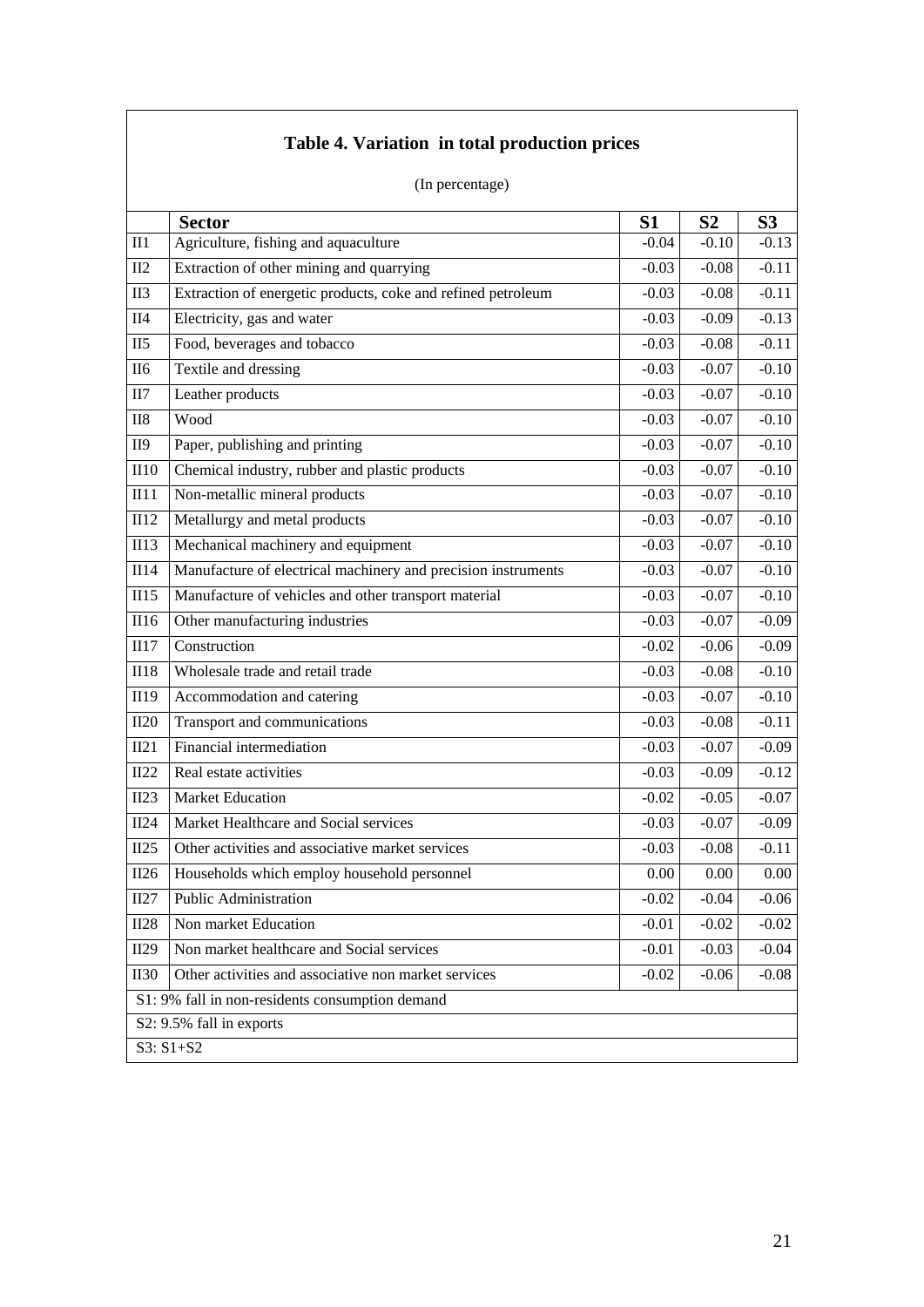|             | (In percentage)                                               |                |                |                |
|-------------|---------------------------------------------------------------|----------------|----------------|----------------|
|             | <b>Sector</b>                                                 | S <sub>1</sub> | S <sub>2</sub> | S <sub>3</sub> |
| II1         | Agriculture, fishing and aquaculture                          | $-0.04$        | $-0.10$        | $-0.13$        |
| II2         | Extraction of other mining and quarrying                      | $-0.03$        | $-0.08$        | $-0.11$        |
| II3         | Extraction of energetic products, coke and refined petroleum  | $-0.03$        | $-0.08$        | $-0.11$        |
| II4         | Electricity, gas and water                                    | $-0.03$        | $-0.09$        | $-0.13$        |
| II5         | Food, beverages and tobacco                                   | $-0.03$        | $-0.08$        | $-0.11$        |
| <b>II6</b>  | Textile and dressing                                          | $-0.03$        | $-0.07$        | $-0.10$        |
| II7         | Leather products                                              | $-0.03$        | $-0.07$        | $-0.10$        |
| <b>II8</b>  | Wood                                                          | $-0.03$        | $-0.07$        | $-0.10$        |
| II9         | Paper, publishing and printing                                | $-0.03$        | $-0.07$        | $-0.10$        |
| II10        | Chemical industry, rubber and plastic products                | $-0.03$        | $-0.07$        | $-0.10$        |
| II11        | Non-metallic mineral products                                 | $-0.03$        | $-0.07$        | $-0.10$        |
| II12        | Metallurgy and metal products                                 | $-0.03$        | $-0.07$        | $-0.10$        |
| <b>II13</b> | Mechanical machinery and equipment                            | $-0.03$        | $-0.07$        | $-0.10$        |
| II14        | Manufacture of electrical machinery and precision instruments | $-0.03$        | $-0.07$        | $-0.10$        |
| II15        | Manufacture of vehicles and other transport material          | $-0.03$        | $-0.07$        | $-0.10$        |
| II16        | Other manufacturing industries                                | $-0.03$        | $-0.07$        | $-0.09$        |
| II17        | Construction                                                  | $-0.02$        | $-0.06$        | $-0.09$        |
| <b>II18</b> | Wholesale trade and retail trade                              | $-0.03$        | $-0.08$        | $-0.10$        |
| II19        | Accommodation and catering                                    | $-0.03$        | $-0.07$        | $-0.10$        |
| II20        | Transport and communications                                  | $-0.03$        | $-0.08$        | $-0.11$        |
| II21        | Financial intermediation                                      | $-0.03$        | $-0.07$        | $-0.09$        |
| II22        | Real estate activities                                        | $-0.03$        | $-0.09$        | $-0.12$        |
| II23        | Market Education                                              | $-0.02$        | $-0.05$        | $-0.07$        |
| II24        | Market Healthcare and Social services                         | $-0.03$        | $-0.07$        | $-0.09$        |
| II25        | Other activities and associative market services              | $-0.03$        | $-0.08$        | $-0.11$        |
| II26        | Households which employ household personnel                   | 0.00           | 0.00           | $0.00\,$       |
| II27        | <b>Public Administration</b>                                  | $-0.02$        | $-0.04$        | $-0.06$        |
| <b>II28</b> | Non market Education                                          | $-0.01$        | $-0.02$        | $-0.02$        |
| II29        | Non market healthcare and Social services                     | $-0.01$        | $-0.03$        | $-0.04$        |
| <b>II30</b> | Other activities and associative non market services          | $-0.02$        | $-0.06$        | $-0.08$        |
|             | Consumption Prices Index (CPI)                                | $-0.03$        | $-0.07$        | $-0.09$        |
|             | S1: 9% fall in non-residents consumption demand               |                |                |                |
|             | S2: 9.5% fall in exports                                      |                |                |                |
|             | S3: S1+S2                                                     |                |                |                |

# **Table 5. Variation in consumer prices**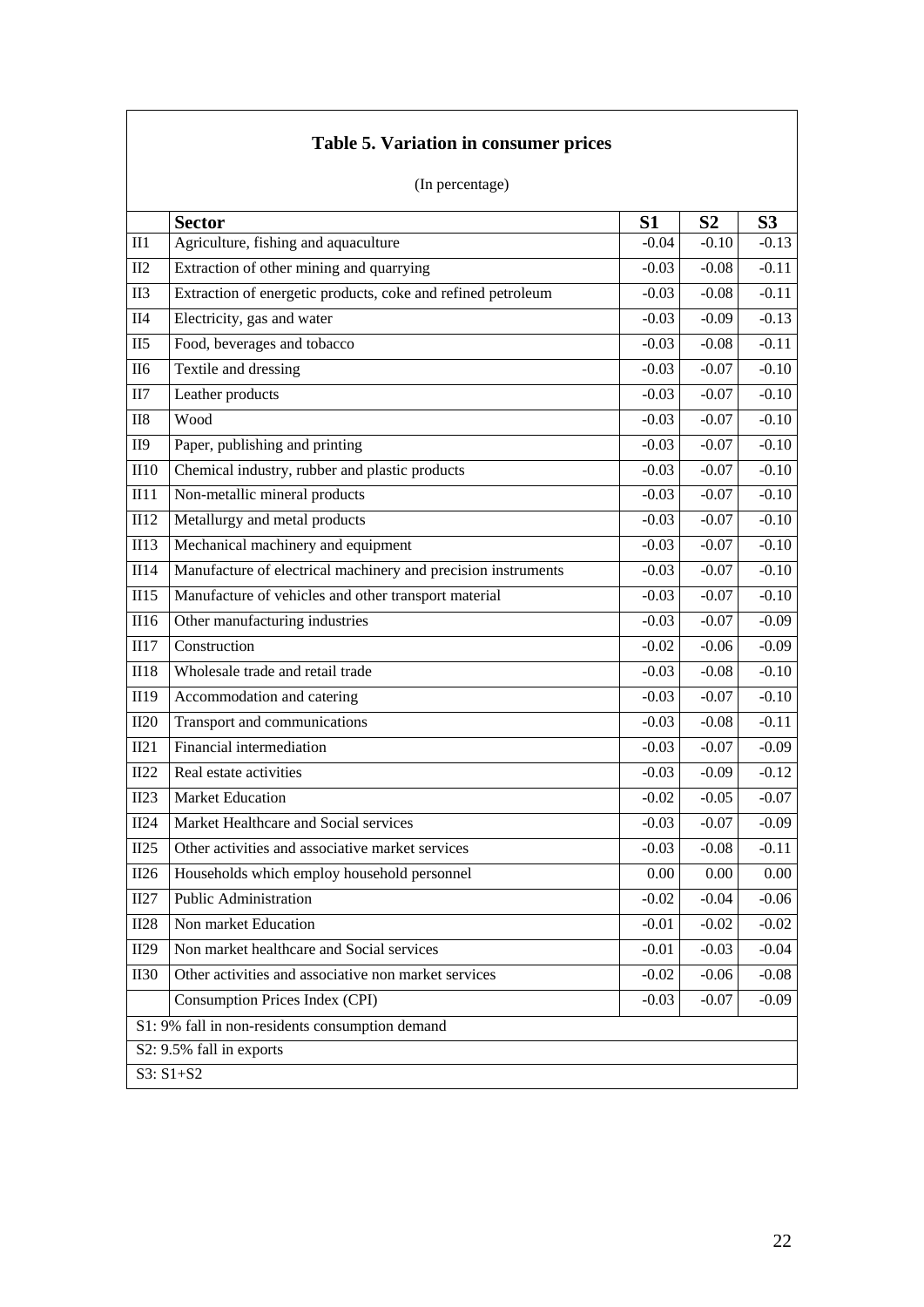|                   | (In percentage)                                               |                |                |                |
|-------------------|---------------------------------------------------------------|----------------|----------------|----------------|
|                   | <b>Sector</b>                                                 | S <sub>1</sub> | S <sub>2</sub> | S <sub>3</sub> |
| $II1$             | Agriculture, fishing and aquaculture                          | $-0.13$        | $-1.87$        | $-2.00$        |
| II2               | Extraction of other mining and quarrying                      | 0.65           | 0.02           | 0.67           |
| <b>II3</b>        | Extraction of energetic products, coke and refined petroleum  | $-0.21$        | $-1.68$        | $-1.89$        |
| <b>II4</b>        | Electricity, gas and water                                    | 0.01           | $-0.39$        | $-0.38$        |
| II5               | Food, beverages and tobacco                                   | $-0.29$        | $-1.28$        | $-1.57$        |
| <b>II6</b>        | Textile and dressing                                          | $-0.09$        | $-1.85$        | $-1.94$        |
| II7               | Leather products                                              | $-0.48$        | $-3.10$        | $-3.58$        |
| <b>II8</b>        | Wood                                                          | 0.41           | 0.11           | 0.52           |
| II9               | Paper, publishing and printing                                | 0.08           | $-1.19$        | $-1.11$        |
| II10              | Chemical industry, rubber and plastic products                | 0.08           | $-2.42$        | $-2.35$        |
| $\overline{1111}$ | Non-metallic mineral products                                 | 0.69           | 0.91           | 1.60           |
| II12              | Metallurgy and metal products                                 | 0.72           | $-0.35$        | 0.37           |
| <b>II13</b>       | Mechanical machinery and equipment                            | 1.06           | 1.38           | 2.44           |
| II14              | Manufacture of electrical machinery and precision instruments | 1.05           | 1.64           | 2.69           |
| II15              | Manufacture of vehicles and other transport material          | 0.65           | $-1.88$        | $-1.23$        |
| II16              | Other manufacturing industries                                | 0.53           | 0.81           | 1.34           |
| II17              | Construction                                                  | 1.05           | 4.00           | 5.05           |
| <b>II18</b>       | Wholesale trade and retail trade                              | 0.15           | $-0.98$        | $-0.83$        |
| II19              | Accommodation and catering                                    | $-1.01$        | 0.00           | $-1.01$        |
| II20              | Transport and communications                                  | $-1.47$        | $-1.63$        | $-3.10$        |
| II21              | Financial intermediation                                      | $-0.21$        | $-0.63$        | $-0.84$        |
| II22              | Real estate activities                                        | 0.42           | 1.21           | 1.62           |
| II23              | <b>Market Education</b>                                       | 0.02           | $-0.06$        | $-0.05$        |
| II24              | Market Healthcare and Social services                         | $-0.21$        | $-0.04$        | $-0.25$        |
| II25              | Other activities and associative market services              | $-0.43$        | 0.22           | $-0.21$        |
| II26              | Households which employ household personnel                   | $-0.07$        | $-0.03$        | $-0.10$        |
| II27              | <b>Public Administration</b>                                  | 0.00           | 0.00           | $0.00\,$       |
| II28              | Non market Education                                          | 0.00           | 0.00           | 0.00           |
| II29              | Non market healthcare and Social services                     | 0.00           | 0.00           | 0.00           |
| II30              | Other activities and associative non market services          | 0.00           | 0.00           | $0.00\,$       |
|                   | S1: 9% fall in non-residents consumption demand               |                |                |                |
|                   | S2: 9.5% fall in exports                                      |                |                |                |
|                   | S3: S1+S2                                                     |                |                |                |

# **Table 6. Variation in domestic production**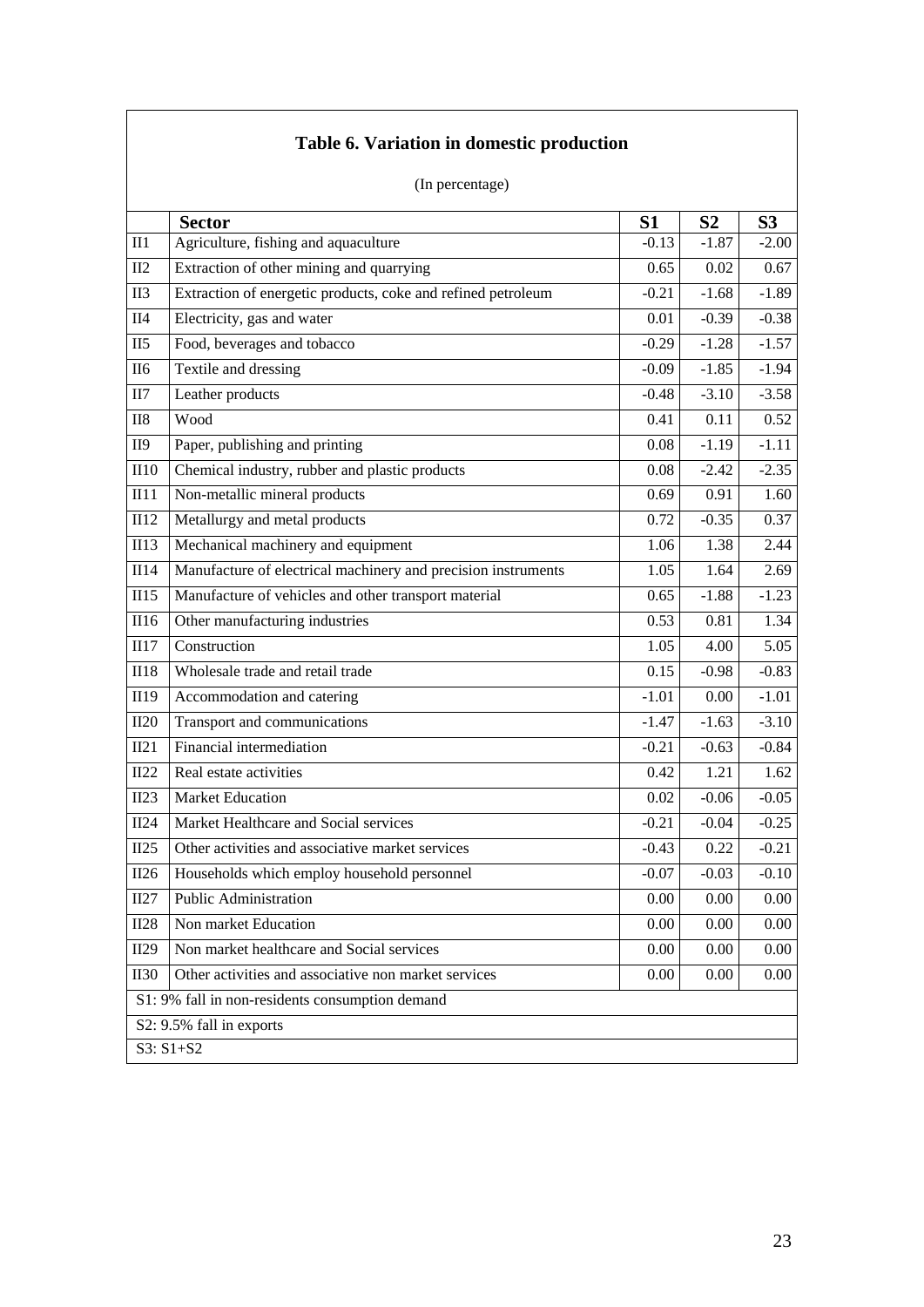|                 | (In percentage)                                               |                |                |                |
|-----------------|---------------------------------------------------------------|----------------|----------------|----------------|
|                 | <b>Sector</b>                                                 | S <sub>1</sub> | S <sub>2</sub> | S <sub>3</sub> |
| II1             | Agriculture, fishing and aquaculture                          | $-0.13$        | $-1.88$        | $-2.01$        |
| II2             | Extraction of other mining and quarrying                      | 0.65           | 0.02           | 0.67           |
| II <sub>3</sub> | Extraction of energetic products, coke and refined petroleum  | $-0.21$        | $-1.69$        | $-1.90$        |
| II4             | Electricity, gas and water                                    | 0.01           | $-0.39$        | $-0.38$        |
| II <sub>5</sub> | Food, beverages and tobacco                                   | $-0.29$        | $-1.28$        | $-1.57$        |
| <b>II6</b>      | Textile and dressing                                          | $-0.09$        | $-1.84$        | $-1.93$        |
| II7             | Leather products                                              | $-0.48$        | $-3.10$        | $-3.58$        |
| <b>II8</b>      | Wood                                                          | 0.41           | 0.11           | 0.52           |
| <b>II9</b>      | Paper, publishing and printing                                | 0.08           | $-1.19$        | $-1.11$        |
| II10            | Chemical industry, rubber and plastic products                | 0.08           | $-2.42$        | $-2.34$        |
| III11           | Non-metallic mineral products                                 | 0.69           | 0.91           | 1.60           |
| II12            | Metallurgy and metal products                                 | 0.73           | $-0.35$        | 0.38           |
| <b>II13</b>     | Mechanical machinery and equipment                            | 1.06           | 1.39           | 2.45           |
| II14            | Manufacture of electrical machinery and precision instruments | 1.05           | 1.65           | 2.70           |
| II15            | Manufacture of vehicles and other transport material          | 0.65           | $-1.87$        | $-1.22$        |
| II16            | Other manufacturing industries                                | 0.53           | 0.81           | 1.34           |
| II17            | Construction                                                  | 1.05           | 4.00           | 5.05           |
| <b>II18</b>     | Wholesale trade and retail trade                              | 0.15           | $-0.98$        | $-0.83$        |
| II19            | Accommodation and catering                                    | $-1.01$        | 0.00           | $-1.01$        |
| II20            | Transport and communications                                  | $-1.47$        | $-1.63$        | $-3.10$        |
| II21            | Financial intermediation                                      | $-0.21$        | $-0.63$        | $-0.84$        |
| II22            | Real estate activities                                        | 0.41           | 1.21           | 1.62           |
| II23            | <b>Market Education</b>                                       | 0.02           | $-0.06$        | $-0.05$        |
| II24            | Market Healthcare and Social services                         | $-0.21$        | $-0.04$        | $-0.25$        |
| II25            | Other activities and associative market services              | $-0.43$        | 0.22           | $-0.21$        |
| II26            | Households which employ household personnel                   | $-0.07$        | $-0.03$        | $-0.10$        |
| II27            | Public Administration                                         | 0.00           | 0.00           | 0.00           |
| II28            | Non market Education                                          | 0.00           | 0.00           | 0.00           |
| II29            | Non market healthcare and Social services                     | 0.00           | 0.00           | 0.00           |
| <b>II30</b>     | Other activities and associative non market services          | 0.00           | 0.00           | 0.00           |
|                 | S1: 9% fall in non-residents consumption demand               |                |                |                |
|                 | S2: 9.5% fall in exports                                      |                |                |                |
|                 | $S3: S1 + S2$                                                 |                |                |                |

# **Table 7. Variation in total production**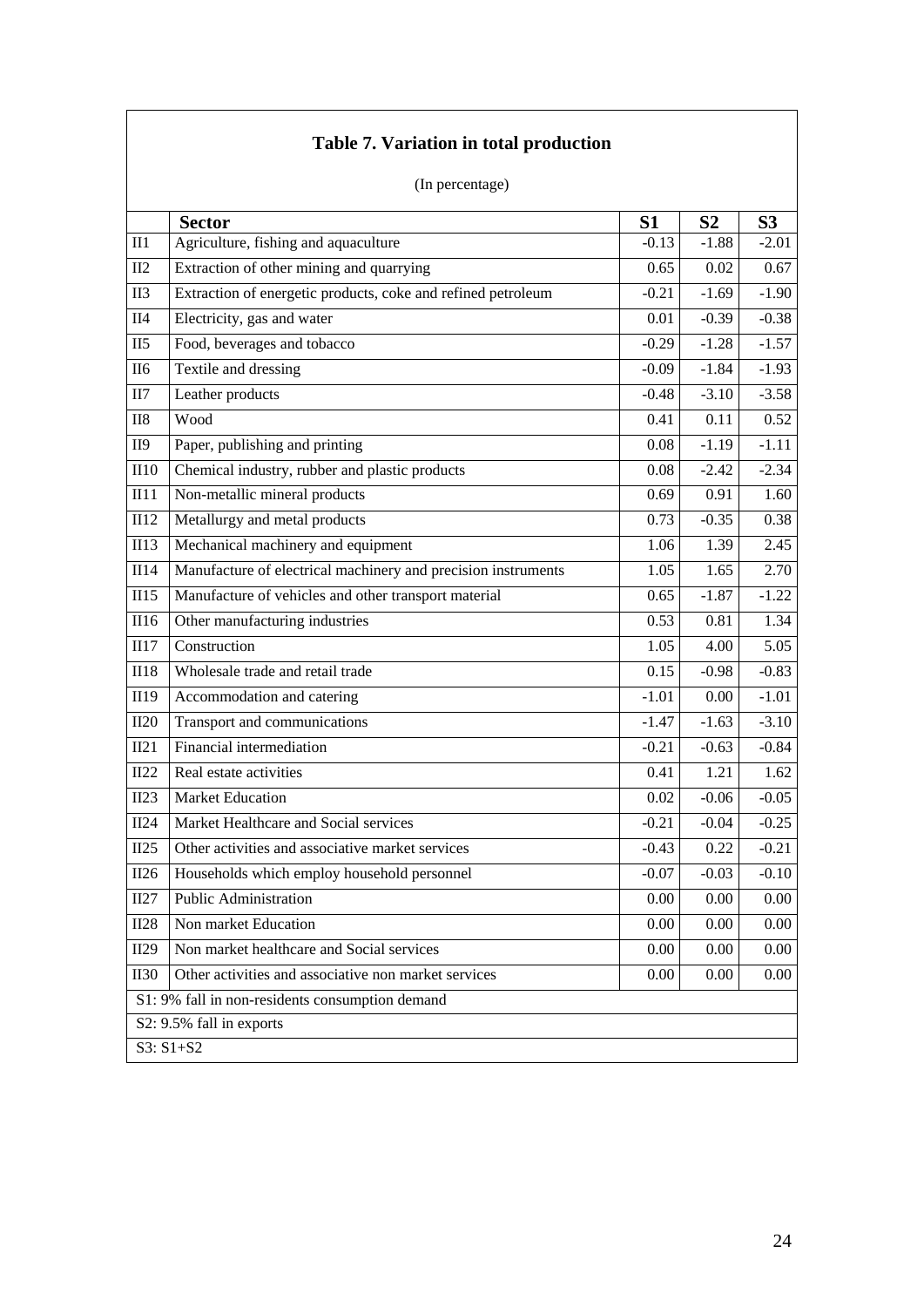# **Table 8. Public revenues and expenditures**

|  | (In percentage of GDP) |  |
|--|------------------------|--|
|--|------------------------|--|

|                                                 | <b>Base year</b> | S <sub>1</sub> | S <sub>2</sub> | S <sub>3</sub> |
|-------------------------------------------------|------------------|----------------|----------------|----------------|
| <b>Total revenues</b>                           | 52.92            | 52.91          | 52.90          | 52.88          |
| Property income                                 | 1.17             | 1.17           | 1.17           | 1.17           |
| Total income tax                                | 10.15            | 10.16          | 10.15          | 10.15          |
| Income tax (households)                         | 6.95             | 6.95           | 6.95           | 6.95           |
| Income tax (corporate)                          | 3.20             | 3.20           | 3.20           | 3.20           |
| <b>SSCE</b>                                     | 9.51             | 9.52           | 9.52           | 9.53           |
| <b>SSCH</b>                                     | 1.92             | 1.93           | 1.93           | 1.93           |
| <b>SSCS</b>                                     | 1.11             | 1.11           | 1.11           | 1.11           |
| Current transfers                               | 16.08            | 16.09          | 16.08          | 16.08          |
| Taxes on production                             | 1.25             | 1.25           | 1.25           | 1.25           |
| Taxes on imports                                | 0.02             | 0.02           | 0.02           | 0.02           |
| <b>VAT</b>                                      | 5.68             | 5.64           | 5.68           | 5.64           |
| Taxes on products                               | 4.41             | 4.41           | 4.38           | 4.38           |
| Capital                                         | 1.62             | 1.62           | 1.62           | 1.62           |
|                                                 |                  |                |                |                |
| <b>Total current expenditures</b>               | 49.84            | 49.84          | 49.81          | 49.81          |
| Public consumption                              | 18.05            | 18.06          | 18.05          | 18.05          |
| Property income                                 | 3.27             | 3.27           | 3.26           | 3.26           |
| Unemployment benefits                           | 1.97             | 1.97           | 1.96           | 1.96           |
| Other social benefits                           | 9.68             | 9.68           | 9.67           | 9.67           |
| <b>Current transfers</b>                        | 15.75            | 15.75          | 15.74          | 15.74          |
| Subsidies on production                         | 0.63             | 0.63           | 0.63           | 0.63           |
| Subsidies on products                           | 0.50             | 0.50           | 0.49           | 0.49           |
| <b>Public investment</b>                        | 3.22             | 3.22           | 3.22           | 3.22           |
| Non residential public investment               | 3.10             | 3.10           | 3.09           | 3.09           |
| Agriculture products                            | 0.00             | 0.00           | 0.00           | 0.00           |
| Machinery and mechanical products               | 0.48             | 0.48           | 0.48           | 0.48           |
| Transport equipment                             | $0.07\,$         | 0.07           | $0.07\,$       | 0.07           |
| Other constructions                             | 2.32             | 2.32           | 2.32           | 2.32           |
| Other products                                  | 0.23             | 0.23           | 0.23           | 0.23           |
| Residential public investment                   | 0.13             | 0.13           | 0.13           | 0.13           |
|                                                 |                  |                |                |                |
| <b>Public surplus</b>                           | $-0.14$          | $-0.16$        | $-0.12$        | $-0.14$        |
| S1: 9% fall in non-residents consumption demand |                  |                |                |                |
| S2: 9.5% fall in exports                        |                  |                |                |                |
| S3: S1+S2                                       |                  |                |                |                |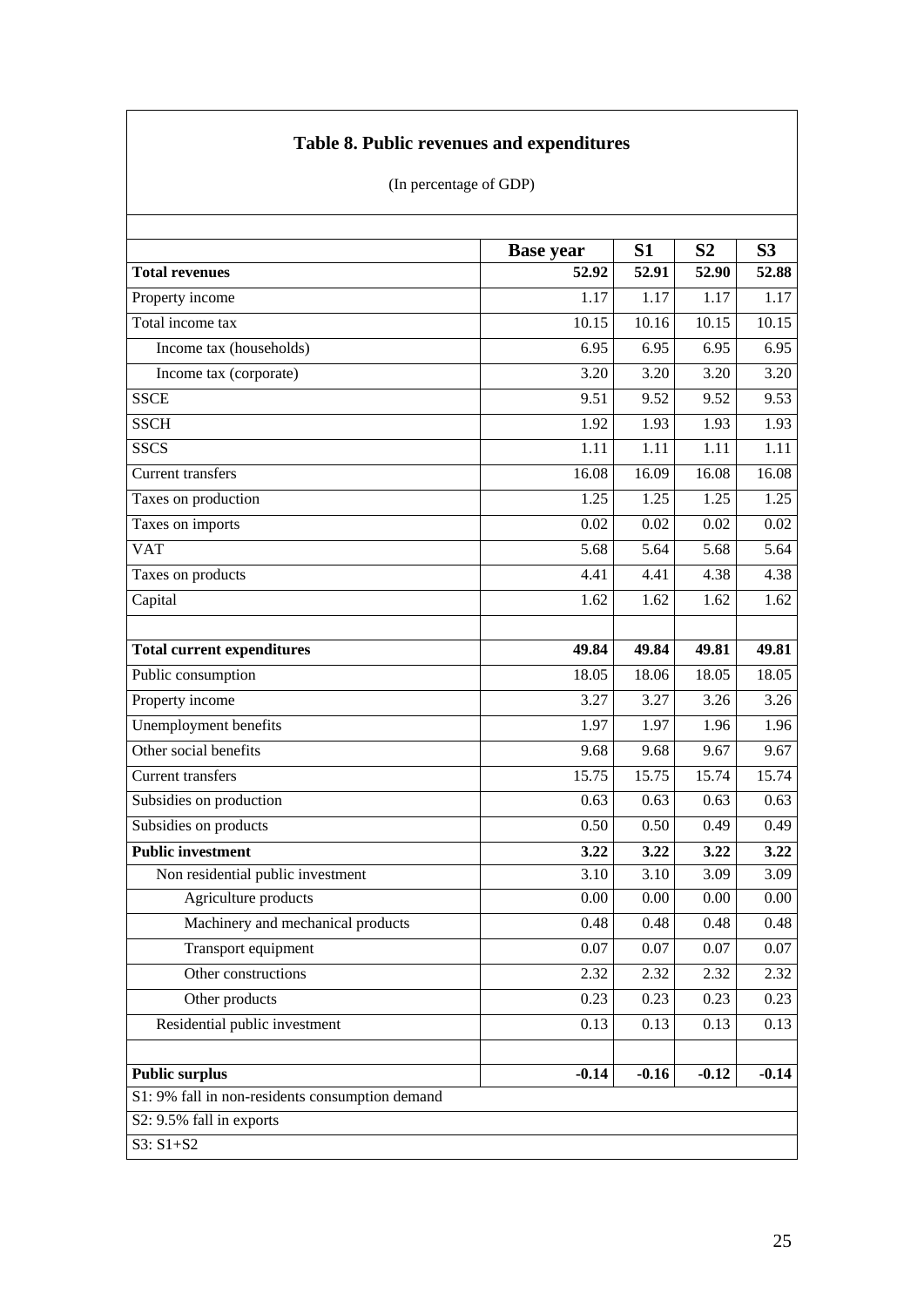# **Table 9. Aggregate variables**

# **Main aggregates and welfare index**

|                                                | <b>Base year</b> | S <sub>1</sub> | S <sub>2</sub> | S <sub>3</sub> |
|------------------------------------------------|------------------|----------------|----------------|----------------|
| Unemployment rate $(\%)$                       | 13.87            | 13.84          | 13.80          | 13.78          |
| Employment growth rate                         |                  | 0.03           | 0.08           | 0.10           |
| Variation of households' net disposable income | 411,757.00       | $-0.01$        | $-0.03$        | $-0.04$        |
| Variation of consumer price index              |                  | $-0.03$        | $-0.07$        | $-0.09$        |
| Households' welfare                            |                  | 0.02           | 0.05           | 0.06           |
| Nominal GDP                                    | 630,236.00       | $-0.04$        | $-0.02$        | $-0.06$        |
| Real GDP                                       | 630,236.00       | $-0.01$        | 0.05           | 0.03           |

# **Demand side aggregate variables**

(In percentage of GDP)

|                                                 | <b>Base year</b> | S <sub>1</sub> | S <sub>2</sub> | S <sub>3</sub> |
|-------------------------------------------------|------------------|----------------|----------------|----------------|
| <b>Private consumption</b>                      | 57.91            | 57.93          | 57.91          | 57.93          |
| <b>Total private investment</b>                 | 22.61            | 23.16          | 24.69          | 25.24          |
| Non residential private investment              | 16.62            | 17.17          | 18.70          | 19.25          |
| Agriculture products                            | 0.08             | 0.08           | 0.09           | 0.09           |
| Machinery and mechanical products               | 5.20             | 5.37           | 5.85           | 6.02           |
| Transport equipment                             | 2.38             | 2.46           | 2.68           | 2.76           |
| Other constructions                             | 4.87             | 5.04           | 5.48           | 5.65           |
| Other products                                  | 4.08             | 4.22           | 4.59           | 4.73           |
| Residential private investment                  | 5.99             | 5.99           | 5.99           | 5.99           |
| <b>Public consumption</b>                       | 18.05            | 18.06          | 18.05          | 18.05          |
| <b>Public investment</b>                        | 3.22             | 3.22           | 3.22           | 3.22           |
| <b>EU</b> current balance                       | 1.06             | 1.52           | 2.52           | 2.99           |
| <b>ROW</b> current balance                      | 2.96             | 3.07           | 3.58           | 3.68           |
| S1: 9% fall in non-residents consumption demand |                  |                |                |                |
| S2: 9.5% fall in exports                        |                  |                |                |                |
| $S3: S1 + S2$                                   |                  |                |                |                |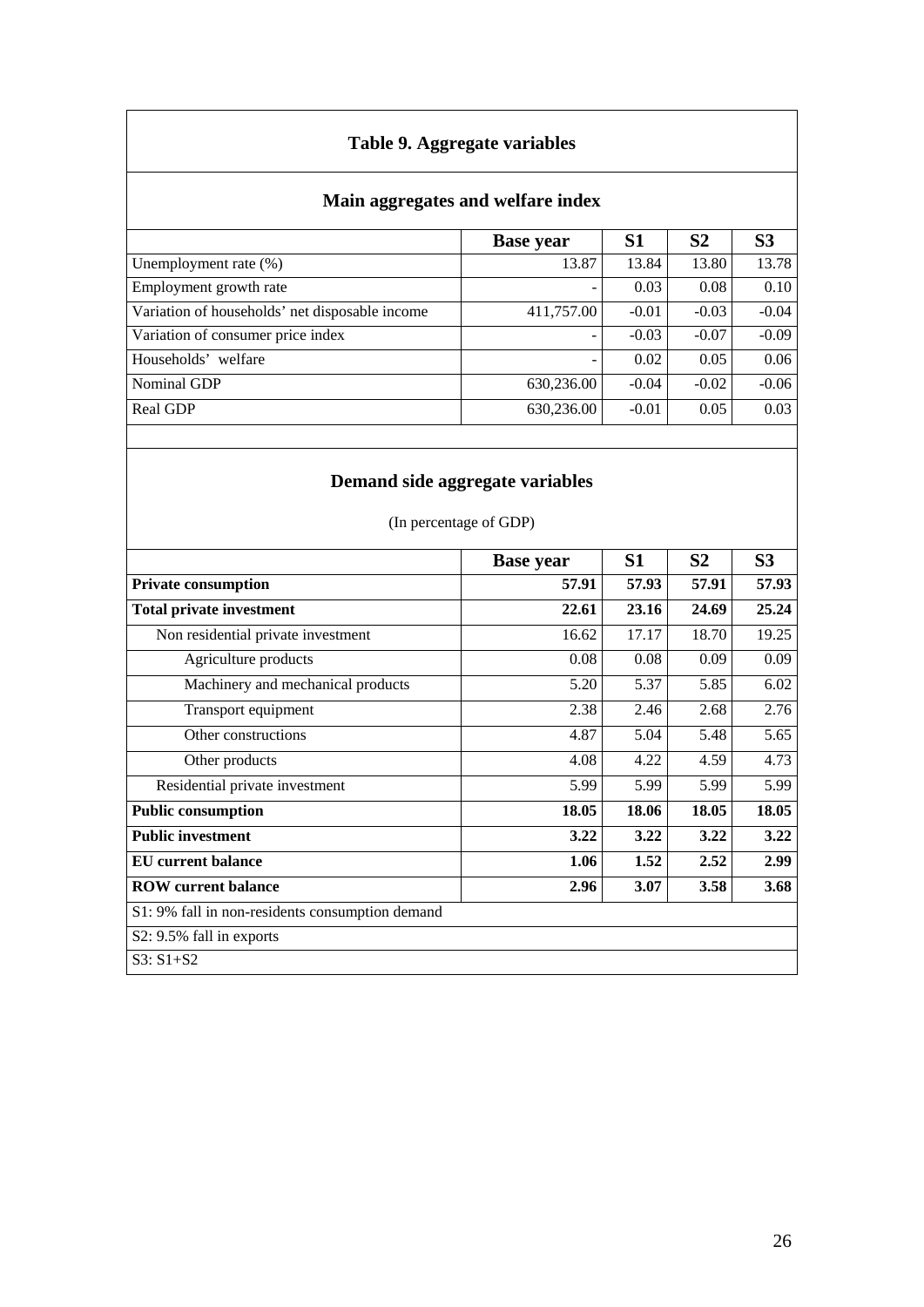### **5. External and domestic shocks: Keynesian closure**

In this section, private investment is exogenously fixed and the unemployment rate adjusts to match the sum of private savings, public deficit and current account surplus to the value of private investment.

### **5.1 Simulation scenarios**

In addition to the three scenarios (S1: 9 percent fall in non-residents consumption; S2: 9.5 percent fall in exports of goods and non-touristic services; and S3: the joint effect of both shocks) simulated in Section 4, this section includes a domestic shock to private investment. As Table 10 makes clear, the average index of gross fix capital formation suffered a serious fall from 2007-08 until 2008-09 that can not be explained with an AGE model with neoclassical closure as the one employed in Section 4

| (Chained-linked volume measures) |                                               |                                                 |                               |                                  |                                                |                   |  |
|----------------------------------|-----------------------------------------------|-------------------------------------------------|-------------------------------|----------------------------------|------------------------------------------------|-------------------|--|
|                                  | <b>Agriculture</b><br>and fishing<br>products | <b>Metallic</b><br>products<br>and<br>machinery | <b>Transport</b><br>equipment | <b>Residential</b><br>investment | Other<br><b>Buildings</b><br>and<br>structures | Other<br>products |  |
| Quarter                          |                                               |                                                 |                               |                                  |                                                |                   |  |
| Second 2009                      | 48.54                                         | 108.49                                          | 131.84                        | 118.78                           | 150.71                                         | 144.3             |  |
| <b>First 2009</b>                | 28.21                                         | 100.72                                          | 137.28                        | 100.48                           | 133.31                                         | 113.3             |  |
| Fourth 2008                      | 50.28                                         | 125.43                                          | 112.5                         | 132.55                           | 138.33                                         | 143.92            |  |
| <b>Third 2008</b>                | 28.92                                         | 117.79                                          | 113.75                        | 131.04                           | 149.68                                         | 120.45            |  |
| Average index 2009-08            | 38.99                                         | 113.10                                          | 123.84                        | 120.71                           | 143.01                                         | 130.49            |  |
| Second 2008                      | 55.42                                         | 156.21                                          | 169.09                        | 157.27                           | 150.39                                         | 173.59            |  |
| <b>First 2008</b>                | 34.68                                         | 136.39                                          | 167.19                        | 132.73                           | 133.04                                         | 133.55            |  |
| Fourth 2007                      | 101.89                                        | 141.32                                          | 142.18                        | 163.8                            | 142.29                                         | 163.66            |  |
| <b>Third 2007</b>                | 46.83                                         | 115.19                                          | 124.28                        | 148.77                           | 149.92                                         | 124.65            |  |
| Average index 2008-07            | 59.71                                         | 137.27                                          | 150.68                        | 150.64                           | 143.91                                         | 148.86            |  |
| Variation average index          | $-34.70$                                      | $-17.61$                                        | $-17.81$                      | $-19.87$                         | $-0.63$                                        | $-12.34$          |  |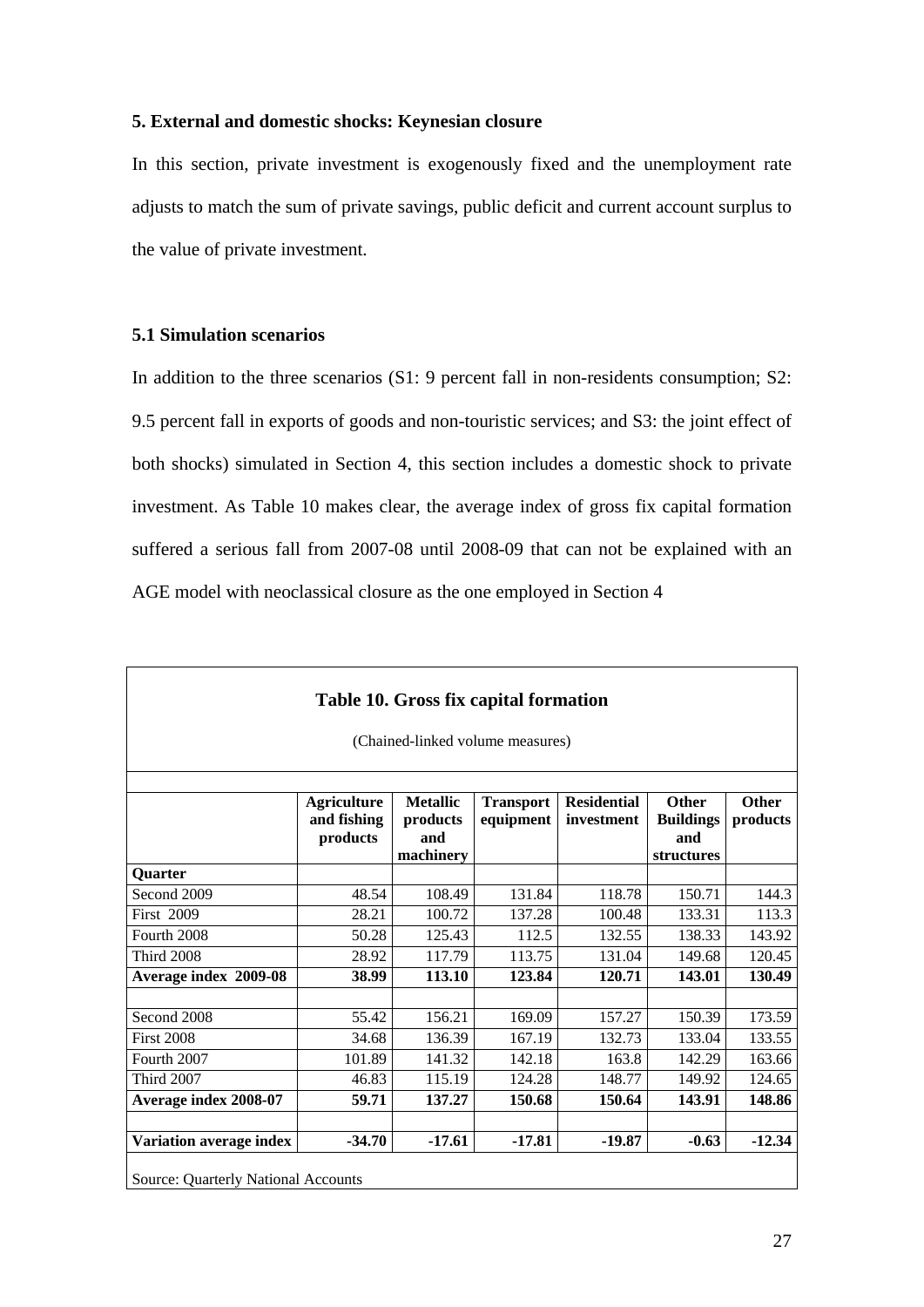Since the SAMSP-00 includes the same six capital goods in Table 10, the impact of a reduction in private investment can be simulated adopting the Keynesian closure rule. Although the fall in gross investment reported in the last row of Table 10 does not distinguish private and public investment, those numbers have been used to approximate the fall in private investment during the recession 2008-09.

### **5.2 The results**

Tables 11-17 present the results of simulations S1 and S2 corresponding to external shocks and simulation S4 to the domestic (investment) shock. They also include in column S4 the combined effect of external shocks and the joint effects of both external and domestic shocks in column S5.

Under the Keynesian closure, domestic, total and consumer prices register sensible falls. In simulations S1-S3, those falls are between 20-30 times those obtained with the neoclassical closure. In the new equilibrium, private savings are downward adjusted to counteract the increase in foreign savings caused by the external shock. Household income, consumption and savings fall and the proportion of labor endowment unemployed increases. Since the wage rate is fixed, full employment of capital requires a sensible fall in the price of capital services, the price of value added, domestic prices, total prices and consumer prices. Therefore, price falls are more intense in capital intensive sectors. The pattern of price effects when private investment falls (column S4) is quite similar.

Domestic (and total) production falls (see, Tables 14-15) in all private sectors of the economy. Comparing the results of external shocks (columns S1-S3) with those obtained with the neoclassical closure, the major differences are observed in the investment oriented sectors that register positive increases in Table 6 and substantial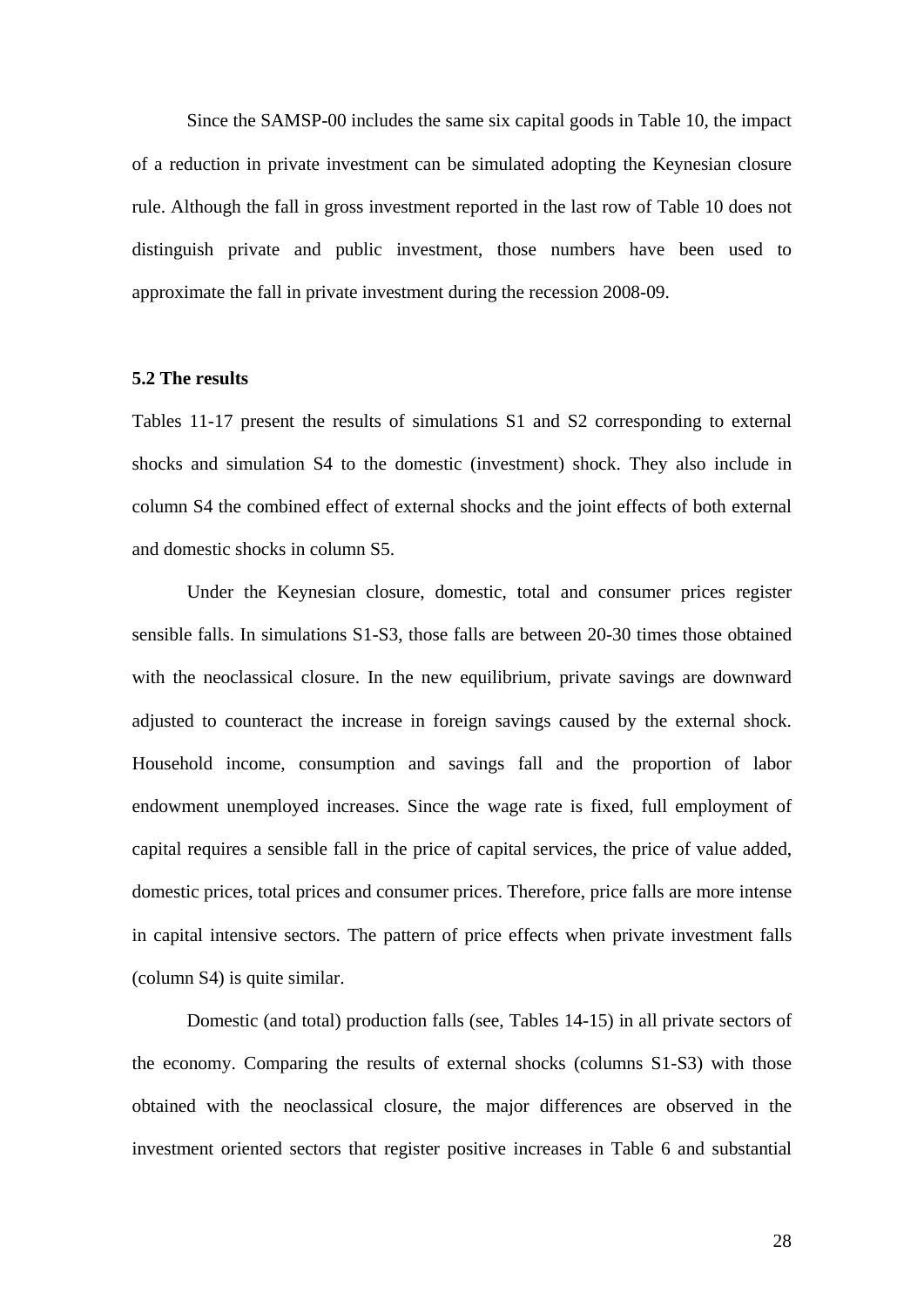falls here. On the other hand, differences are smaller in export oriented sectors that register the largest fall in Table 6. The explanation of the different effect on investment oriented sectors is due to the fact that the investment boom set in motion by the increase in the current account surplus with the neoclassical closure is counteracted by a fall in the value of private savings and an increase in the public deficit with the Keynesian closure. The impact of a fall in investment reduces activity levels of all sectors, although losses are relatively minor (0.5-2.0 percent) in export oriented sectors and pretty big (5.0-9.0 percent) in investment oriented sectors

 The effects on the public surplus (Table 16) are bigger than in simulations under the neoclassical closure. Revenues and current expenditures fall less than GDP but since revenues fall more than expenditures, the deficit goes up. In the joint simulation of external and domestic shocks (column S5), the public deficit increases 2.82 percentage points. This is so even assuming that benefits and cover rates for unemployed remain constant and other benefits and government transfers are adjusted using the CPI which in this simulation is -5 %.

 The results on aggregate variables are reported in Table 17. The more striking results are the contraction of real GDP, the fall in employment and the increase in unemployment rates. It can be seen that in simulation S5, that unemployment rate increases 7.13 percentage points and employment and GDP fall 8.28 and 4.49 percent, respectively. These figures are larger than those calculated from the Active Population Survey and the Quarterly National Account. Using the average unemployment rates, employment figures and GDP volume index from the third quarter of 2007 till the second quarter of 2008 and from the third quarter of 2008 till the second quarter of 2009, the unemployment rate increased 5.96 percentage points and employment and GDP fell 4.37 and 2.21 percent, respectively.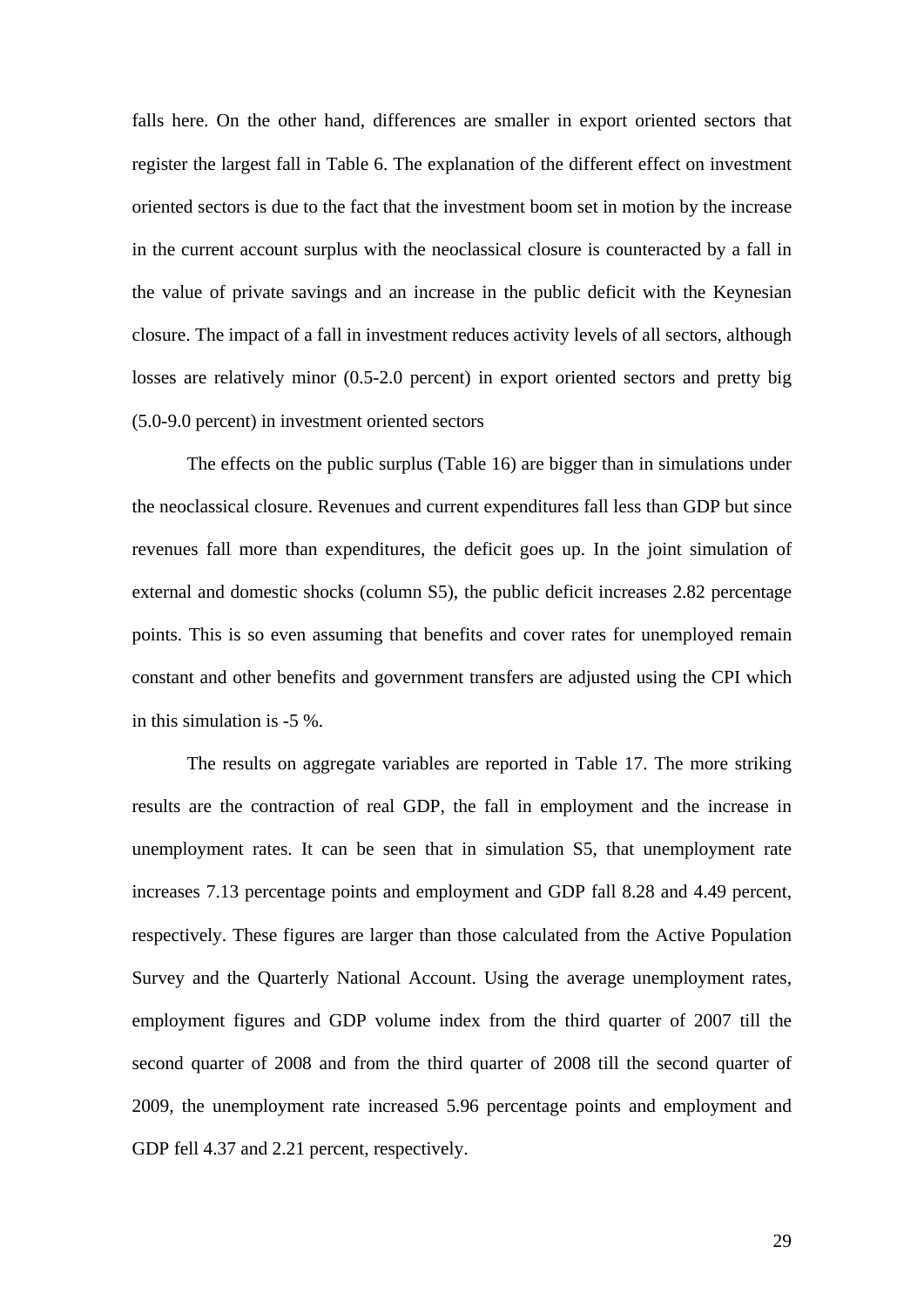There are at least two good reasons to account for those differences among observed figures and simulated results. First, the impact of external and domestic shocks is not expected to be simultaneous with the shocks. It may take some time until the new equilibrium is reached. Actually, employment and GDP fell 6.1 and 3.6 percent, respectively, in 2009. Second, the government increased public investment and unemployment benefits in 2009. Thus, observed falls in employment and GDP should be less than those estimated in the simulations.

 The external shocks increase the current account surplus of both the EU and the ROW, although the effects are smaller than under the neoclassical closure. On the other hand the investment shock reduces the surplus of the EU and ROW, although the improvement 0.98 pp is quite modest in comparison with the fast improvement of the current surplus in 2009, 4.26 pp. There is, however, a great deal of uncertainty about the estimation of the external surplus that plays a crucial role to underestimate the fall of GDP in 2009.

 The Keynesian closure seems a better approximation to study shocks on private investment, consumption and exports because prices and production react to changes in final demand and results are not distorted by an implausible boom in investment. Moreover, since private savings are adjusted to shocks in final demand, unemployment rates grow more than with the neoclassical closure where real wage reacts to unemployment rates. The higher number of unemployed increases public expenditure in unemployment benefits, and consequently public deficit. These results describe much better the economic situation in Spain and suggest that closure rules are a key issue that deserves careful analysis in AGE models.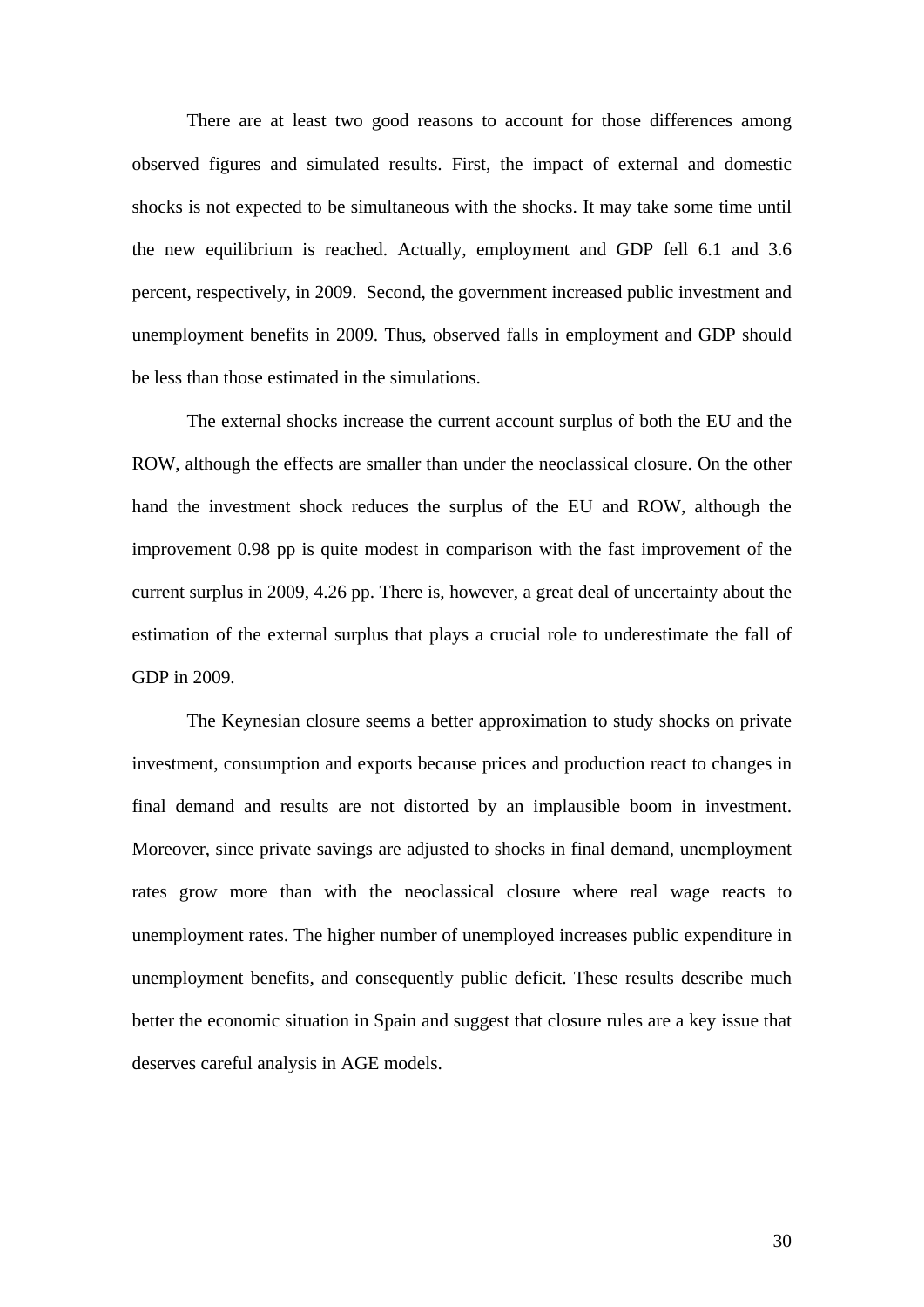| (In percentage) |                                                                                                                                                                                                           |         |                |                    |           |                |  |
|-----------------|-----------------------------------------------------------------------------------------------------------------------------------------------------------------------------------------------------------|---------|----------------|--------------------|-----------|----------------|--|
|                 | <b>Sector</b>                                                                                                                                                                                             | S1      | S <sub>2</sub> | S <sub>3</sub>     | <b>S4</b> | S <sub>5</sub> |  |
| $II1$           | Agriculture, fishing and aquaculture                                                                                                                                                                      | $-0.73$ | $-2.71$        | $-3.42$            | $-3.69$   | $-7.02$        |  |
| II2             | Extraction of other mining and quarrying                                                                                                                                                                  | $-0.56$ | $-2.08$        | $-2.63$            | $-2.84$   | $-5.42$        |  |
| II <sub>3</sub> | Extraction of energetic products, coke and refined petroleum                                                                                                                                              | $-0.58$ | $-2.16$        | $-2.74$            | $-2.95$   | $-5.64$        |  |
| II4             | Electricity, gas and water                                                                                                                                                                                | $-0.66$ | $-2.48$        | $\overline{-3.13}$ | $-3.38$   | $-6.44$        |  |
| II5             | Food, beverages and tobacco                                                                                                                                                                               | $-0.57$ | $-2.14$        | $-2.71$            | $-2.92$   | $-5.58$        |  |
| <b>II6</b>      | Textile and dressing                                                                                                                                                                                      | $-0.50$ | $-1.87$        | $-2.37$            | $-2.55$   | $-4.89$        |  |
| II7             | Leather products                                                                                                                                                                                          | $-0.50$ | $-1.89$        | $-2.38$            | $-2.57$   | $-4.92$        |  |
| II8             | Wood                                                                                                                                                                                                      | $-0.51$ | $-1.91$        | $-2.41$            | $-2.60$   | $-4.98$        |  |
| II9             | Paper, publishing and printing                                                                                                                                                                            | $-0.52$ | $-1.96$        | $-2.48$            | $-2.67$   | $-5.11$        |  |
| II10            | Chemical industry, rubber and plastic products                                                                                                                                                            | $-0.52$ | $-1.96$        | $-2.48$            | $-2.67$   | $-5.11$        |  |
| II11            | Non-metallic mineral products                                                                                                                                                                             | $-0.53$ | $-1.97$        | $-2.49$            | $-2.69$   | $-5.15$        |  |
| II12            | Metallurgy and metal products                                                                                                                                                                             | $-0.50$ | $-1.89$        | $-2.38$            | $-2.57$   | $-4.92$        |  |
| III3            | Mechanical machinery and equipment                                                                                                                                                                        | $-0.48$ | $-1.80$        | $-2.28$            | $-2.46$   | $-4.71$        |  |
| II14            | Manufacture of electrical machinery and precision instruments                                                                                                                                             | $-0.49$ | $-1.85$        | $-2.33$            | $-2.52$   | $-4.82$        |  |
| II15            | Manufacture of vehicles and other transport material                                                                                                                                                      | $-0.49$ | $-1.85$        | $-2.34$            | $-2.52$   | $-4.83$        |  |
| II16            | Other manufacturing industries                                                                                                                                                                            | $-0.49$ | $-1.82$        | $-2.30$ $-2.48$    |           | $-4.75$        |  |
| II17            | Construction                                                                                                                                                                                              | $-0.45$ | $-1.68$        | $-2.13$            | $-2.29$   | $-4.40$        |  |
| II18            | Wholesale trade and retail trade                                                                                                                                                                          | $-0.54$ | $-2.03$        | $-2.57$            | $-2.77$   | $-5.30$        |  |
| II19            | Accommodation and catering                                                                                                                                                                                | $-0.54$ | $-2.00$        | $-2.53$            | $-2.73$   | $-5.23$        |  |
| II20            | Transport and communications                                                                                                                                                                              | $-0.60$ | $-2.23$        | $-2.82$            | $-3.04$   | $-5.80$        |  |
| II21            | Financial intermediation                                                                                                                                                                                  | $-0.48$ | $-1.79$        | $-2.26$ $-2.44$    |           | $-4.68$        |  |
| II22            | Real estate activities                                                                                                                                                                                    | $-0.63$ | $-2.34$        | $-2.95$            | $-3.18$   | $-6.08$        |  |
| II23            | <b>Market Education</b>                                                                                                                                                                                   | $-0.39$ | $-1.44$        | $-1.83$            | $-1.97$   | $-3.78$        |  |
| II24            | Market Healthcare and Social services                                                                                                                                                                     | $-0.48$ | $-1.80$        | $-2.27$            | $-2.45$   | $-4.70$        |  |
| II25            | Other activities and associative market services                                                                                                                                                          | $-0.56$ | $-2.09$        | $-2.64$            | $-2.85$   | $-5.45$        |  |
| II26            | Households which employ household personnel                                                                                                                                                               | 0.00    | 0.00           | 0.00               | 0.00      | 0.00           |  |
| II27            | Public Administration                                                                                                                                                                                     | $-0.29$ | $-1.10$        | $-1.40$            | $-1.51$   | $-2.89$        |  |
| II28            | Non market Education                                                                                                                                                                                      | $-0.11$ | $-0.41$        | $-0.52$            | $-0.56$   | $-1.08$        |  |
| II29            | Non market healthcare and Social services                                                                                                                                                                 | $-0.21$ | $-0.78$        | $-0.99$            | $-1.07$   | $-2.05$        |  |
| <b>II30</b>     | Other activities and associative non market services<br>$-1.55$<br>$-2.11$<br>$-0.41$<br>$-1.96$                                                                                                          |         |                |                    |           | $-4.04$        |  |
|                 | S1: 9 % fall in non-residents consumption demand                                                                                                                                                          |         |                |                    |           |                |  |
|                 | S2: 9.5 % fall in exports                                                                                                                                                                                 |         |                |                    |           |                |  |
|                 | $S3: S1 + S2$                                                                                                                                                                                             |         |                |                    |           |                |  |
|                 | S4: Investment shock: products agriculture: -34.7 %; Machinery: -17.61%, Transportation equipment:<br>-17.81%; Residential investment: -19.87%: Other constructions: -0.63%; and Other products: -12.34%. |         |                |                    |           |                |  |

**Table 11. Variation in domestic production prices** 

#### S5: S1+S2+S4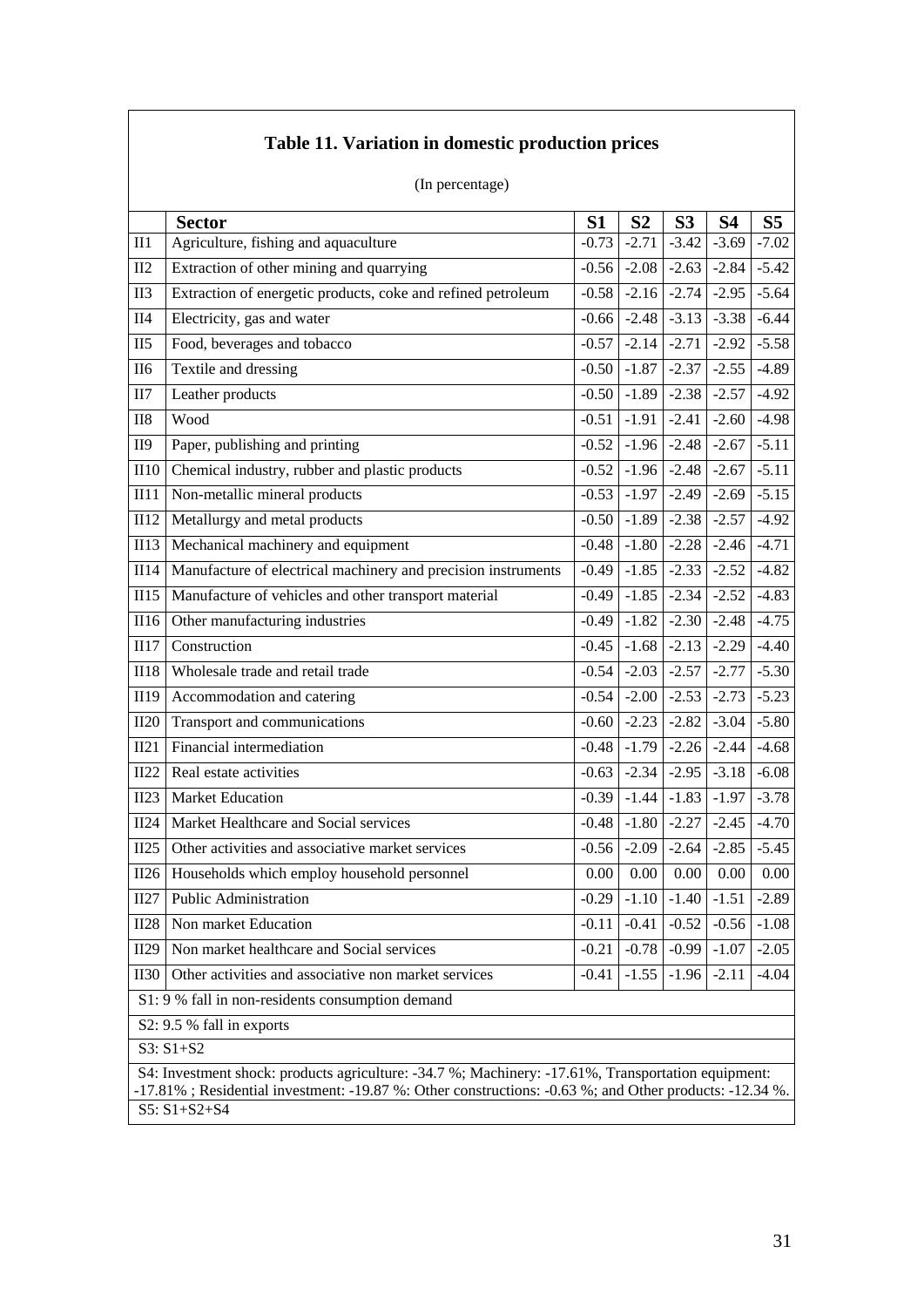# **Table 12. Variation in total production prices**

(In percentage)

|                 | <b>Sector</b>                                                                                                                                                                                                                      | S <sub>1</sub> | S <sub>2</sub> | S <sub>3</sub>          | <b>S4</b>                                       | S <sub>5</sub>  |  |
|-----------------|------------------------------------------------------------------------------------------------------------------------------------------------------------------------------------------------------------------------------------|----------------|----------------|-------------------------|-------------------------------------------------|-----------------|--|
| $II1$           | Agriculture, fishing and aquaculture                                                                                                                                                                                               | $-0.71$        | $-2.63$        | $-3.32$                 | $-3.58$                                         | $-6.82$         |  |
| II2             | Extraction of other mining and quarrying                                                                                                                                                                                           | $-0.55$        | $-2.07$        | $-2.61$                 | $-2.82$                                         | $-5.39$         |  |
| II <sub>3</sub> | Extraction of energetic products, coke and refined petroleum                                                                                                                                                                       | $-0.57$        | $-2.11$        | $-2.67$                 | $-2.88$                                         | $-5.51$         |  |
| II4             | Electricity, gas and water                                                                                                                                                                                                         | $-0.66$        |                | $-2.48$ $-3.13$         | $-3.37$                                         | $-6.44$         |  |
| II5             | Food, beverages and tobacco                                                                                                                                                                                                        | $-0.57$        | $-2.13$        | $-2.69$                 | $-2.90$                                         | $-5.55$         |  |
| II <sub>6</sub> | Textile and dressing                                                                                                                                                                                                               | $-0.51$        | $-1.91$        | $-2.41$                 | $-2.60$                                         | $-4.98$         |  |
| II7             | Leather products                                                                                                                                                                                                                   | $-0.51$        | $-1.91$        | $-2.41$                 | $-2.60$                                         | $-4.98$         |  |
| $II8$           | Wood                                                                                                                                                                                                                               | $-0.52$        |                | $-1.93$ $-2.44$         | $-2.63$                                         | $-5.03$         |  |
| <b>II9</b>      | Paper, publishing and printing                                                                                                                                                                                                     | $-0.53$        |                | $-1.97$ $-2.49$         |                                                 | $-2.68 - 5.14$  |  |
| II10            | Chemical industry, rubber and plastic products                                                                                                                                                                                     | $-0.53$        | $-1.98$        | $-2.50$                 | $-2.70$                                         | $-5.16$         |  |
| II11            | Non-metallic mineral products                                                                                                                                                                                                      | $-0.53$        |                | $-1.98$ $-2.50$ $-2.70$ |                                                 | $-5.16$         |  |
| II12            | Metallurgy and metal products                                                                                                                                                                                                      | $-0.51$        | $-1.92$        | $-2.42$                 | $-2.61$                                         | $-5.00$         |  |
| III3            | Mechanical machinery and equipment                                                                                                                                                                                                 | $-0.51$        |                | $-1.89$ $-2.39$         | $-2.58$                                         | $-4.94$         |  |
| II14            | Manufacture of electrical machinery and precision instruments                                                                                                                                                                      | $-0.52$        |                | $-1.93$ $-2.44$         | $-2.63$                                         | $-5.03$         |  |
| II15            | Manufacture of vehicles and other transport material                                                                                                                                                                               | $-0.51$        | $-1.92$        | $-2.42$                 | $-2.61$                                         | $-5.00$         |  |
| II16            | Other manufacturing industries                                                                                                                                                                                                     | $-0.49$        |                | $-1.85$ $-2.34$ $-2.52$ |                                                 | $-4.82$         |  |
| II17            | Construction                                                                                                                                                                                                                       | $-0.45$        | $-1.68$        | $-2.13$                 | $-2.30$                                         | $-4.40$         |  |
| <b>II18</b>     | Wholesale trade and retail trade                                                                                                                                                                                                   | $-0.54$        |                | $-2.03$ $-2.57$         | $-2.77$                                         | $-5.30$         |  |
| II19            | Accommodation and catering                                                                                                                                                                                                         | $-0.54$        | $-2.00$        | $-2.53$                 | $-2.73$                                         | $-5.23$         |  |
| II20            | Transport and communications                                                                                                                                                                                                       | $-0.59$        | $-2.21$        | $-2.80$                 | $-3.02$                                         | $-5.77$         |  |
| II21            | Financial intermediation                                                                                                                                                                                                           | $-0.48$        |                | $-1.80$ $-2.28$         | $-2.46$ $-4.72$                                 |                 |  |
| II22            | Real estate activities                                                                                                                                                                                                             | $-0.62$        | $-2.31$        | $-2.92$                 | $-3.15$                                         | $-6.02$         |  |
| II23            | Market Education                                                                                                                                                                                                                   | $-0.39$        | $-1.44$        | $-1.83$                 | $-1.97$                                         | $-3.78$         |  |
| II24            | Market Healthcare and Social services                                                                                                                                                                                              | $-0.48$        | $-1.80$        | $-2.27$                 | $-2.45$                                         | $-4.70$         |  |
| II25            | Other activities and associative market services                                                                                                                                                                                   | $-0.56$        |                | $-2.09$ $-2.64$         | $-2.84$                                         | $-5.44$         |  |
| II26            | Households which employ household personnel                                                                                                                                                                                        | 0.00           | 0.00           | 0.00                    | 0.00                                            | 0.00            |  |
| II27            | <b>Public Administration</b>                                                                                                                                                                                                       |                |                |                         | $-0.29$   $-1.10$   $-1.40$   $-1.51$   $-2.89$ |                 |  |
| II28            | Non market Education                                                                                                                                                                                                               | $-0.11$        | $-0.41$        | $-0.52$                 |                                                 | $-0.56$ $-1.08$ |  |
| II29            | Non market healthcare and Social services                                                                                                                                                                                          | $-0.21$        | $-0.78$        | $-0.99$                 | $-1.07$                                         | $-2.05$         |  |
| <b>II30</b>     | Other activities and associative non market services                                                                                                                                                                               | $-0.41$        | $-1.55$        | $-1.96$                 | $-2.11$                                         | $-4.04$         |  |
|                 | S1: 9 % fall in non-residents consumption demand                                                                                                                                                                                   |                |                |                         |                                                 |                 |  |
|                 | S2: 9.5 % fall in exports                                                                                                                                                                                                          |                |                |                         |                                                 |                 |  |
|                 | $S3: S1 + S2$                                                                                                                                                                                                                      |                |                |                         |                                                 |                 |  |
|                 | S4: Investment shock: products agriculture: -34.7 %; Machinery: -17.61%, Transportation equipment.<br>-17.81%; Residential investment: -19.87 %: Other constructions: -0.63 %; and Other products: -12.34 %.<br>$S5: S1 + S2 + S4$ |                |                |                         |                                                 |                 |  |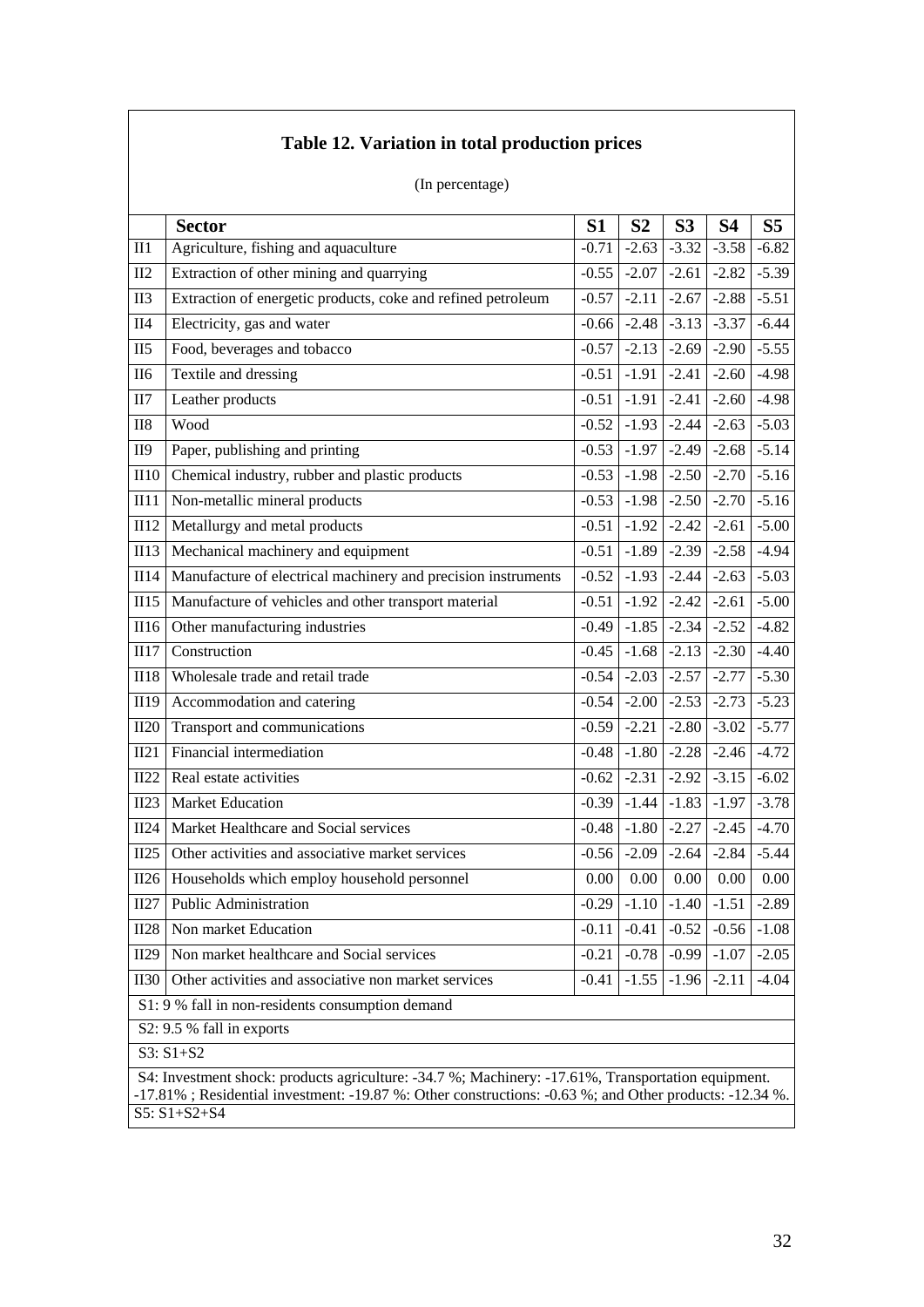| (In percentage)                                                                                               |           |                   |                |           |                |
|---------------------------------------------------------------------------------------------------------------|-----------|-------------------|----------------|-----------|----------------|
| <b>Sector</b>                                                                                                 | <b>S1</b> | S <sub>2</sub>    | S <sub>3</sub> | <b>S4</b> | S <sub>5</sub> |
| Agriculture, fishing and aquaculture<br>II1                                                                   | $-0.71$   | $-2.63$           | $-3.32$        | $-3.58$   | $-6.82$        |
| II2<br>Extraction of other mining and quarrying                                                               | $-0.55$   | $-2.07$           | $-2.61$        | $-2.82$   | $-5.39$        |
| Extraction of energetic products, coke and refined petroleum<br>II <sub>3</sub>                               | $-0.57$   | $-2.11$           | $-2.67$        | $-2.88$   | $-5.51$        |
| II4<br>Electricity, gas and water                                                                             | $-0.66$   | $-2.48$           | $-3.13$        | $-3.37$   | $-6.44$        |
| II5<br>Food, beverages and tobacco                                                                            | $-0.57$   | $-2.13$           | $-2.69$        | $-2.90$   | $-5.55$        |
| Textile and dressing<br><b>II6</b>                                                                            | $-0.51$   | $-1.91$           | $-2.41$        | $-2.60$   | $-4.98$        |
| II7<br>Leather products                                                                                       | $-0.51$   | $-1.91$           | $-2.41$        | $-2.60$   | $-4.98$        |
| $II8$<br>Wood                                                                                                 | $-0.52$   | $-1.93$           | $-2.44$        | $-2.63$   | $-5.03$        |
| Paper, publishing and printing<br><b>II9</b>                                                                  | $-0.53$   | $-1.97$           | $-2.49$        | $-2.68$   | $-5.14$        |
| Chemical industry, rubber and plastic products<br>II10                                                        | $-0.53$   | $-1.98$           | $-2.50$        | $-2.70$   | $-5.16$        |
| Non-metallic mineral products<br>II11                                                                         | $-0.53$   | $-1.98$           | $-2.50$        | $-2.70$   | $-5.16$        |
| II12<br>Metallurgy and metal products                                                                         | $-0.51$   | $-1.92$           | $-2.42$        | $-2.61$   | $-5.00$        |
| II13<br>Mechanical machinery and equipment                                                                    | $-0.51$   | $-1.89$           | $-2.39$        | $-2.58$   | $-4.94$        |
| II14<br>Manufacture of electrical machinery and precision instruments                                         | $-0.52$   | $-1.93$           | $-2.44$        | $-2.63$   | $-5.03$        |
| Manufacture of vehicles and other transport material<br>II15                                                  | $-0.51$   | $-1.92$           | $-2.42$        | $-2.61$   | $-5.00$        |
| II16<br>Other manufacturing industries                                                                        | $-0.49$   | $-1.85$           | $-2.34$        | $-2.52$   | $-4.82$        |
| II17<br>Construction                                                                                          | $-0.45$   | $-1.68$           | $-2.13$        | $-2.30$   | $-4.40$        |
| Wholesale trade and retail trade<br><b>II18</b>                                                               | $-0.54$   | $-2.03$           | $-2.57$        | $-2.77$   | $-5.30$        |
| II19<br>Accommodation and catering                                                                            | $-0.54$   | $-2.00$           | $-2.53$        | $-2.73$   | $-5.23$        |
| II20<br>Transport and communications                                                                          | $-0.59$   | $-2.21$           | $-2.80$        | $-3.02$   | $-5.77$        |
| II21<br>Financial intermediation                                                                              | $-0.48$   | $-1.80$           | $-2.28$        | $-2.46$   | $-4.72$        |
| II22<br>Real estate activities                                                                                | $-0.62$   | $-2.31$           | $-2.92$        | $-3.15$   | $-6.02$        |
| <b>Market Education</b><br>II23                                                                               | $-0.39$   | $-1.44$           | $-1.83$        | $-1.97$   | $-3.78$        |
| Market Healthcare and Social services<br>II24                                                                 | $-0.48$   | $-1.80$           | $-2.27$        | $-2.45$   | $-4.70$        |
| Other activities and associative market services<br>II25                                                      | $-0.56$   | $-2.09$           | $-2.64$        | $-2.84$   | $-5.44$        |
| $\overline{II26}$<br>Households which employ household personnel                                              | $0.00\,$  | $\overline{0.00}$ | $0.00\,$       | 0.00      | 0.00           |
| <b>Public Administration</b><br>II27                                                                          | $-0.29$   | $-1.10$           | $-1.40$        | $-1.51$   | $-2.89$        |
| II28<br>Non market Education                                                                                  | $-0.11$   | $-0.41$           | $-0.52$        | $-0.56$   | $-1.08$        |
| II29<br>Non market healthcare and Social services                                                             | $-0.21$   | $-0.78$           | $-0.99$        | $-1.07$   | $-2.05$        |
| Other activities and associative non market services<br><b>II30</b>                                           | $-0.41$   | $-1.55$           | $-1.96$        | $-2.11$   | $-4.04$        |
| Consumer Prices Index (CPI)                                                                                   | $-0.48$   | $-1.80$           | $-2.27$        | $-2.45$   | $-4.69$        |
| S1: 9 % fall in non-residents consumption demand                                                              |           |                   |                |           |                |
| S2: 9.5 % fall in exports                                                                                     |           |                   |                |           |                |
| S3: S1+S2                                                                                                     |           |                   |                |           |                |
| S4: Investment shock: products agriculture: -34.7 %; Machinery: -17.61%, Transportation equipment. -17.81%;   |           |                   |                |           |                |
| Residential investment: -19.87 %: Other constructions: -0.63 %; and Other products: -12.34 %.<br>S5: S1+S2+S4 |           |                   |                |           |                |

# **Table 13. Variation in consumer prices**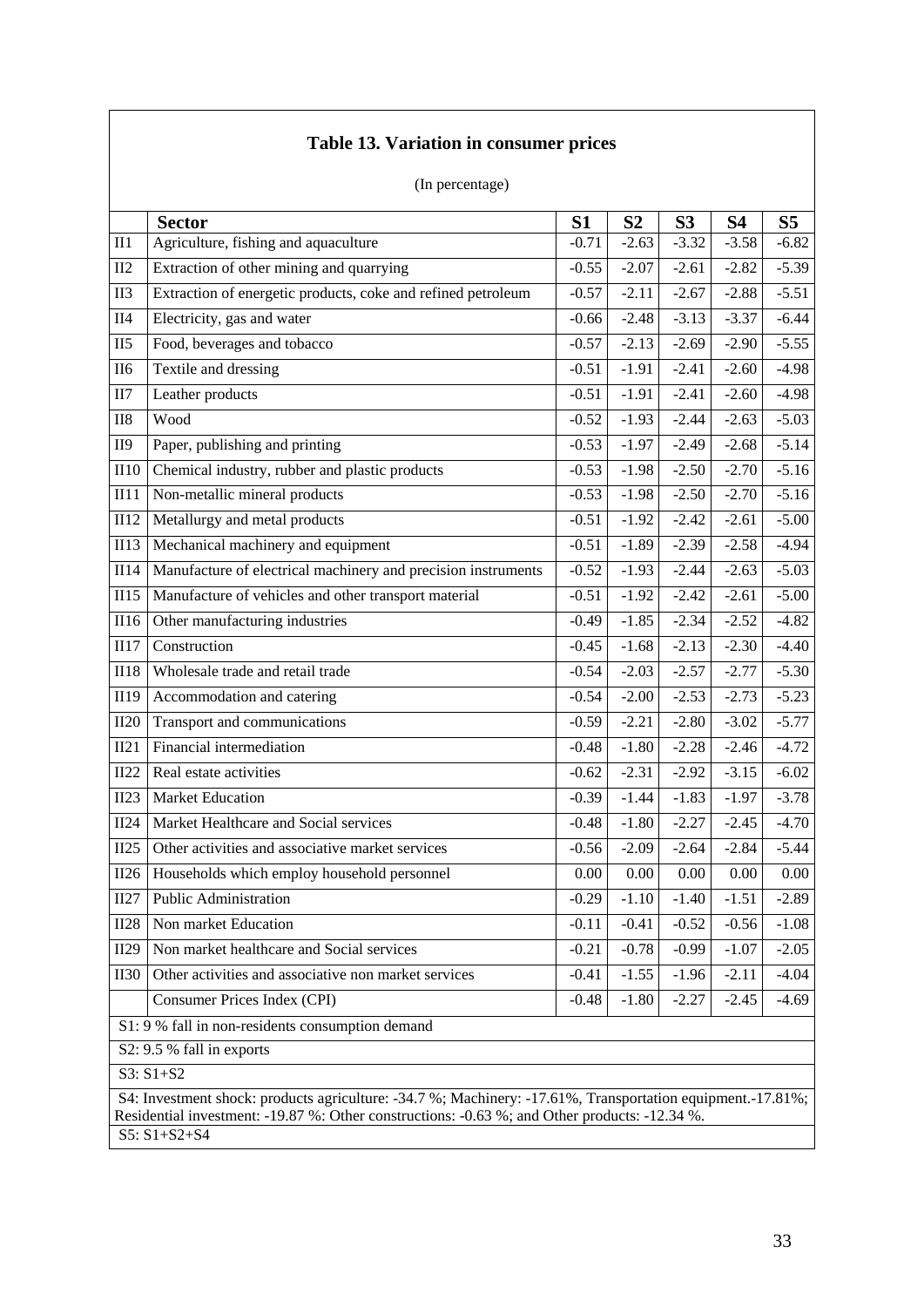|                 | (In percentage)                                                                                                     |                |                |                |           |                    |  |  |
|-----------------|---------------------------------------------------------------------------------------------------------------------|----------------|----------------|----------------|-----------|--------------------|--|--|
|                 | <b>Sector</b>                                                                                                       | S <sub>1</sub> | S <sub>2</sub> | S <sub>3</sub> | <b>S4</b> | S <sub>5</sub>     |  |  |
| II1             | Agriculture, fishing and aquaculture                                                                                | $-0.18$        | $-2.06$        | $-2.24$        | $-0.48$   | $-2.70$            |  |  |
| II2             | Extraction of other mining and quarrying                                                                            | $-0.16$        | $-3.08$        | $-3.24$        | $-5.15$   | $-8.37$            |  |  |
| II <sub>3</sub> | Extraction of energetic products, coke and refined petroleum                                                        | $-0.40$        | $-2.39$        | $-2.78$        | $-1.10$   | $-3.86$            |  |  |
| <b>II4</b>      | Electricity, gas and water                                                                                          | $-0.32$        | $-1.64$        | $-1.95$        | $-1.87$   | $-3.80$            |  |  |
| II5             | Food, beverages and tobacco                                                                                         | $-0.37$        | $-1.58$        | $-1.95$        | $-0.48$   | $-2.40$            |  |  |
| <b>II6</b>      | Textile and dressing                                                                                                | $-0.31$        | $-2.68$        | $-2.98$        | $-1.19$   | $-4.14$            |  |  |
| II7             | Leather products                                                                                                    | $-0.62$        | $-3.62$        | $-4.24$        | $-0.77$   | $-4.97$            |  |  |
| II <sub>8</sub> | Wood                                                                                                                | $-0.28$        | $-2.52$        | $-2.79$        | $-4.19$   | $-6.95$            |  |  |
| <b>II9</b>      | Paper, publishing and printing                                                                                      | $-0.28$        | $-2.58$        | $-2.85$        | $-1.81$   | $-4.63$            |  |  |
| II10            | Chemical industry, rubber and plastic products                                                                      | $-0.25$        | $-3.68$        | $-3.93$        | $-1.90$   | $-5.80$            |  |  |
| II11            | Non-metallic mineral products                                                                                       | $-0.17$        | $-2.38$        | $-2.55$        | $-5.76$   | $-8.29$            |  |  |
| II12            | Metallurgy and metal products                                                                                       | $-0.19$        | $-3.83$        | $-4.01$        | $-5.24$   | $-9.22$            |  |  |
| <b>II13</b>     | Mechanical machinery and equipment                                                                                  | $-0.22$        | $-3.47$        | $-3.68$        | $-6.94$   | $-10.57$           |  |  |
| II14            | Manufacture of electrical machinery and precision instruments                                                       | $-0.22$        | $-3.21$        | $-3.43$        | $-6.96$   | $-10.34$           |  |  |
| II15            | Manufacture of vehicles and other transport material                                                                | $-0.15$        | $-4.90$        | $-5.04$        | $-4.29$   | $-9.30$            |  |  |
| II16            | Other manufacturing industries                                                                                      | $-0.24$        | $-2.16$        | $-2.40$        | $-4.19$   | $-6.55$            |  |  |
| II17            | Construction                                                                                                        | $-0.14$        | $-0.57$        | $-0.71$        | $-8.16$   | $-8.85$            |  |  |
| <b>II18</b>     | Wholesale trade and retail trade                                                                                    | $-0.29$        | $-2.66$        | $-2.94$        | $-2.50$   | $-5.41$            |  |  |
| II19            | Accommodation and catering                                                                                          | $-1.15$        | $-0.51$        | $-1.66$        | $-0.76$   | $-2.38$            |  |  |
| II20            | Transport and communications                                                                                        | $-1.78$        | $-2.80$        | $-4.58$        | $-1.75$   | $-6.32$            |  |  |
| II21            | Financial intermediation                                                                                            | $-0.56$        | $-1.94$        | $-2.49$        | $-1.86$   | $-4.32$            |  |  |
| II22            | Real estate activities                                                                                              | $-0.32$        | $-1.60$        | $-1.91$        | $-3.22$   | $-5.11$            |  |  |
| II23            | <b>Market Education</b>                                                                                             | $-0.21$        | $-0.90$        | $-1.10$        | $-1.22$   | $-2.29$            |  |  |
| II24            | Market Healthcare and Social services                                                                               | $-0.38$        | $-0.65$        | $-1.02$        | $-0.88$   | $-1.\overline{87}$ |  |  |
| II25            | Other activities and associative market services                                                                    | $-0.70$        | $-0.81$        | $-1.50$        | $-1.25$   | $-2.72$            |  |  |
| II26            | Households which employ household personnel                                                                         | $-0.70$        | $-2.42$        | $-3.11$        | $-3.42$   | $-6.42$            |  |  |
| II27            | <b>Public Administration</b>                                                                                        | 0.00           | 0.00           | 0.00           | 0.00      | 0.00               |  |  |
| <b>II28</b>     | Non market Education                                                                                                | $-0.03$        | $-0.11$        | $-0.13$        | $-0.15$   | $-0.28$            |  |  |
| II29            | Non market healthcare and Social services                                                                           | 0.00           | $-0.01$        | $-0.01$        | $-0.02$   | $-0.03$            |  |  |
| <b>II30</b>     | Other activities and associative non market services                                                                | $-0.01$        | $-0.03$        | $-0.04$        | $-0.04$   | $-0.08$            |  |  |
|                 | S1: 9 % fall in non-residents consumption demand                                                                    |                |                |                |           |                    |  |  |
|                 | S2: 9.5 % fall in exports                                                                                           |                |                |                |           |                    |  |  |
|                 | $S3: S1 + S2$                                                                                                       |                |                |                |           |                    |  |  |
|                 | S4: Investment shock: products agriculture: -34.7 %; Machinery: -17.61%, Transportation equipment: -17.81%;         |                |                |                |           |                    |  |  |
|                 | Residential investment: -19.87 %: Other constructions: -0.63 %; and Other products: -12.34 %.<br>$S5: S1 + S2 + S4$ |                |                |                |           |                    |  |  |
|                 |                                                                                                                     |                |                |                |           |                    |  |  |

# **Table 14. Variation in domestic production**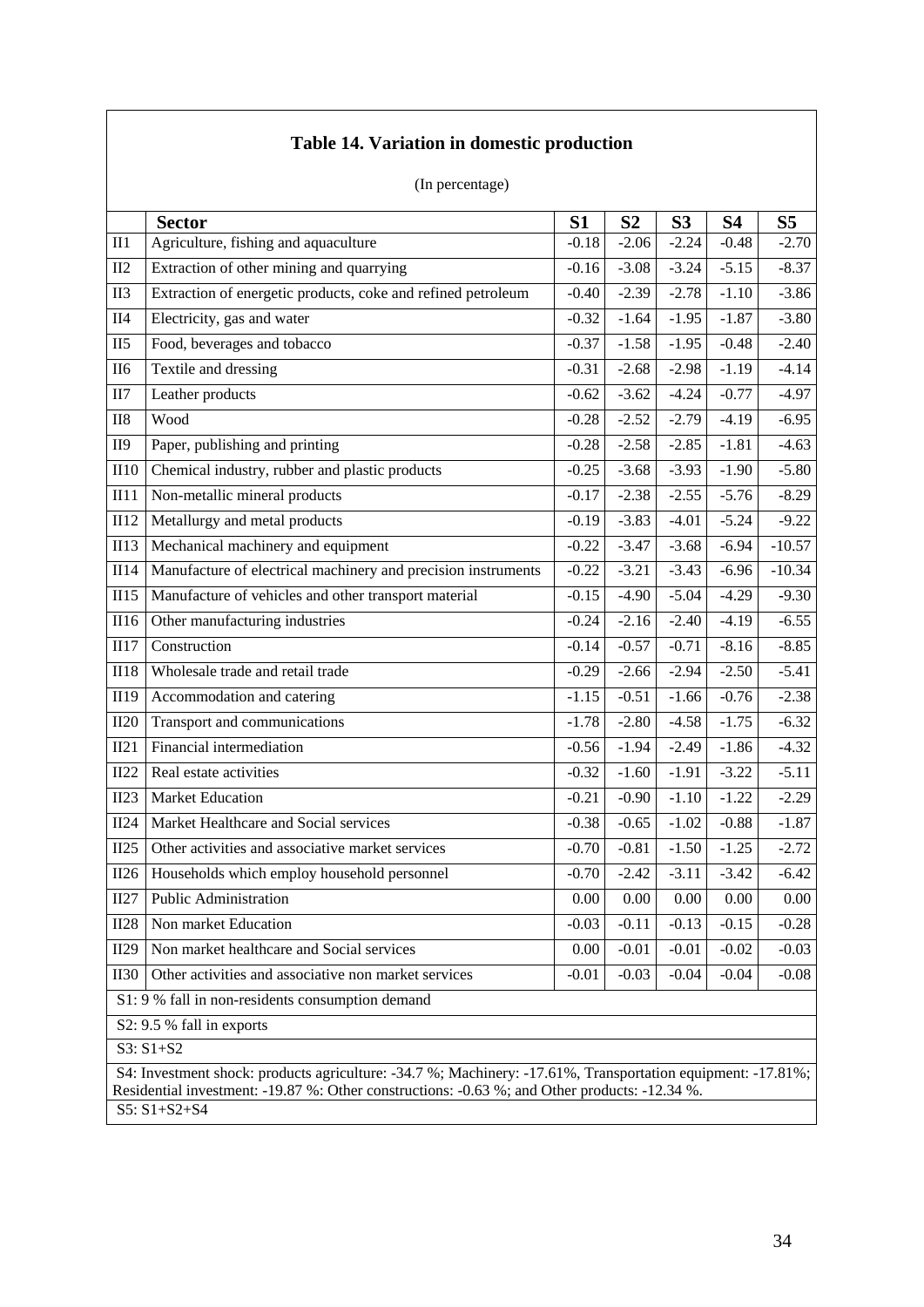|                 | (In percentage)                                                                                                                                                                                                                    |         |                |                |           |                 |  |  |
|-----------------|------------------------------------------------------------------------------------------------------------------------------------------------------------------------------------------------------------------------------------|---------|----------------|----------------|-----------|-----------------|--|--|
|                 | <b>Sectors</b>                                                                                                                                                                                                                     | S1      | S <sub>2</sub> | S <sub>3</sub> | <b>S4</b> | S <sub>5</sub>  |  |  |
| II1             | Agriculture, fishing and aquaculture                                                                                                                                                                                               | $-0.23$ | $-2.24$        | $-2.47$        | $-0.74$   | $-3.18$         |  |  |
| II2             | Extraction of other mining and quarrying                                                                                                                                                                                           | $-0.17$ | $-3.11$        | $-3.28$        | $-5.20$   | $-8.46$         |  |  |
| II <sub>3</sub> | Extraction of energetic products, coke and refined petroleum                                                                                                                                                                       | $-0.43$ | $-2.53$        | $-2.95$        | $-1.29$   | $-4.22$         |  |  |
| II4             | Electricity, gas and water                                                                                                                                                                                                         | $-0.32$ | $-1.64$        | $-1.96$        | $-1.88$   | $-3.81$         |  |  |
| II5             | Food, beverages and tobacco                                                                                                                                                                                                        | $-0.38$ | $-1.61$        | $-1.99$        | $-0.51$   | $-2.47$         |  |  |
| <b>II6</b>      | Textile and dressing                                                                                                                                                                                                               | $-0.28$ | $-2.56$        | $-2.84$        | $-1.03$   | $-3.84$         |  |  |
| II7             | Leather products                                                                                                                                                                                                                   | $-0.59$ | $-3.52$        | $-4.10$        | $-0.62$   | $-4.70$         |  |  |
| II8             | Wood                                                                                                                                                                                                                               | $-0.27$ | $-2.47$        | $-2.74$        | $-4.13$   | $-6.84$         |  |  |
| <b>II9</b>      | Paper, publishing and printing                                                                                                                                                                                                     | $-0.28$ | $-2.55$        | $-2.83$        | $-1.77$   | $-4.57$         |  |  |
| II10            | Chemical industry, rubber and plastic products                                                                                                                                                                                     | $-0.24$ | $-3.63$        | $-3.87$        | $-1.83$   | $-5.68$         |  |  |
| III11           | Non-metallic mineral products                                                                                                                                                                                                      | $-0.17$ | $-2.37$        | $-2.53$        | $-5.74$   | $-8.26$         |  |  |
| II12            | Metallurgy and metal products                                                                                                                                                                                                      | $-0.17$ | $-3.75$        | $-3.91$        | $-5.13$   | $-9.01$         |  |  |
| III3            | Mechanical machinery and equipment                                                                                                                                                                                                 | $-0.14$ | $-3.21$        | $-3.35$        | $-6.59$   | $-9.93$         |  |  |
| II14            | Manufacture of electrical machinery and precision instruments                                                                                                                                                                      | $-0.16$ | $-2.98$        | $-3.14$        | $-6.66$   | $-9.78$         |  |  |
| II15            | Manufacture of vehicles and other transport material                                                                                                                                                                               | $-0.10$ | $-4.74$        | $-4.84$        | $-4.08$   | $-8.90$         |  |  |
| II16            | Other manufacturing industries                                                                                                                                                                                                     | $-0.22$ | $-2.08$        | $-2.29$        | $-4.08$   | $-6.35$         |  |  |
| II17            | Construction                                                                                                                                                                                                                       | $-0.14$ | $-0.57$        | $-0.71$        | $-8.16$   | $-8.84$         |  |  |
| II18            | Wholesale trade and retail trade                                                                                                                                                                                                   | $-0.29$ | $-2.66$        | $-2.94$        | $-2.50$   | $-5.41$         |  |  |
| II19            | Accommodation and catering                                                                                                                                                                                                         | $-1.15$ | $-0.51$        | $-1.66$        | $-0.76$   | $-2.38$         |  |  |
| II20            | Transport and communications                                                                                                                                                                                                       | $-1.79$ | $-2.83$        | $-4.61$        | $-1.79$   | $-6.39$         |  |  |
| II21            | Financial intermediation                                                                                                                                                                                                           | $-0.55$ | $-1.91$        | $-2.46$        | $-1.82$   | $-4.25$         |  |  |
| II22            | Real estate activities                                                                                                                                                                                                             | $-0.33$ | $-1.64$        | $-1.97$        | $-3.28$   | $-5.22$         |  |  |
| II23            | <b>Market Education</b>                                                                                                                                                                                                            | $-0.21$ | $-0.90$        | $-1.10$        | $-1.22$   | $-2.29$         |  |  |
| II24            | Market Healthcare and Social services                                                                                                                                                                                              | $-0.38$ | $-0.65$        | $-1.02$        | $-0.88$   | $-1.87$         |  |  |
| II25            | Other activities and associative market services                                                                                                                                                                                   | $-0.70$ | $-0.82$        | $-1.51$        |           | $-1.26$ $-2.74$ |  |  |
| II26            | Households which employ household personnel                                                                                                                                                                                        | $-0.70$ | $-2.42$        | $-3.11$        | $-3.42$   | $-6.42$         |  |  |
| II27            | <b>Public Administration</b>                                                                                                                                                                                                       | 0.00    | 0.00           | 0.00           | 0.00      | 0.00            |  |  |
| II28            | Non market Education                                                                                                                                                                                                               | $-0.03$ | $-0.11$        | $-0.13$        | $-0.15$   | $-0.28$         |  |  |
| II29            | Non market healthcare and Social services                                                                                                                                                                                          | 0.00    | $-0.01$        | $-0.01$        | $-0.02$   | $-0.03$         |  |  |
| <b>II30</b>     | Other activities and associative non market services                                                                                                                                                                               | $-0.01$ | $-0.03$        | $-0.04$        | $-0.04$   | $-0.08$         |  |  |
|                 | S1: 9 % fall in non-residents consumption demand                                                                                                                                                                                   |         |                |                |           |                 |  |  |
|                 | S2: 9.5 % fall in exports                                                                                                                                                                                                          |         |                |                |           |                 |  |  |
|                 | $S3: S1 + S2$                                                                                                                                                                                                                      |         |                |                |           |                 |  |  |
|                 | S4: Investment shock: products agriculture: -34.7 %; Machinery: -17.61%, Transportation equipment:<br>-17.81%; Residential investment: -19.87 %: Other constructions: -0.63 %; and Other products: -12.34 %.<br>$S5: S1 + S2 + S4$ |         |                |                |           |                 |  |  |

# **Table 15. Variation in total production**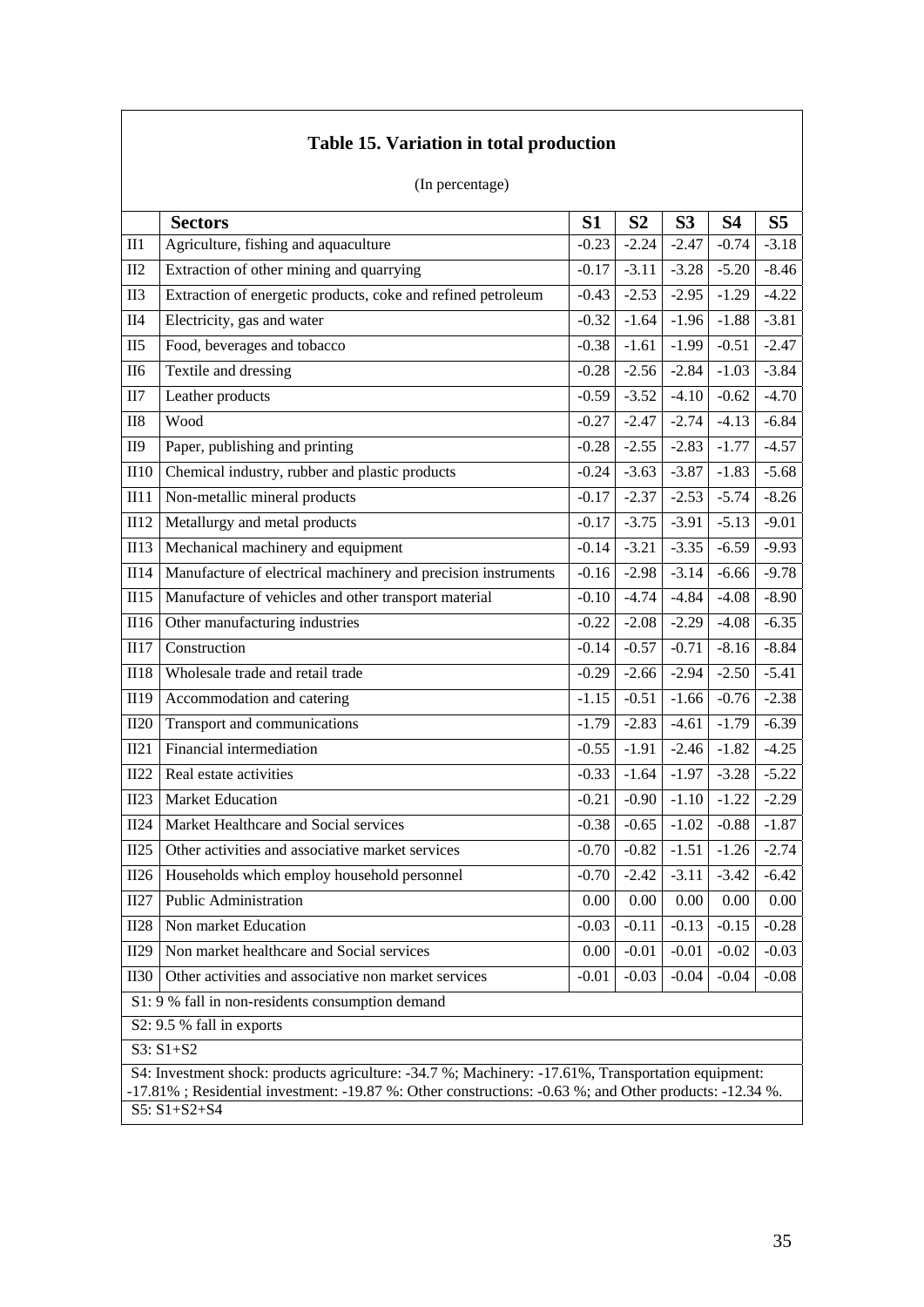|                                                                                                                                                                                                                                    | <b>Base year</b> | S <sub>1</sub> | S <sub>2</sub> | S <sub>3</sub> | <b>S4</b> | S <sub>5</sub> |  |  |  |
|------------------------------------------------------------------------------------------------------------------------------------------------------------------------------------------------------------------------------------|------------------|----------------|----------------|----------------|-----------|----------------|--|--|--|
| <b>Total revenues</b>                                                                                                                                                                                                              | 52.92            | 53.02          | 53.36          | 53.46          | 53.59     | 54.15          |  |  |  |
| Property income                                                                                                                                                                                                                    | 1.17             | 1.17           | 1.19           | 1.19           | 1.20      | 1.22           |  |  |  |
| Total income tax                                                                                                                                                                                                                   | 10.15            | 10.18          | 10.24          | 10.27          | 10.29     | 10.41          |  |  |  |
| Income tax (households)                                                                                                                                                                                                            | 6.95             | 6.97           | 7.03           | 7.05           | 7.06      | 7.16           |  |  |  |
| Income tax (corporate)                                                                                                                                                                                                             | 3.20             | 3.21           | 3.22           | 3.22           | 3.23      | 3.25           |  |  |  |
| <b>SSCE</b>                                                                                                                                                                                                                        | 9.51             | 9.53           | 9.54           | 9.56           | 9.53      | 9.58           |  |  |  |
| <b>SSCH</b>                                                                                                                                                                                                                        | 1.92             | 1.93           | 1.93           | 1.93           | 1.93      | 1.94           |  |  |  |
| <b>SSCS</b>                                                                                                                                                                                                                        | 1.11             | 1.11           | 1.11           | 1.11           | 1.11      | 1.12           |  |  |  |
| <b>Current transfers</b>                                                                                                                                                                                                           | 16.08            | 16.16          | 16.35          | 16.43          | 16.49     | 16.85          |  |  |  |
| Taxes on production                                                                                                                                                                                                                | 1.25             | 1.25           | 1.24           | 1.24           | 1.23      | 1.22           |  |  |  |
| Taxes on imports                                                                                                                                                                                                                   | 0.02             | 0.02           | 0.02           | 0.02           | 0.02      | 0.02           |  |  |  |
| <b>VAT</b>                                                                                                                                                                                                                         | 5.68             | 5.66           | 5.74           | 5.72           | 5.77      | 5.81           |  |  |  |
| Taxes on products                                                                                                                                                                                                                  | 4.41             | 4.41           | 4.38           | 4.38           | 4.41      | 4.38           |  |  |  |
| Capital                                                                                                                                                                                                                            | 1.62             | 1.62           | 1.61           | 1.61           | 1.61      | 1.60           |  |  |  |
|                                                                                                                                                                                                                                    |                  |                |                |                |           |                |  |  |  |
| <b>Total current expenditures</b>                                                                                                                                                                                                  | 49.84            | 50.21          | 51.21          | 51.59          | 51.90     | 53.73          |  |  |  |
| Public consumption                                                                                                                                                                                                                 | 18.05            | 18.17          | 18.50          | 18.62          | 18.70     | 19.29          |  |  |  |
| Property income                                                                                                                                                                                                                    | 3.27             | 3.28           | 3.32           | 3.34           | 3.35      | 3.42           |  |  |  |
| Unemployment benefits                                                                                                                                                                                                              | 1.97             | 2.09           | 2.43           | 2.55           | 2.66      | 3.28           |  |  |  |
| Other social benefits                                                                                                                                                                                                              | 9.68             | 9.72           | 9.84           | 9.88           | 9.92      | 10.13          |  |  |  |
| <b>Current transfers</b>                                                                                                                                                                                                           | 15.75            | 15.82          | 16.01          | 16.08          | 16.14     | 16.49          |  |  |  |
| Subsidies on production                                                                                                                                                                                                            | 0.63             | 0.63           | 0.62           | 0.62           | 0.63      | 0.62           |  |  |  |
| Subsidies on products                                                                                                                                                                                                              | 0.50             | 0.50           | 0.49           | 0.49           | 0.50      | 0.50           |  |  |  |
| <b>Public investment</b>                                                                                                                                                                                                           | 3.22             | 3.24           | 3.28           | 3.29           | 3.30      | 3.38           |  |  |  |
| Non residential public investment                                                                                                                                                                                                  | 3.10             | 3.11           | 3.15           | 3.16           | 3.17      | 3.24           |  |  |  |
| Agriculture products                                                                                                                                                                                                               | 0.00             | 0.00           | 0.00           | 0.00           | 0.00      | 0.00           |  |  |  |
| Machinery and mechanical products                                                                                                                                                                                                  | 0.48             | 0.48           | 0.49           | 0.49           | 0.49      | 0.50           |  |  |  |
| Transport equipment                                                                                                                                                                                                                | 0.07             | 0.07           | 0.07           | 0.07           | 0.07      | 0.07           |  |  |  |
| Other constructions                                                                                                                                                                                                                | 2.32             | 2.33           | 2.36           | 2.37           | 2.38      | 2.44           |  |  |  |
| Other products                                                                                                                                                                                                                     | 0.23             | 0.23           | 0.23           | 0.23           | 0.23      | 0.23           |  |  |  |
| Residential public investment                                                                                                                                                                                                      | 0.13             | 0.13           | 0.13           | 0.13           | 0.13      | 0.13           |  |  |  |
|                                                                                                                                                                                                                                    |                  |                |                |                |           |                |  |  |  |
| <b>Public surplus</b>                                                                                                                                                                                                              | $-0.14$          | $-0.42$        | $-1.13$        | $-1.42$        | $-1.61$   | $-2.96$        |  |  |  |
| S1: 9 % fall in non-residents consumption demand                                                                                                                                                                                   |                  |                |                |                |           |                |  |  |  |
| S2: 9.5 % fall in exports                                                                                                                                                                                                          |                  |                |                |                |           |                |  |  |  |
| $S3: S1 + S2$                                                                                                                                                                                                                      |                  |                |                |                |           |                |  |  |  |
| S4: Investment shock: products agriculture: -34.7 %; Machinery: -17.61%, Transportation equipment:<br>-17.81%; Residential investment: -19.87 %: Other constructions: -0.63 %; and Other products: -12.34 %.<br>$S5: S1 + S2 + S4$ |                  |                |                |                |           |                |  |  |  |

### (In percentage of GDP)

**Table 16. Public revenues and expenditures**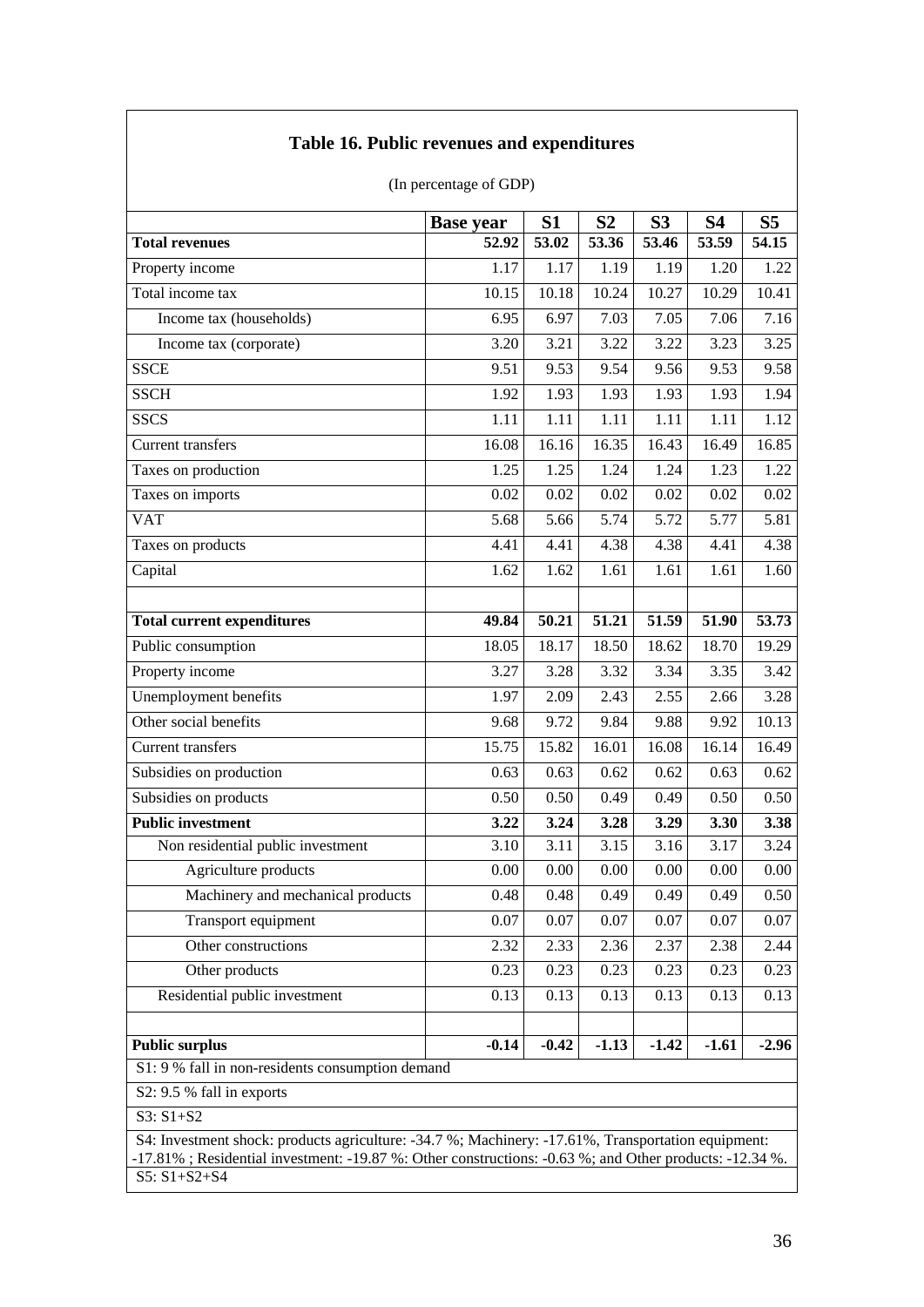### **Table 17. Aggregate variables**

# **Main aggregates and welfare index**

|                                                | <b>Base year</b>         | S <sub>1</sub> | S <sub>2</sub> | S <sub>3</sub> | S <sub>4</sub> | S <sub>5</sub> |
|------------------------------------------------|--------------------------|----------------|----------------|----------------|----------------|----------------|
| Unemployment rate $(\%)$                       | 13.87                    | 14.56          | 16.52          | 17.19          | 17.81          | 21.00          |
| Employment growth rate                         |                          | $-0.80$        | $-3.08$        | $-3.85$        | $-4.57$        | $-8.28$        |
| Variation of households' net disposable income | 411,757.00               | $-0.65$        | $-2.44$        | $-3.07$        | $-3.44$        | $-6.40$        |
| Variation Consumer price index                 | $\overline{\phantom{m}}$ | $-0.48$        | $-1.80$        | $-2.27$        | $-2.45$        | $-4.69$        |
| Households' welfare                            |                          | $-0.11$        | $-0.43$        | $-0.53$        | $-0.71$        | $-1.20$        |
| Nominal GDP                                    | 630236.00                | $-0.93$        | $-3.41$        | $-4.32$        | $-4.84$        | $-8.99$        |
| Real GDP                                       | 630236.00                | $-0.45$        | $-1.63$        | $-2.08$        | $-2.44$        | $-4.49$        |

### **Demand side aggregate variables**

| (In percentage of GDP) |
|------------------------|
|------------------------|

|                                                  | <b>Base year</b> | S1    | S <sub>2</sub> | S <sub>3</sub> | S4    | S <sub>5</sub> |
|--------------------------------------------------|------------------|-------|----------------|----------------|-------|----------------|
| <b>Private consumption</b>                       | 57.91            | 58.08 | 58.50          | 58.67          | 58.77 | 59.56          |
| <b>Total private investment</b>                  | 22.61            | 22.70 | 22.92          | 23.01          | 20.00 | 20.35          |
| Non-residential private investment               | 16.62            | 16.69 | 16.87          | 16.94          | 13.91 | 14.19          |
| Agriculture products                             | 0.08             | 0.08  | 0.08           | 0.08           | 0.05  | 0.06           |
| Machinery and mechanical products                | 5.20             | 5.22  | 5.28           | 5.30           | 4.38  | 4.47           |
| Transport equipment                              | 2.38             | 2.39  | 2.42           | 2.43           | 2.00  | 2.04           |
| Other constructions                              | 4.87             | 4.89  | 4.95           | 4.97           | 3.82  | 3.89           |
| Other products                                   | 4.08             | 4.10  | 4.14           | 4.16           | 3.66  | 3.73           |
| Residential private investment                   | 5.99             | 6.01  | 6.05           | 6.07           | 6.08  | 6.16           |
| <b>Public consumption</b>                        | 18.05            | 18.17 | 18.50          | 18.62          | 18.70 | 19.29          |
| <b>Public investment</b>                         | 3.22             | 3.24  | 3.28           | 3.29           | 3.30  | 3.38           |
| EU current balance                               | 1.06             | 1.40  | 2.07           | 2.42           | 0.37  | 1.75           |
| <b>ROW</b> current balance                       | 2.96             | 3.02  | 3.39           | 3.45           | 2.67  | 3.17           |
| S1: 9 % fall in non-residents consumption demand |                  |       |                |                |       |                |
| S2: 9.5 % fall in exports                        |                  |       |                |                |       |                |
| $S3: S1+S2$                                      |                  |       |                |                |       |                |

 S4: Investment shock: products agriculture: -34.7 %; Machinery: -17.61%, Transportation equipment: -17.81% ; Residential investment: -19.87 %: Other constructions: -0.63 %; and Other products: -12.34 %. S5: S1+S2+S4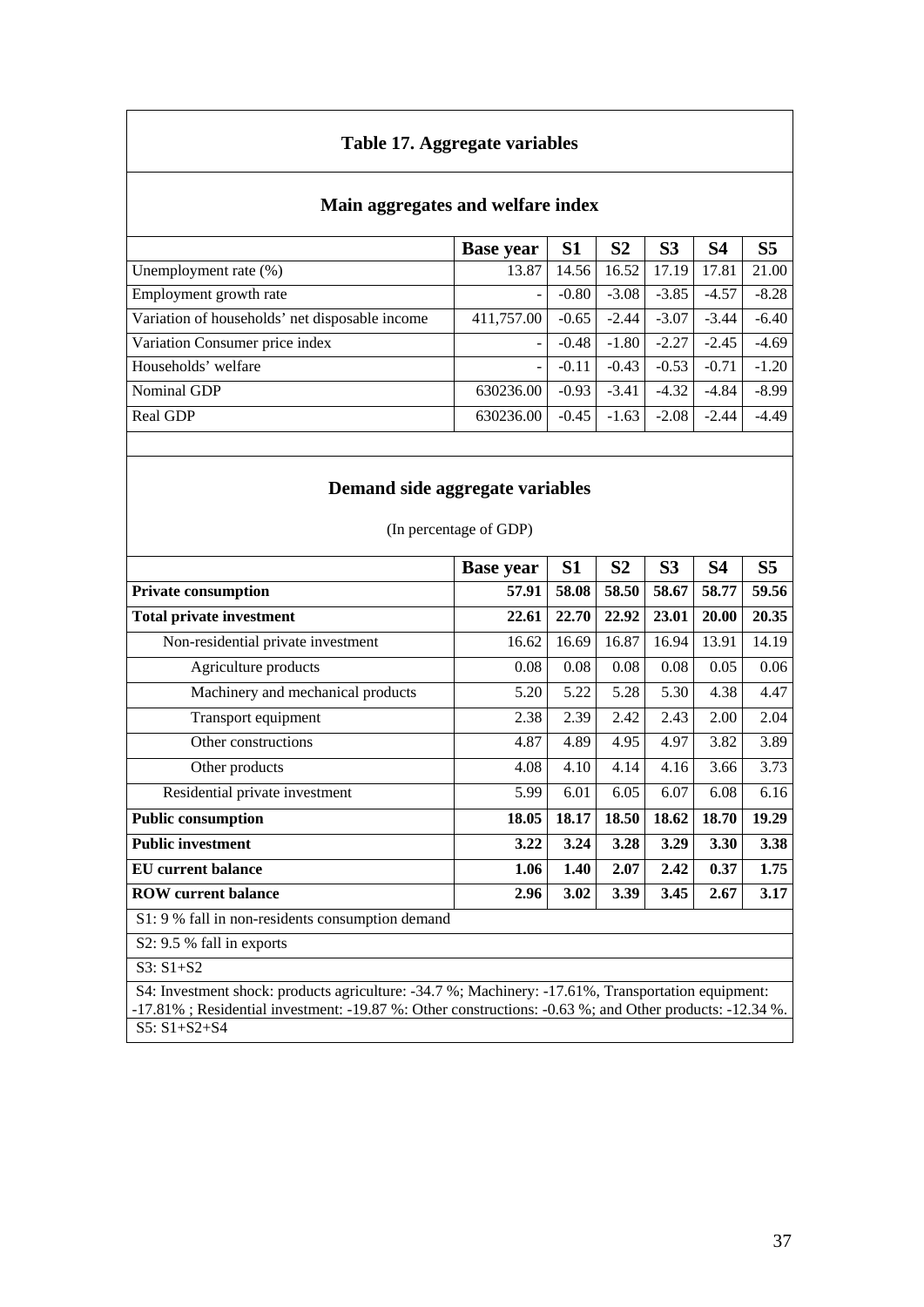#### **6. Conclusions**

In this paper, we have analyzed the effects of external and domestic shocks that hit the Spanish economy in 2008-09. We simulated the effects of external shocks (a fall in nonresidents demand and exports of goods and services other than tourism) using a standard neoclassical applied general equilibrium model with price frictions to account for unemployment. Additionally, we simulated external and demand shocks (a sharp decline in private investment) using an AGE model with a Keynesian closure.

 The effects of external shocks are extremely sensitive to the closure rule chosen in the model. An improvement in the current account of the foreign sectors boosts external savings and domestic investment. Thus a negative external shock that reduce exports is compensated by an implausible investment boom. There is a reallocation of factors from the export sectors to investment oriented sectors but public revenues and expenditures, unemployment, employment and GDP are almost unaffected by the shock.

The simulation results are completely different when investment is fixed and unemployment adjusts to match the sum of the value of private savings, the public deficit and the current account surplus to the value of investment. Still negative external shocks also increase the current account surplus of both the EU and the ROW, although not as much as under the neoclassical closure. The main differences are in the remaining variables: prices and production fall substantially, especially in export oriented sectors, increasing the public deficit and unemployment and reducing employment and GDP. The rise in unemployment (3.3 percentage points) and the fall in real GDP (2.08 %) are more consistent with observed values than the "nothing is happening here" message that comes out under the neoclassical closure.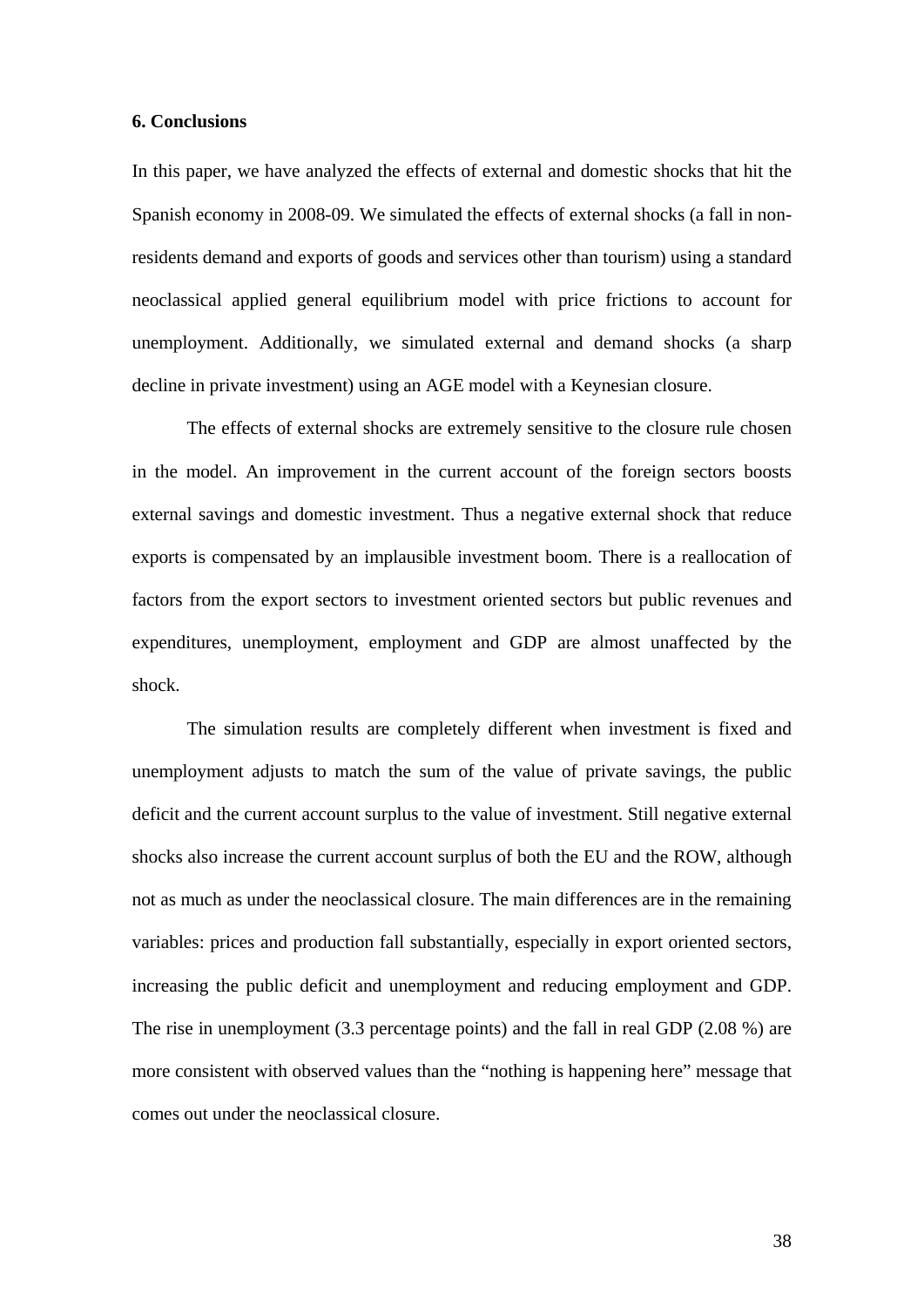The data presented in Table 10 indicate that investment in capital goods fell dramatically from the third quarter of 2008 until the second quarter of 2009. The collapse of investment can not be accounted for in a neoclassical framework but can be simulated under Keynesian closure. The effects of the negative domestic shock also reduce prices and production levels, especially those of investment oriented sectors, increases the public deficit and the unemployment rate and reduces employment and GDP. Those changes are even greater than in the external shock simulation. Of course, the fall in investment lowers the current account surplus of the EU and the ROW.

It is worthy to compare the results of the joint simulation of negative external and domestic shocks under the Keynesian closure with changes observed in the main macroeconomic variables. In the simulation, the unemployment rate increases 7.13 percentage points and employment and GDP fall 8.28 and 4.49 percent, respectively. Using the average unemployment rates, employment figures and GDP volume index from the third quarter of 2007 till the second quarter of 2008 and from the third quarter of 2008 till the second quarter of 2009, the unemployment rate increased 5.96 percentage points and employment and GDP fell 4.37 and 2.21 percent, respectively. On the other hand, the worsening on the surplus of the EU and ROW predicted by the model, 0.98 percentage points, is much lower than the 4.26 percentage points estimated in the National Accounts.

One is tempted to conclude from this that the model overestimates the effects of the ongoing recession. There are at least two good reasons to account for those differences among observed figures and simulated results. First, the impact of external and domestic shocks is not expected to be simultaneous with the shocks. It may take some time until the new equilibrium is reached. Actually, employment and GDP fell 6.1 and 3.6 percent, respectively, in 2009, closer to the simulation results. Second, the

39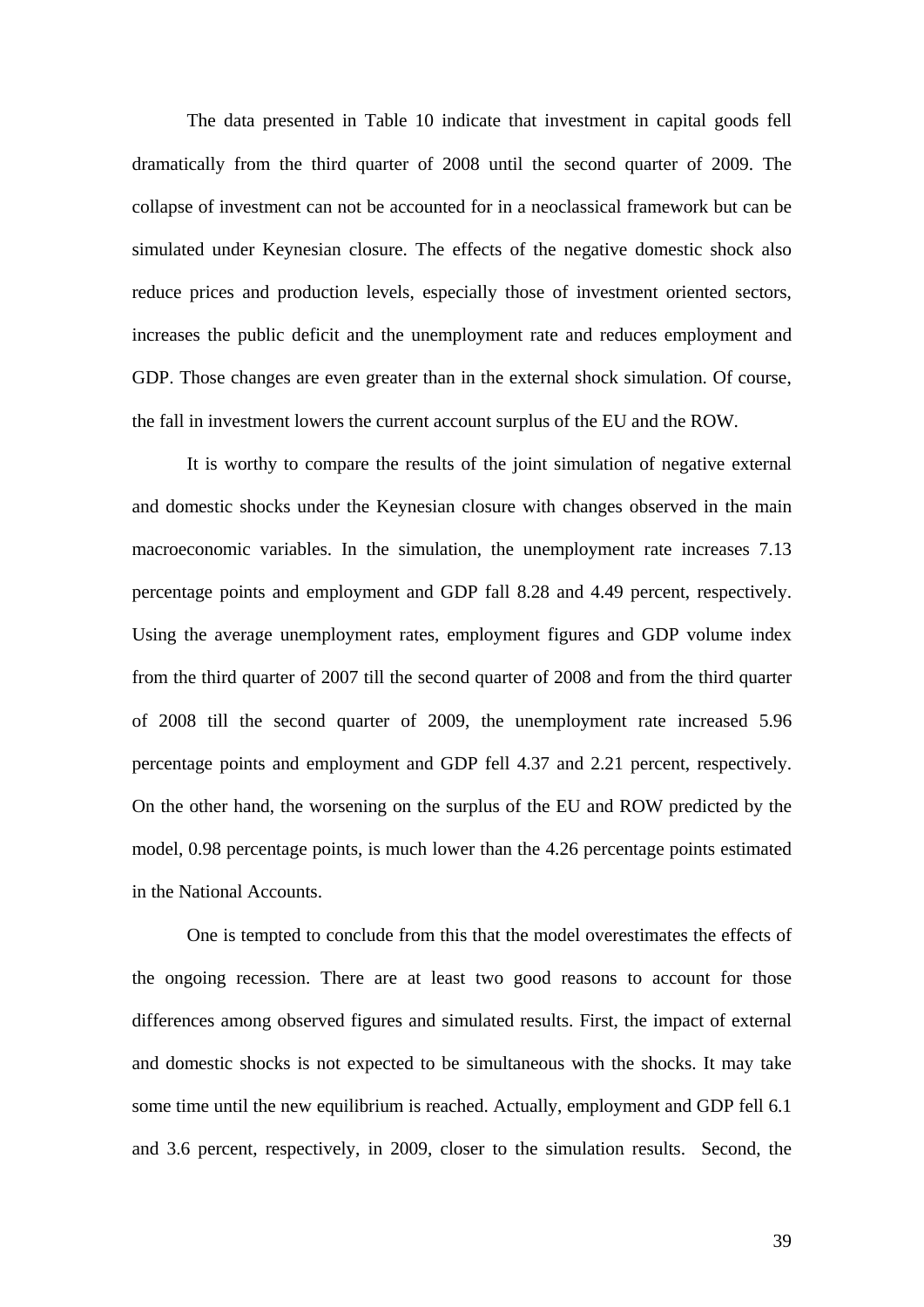government increased public investment and subsidies to businesses and extended unemployment and other social benefits in 2009. Thus, observed falls in employment and GDP should be lower than those estimated in the simulations. As to the differences in the current account surplus, we shall indicate that there are reasonable doubts on the magnitude of the improvement of the current account deficit officially estimated in  $2009<sup>5</sup>$ 

 The Keynesian closure seems a better approximation to study shocks on exports and it is the only way to account for shocks on private investment. In the first case, prices and production levels react to changes in final demand but the results are not distorted by an implausible boom in investment. Moreover, since private savings are adjusted to shocks in final demand, unemployment rates grow more than with the neoclassical closure where real wage reacts to unemployment rates. The higher number of unemployed increases public expenditure in unemployment benefits, and consequently public deficit. These results describe much better the ongoing situation of Spain and suggest that closure rules are a key issue that deserves careful analysis in AGE modeling.

### **References**

1

Andrés, J., J.J. Dolado, C. Molinas, M. Sebastián and A. Zabalza (1988), "The influence of demand and capital constrains on Spanish unemployment. Documento de Trabajo SGPE-D-8805. Ministerio de Economía. Madrid

 $<sup>5</sup>$  The fall in GDP estimated in the National Accounts, 3.6 %, for 2009 is obtained using changes in value</sup> added in Agriculture, Industry, Construction and Private and Public services that well below the falls reported by the corresponding activity indicators. In other words, there are indications that the fall in GDP has been underestimated. In that case, it is very likely that the fall in the current account surplus of the EU and ROW had been overestimated to match supply and demand GDP estimates.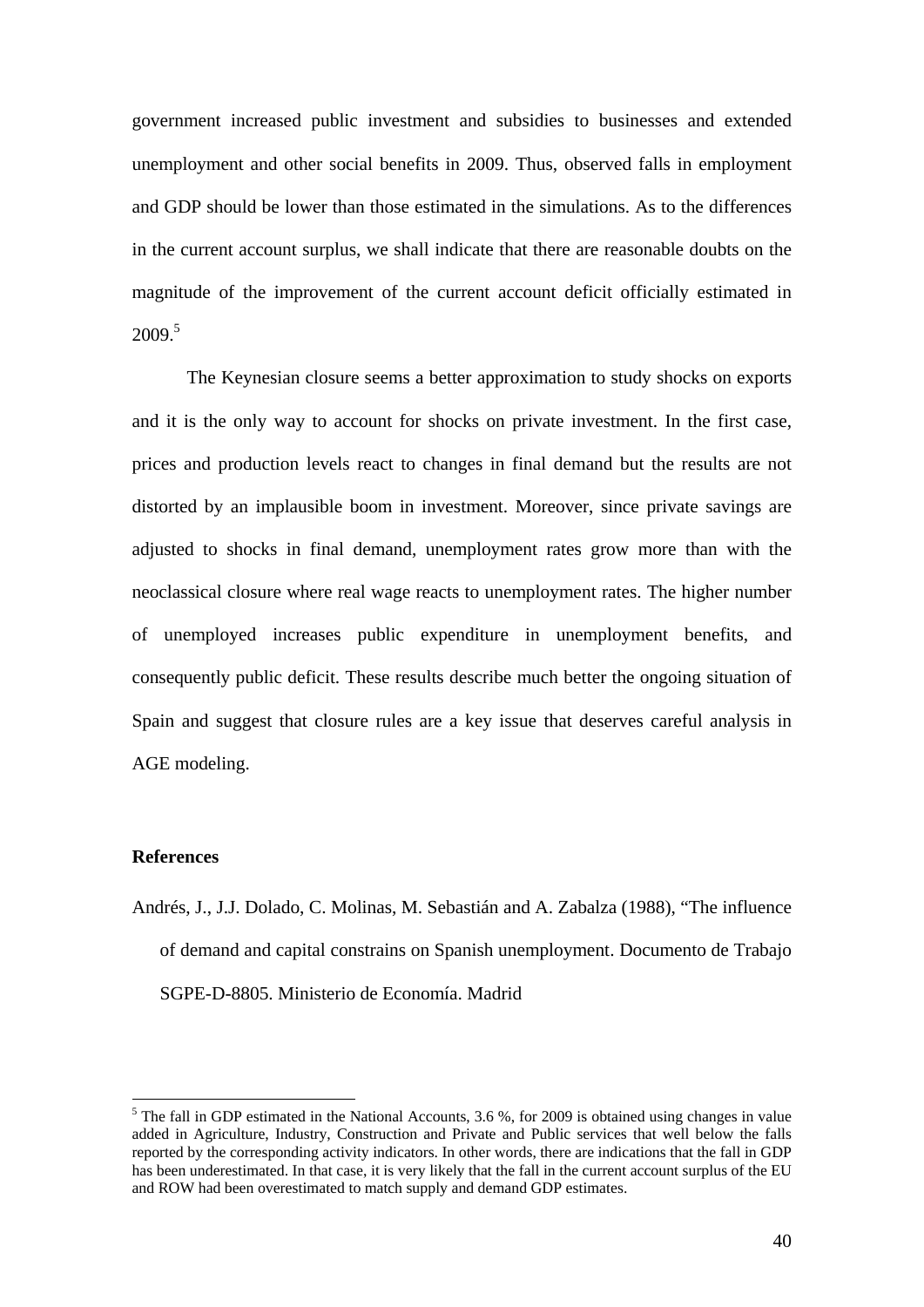Armington, P.S. 1969 A theory of demand for products distinguished by place of production. *International Monetary Fund Staff Papers* 16, 159-76.

Blake, A. 2000 A computable general equilibrium model of tourism in Spain. mimeo.

- Cardenete, A. and F. Sancho 2003 An applied general equilibrium model to assess the impact of national tax changes on a regional economy. *Review of Urban and Regional Development Studies*, 15, 55-65.
- Fernandez, M. and C. Polo (2004) Consecuencias del ajuste fiscal en España. *Trimestre económico*, 282, 453-484.
- Instituto de Estudios Turísticos (2009) Nota de coyuntura. Encuenta de gasto turístico EGATUR. Junio. Madrid.
- Instituto de Estudios Turísticos (2009) Nota de coyuntura. Movimientos turísticos en Fronteras FRONTUR, Junio. Madrid
- Instituto Nacional de Estadística (2009) Cuentas Nacionales. Serie contable 1995-2008. Madrid
- Instituto Nacional de Estadística (2009) Cuentas Nacionales. Marco Input-Output. Resultados 2000-2006. Madrid

Instituto Nacional de Estadística (2010) Cuentas Trimestrales. Madrid

Instituto Nacional de Estadística (2010) Encuesta de población activa. Madrid

- Kehoe, T. J., C. Polo and F. Sancho (1995) An evaluation of the performance of an applied general equilibrium model of the Spanish economy. *Economic Theory*, 5, 115-41
- Polo C. and F. Sancho (1990) Efectos económicos de una reducción de las cuotas empresariales a la seguridad social. *Investigaciones económicas*, 14, 407-424.
- Polo C. and F. Sancho (1993a) An analysis of Spain's integration in the EEC. *Journal of Policy Modeling*, 15, 157-78